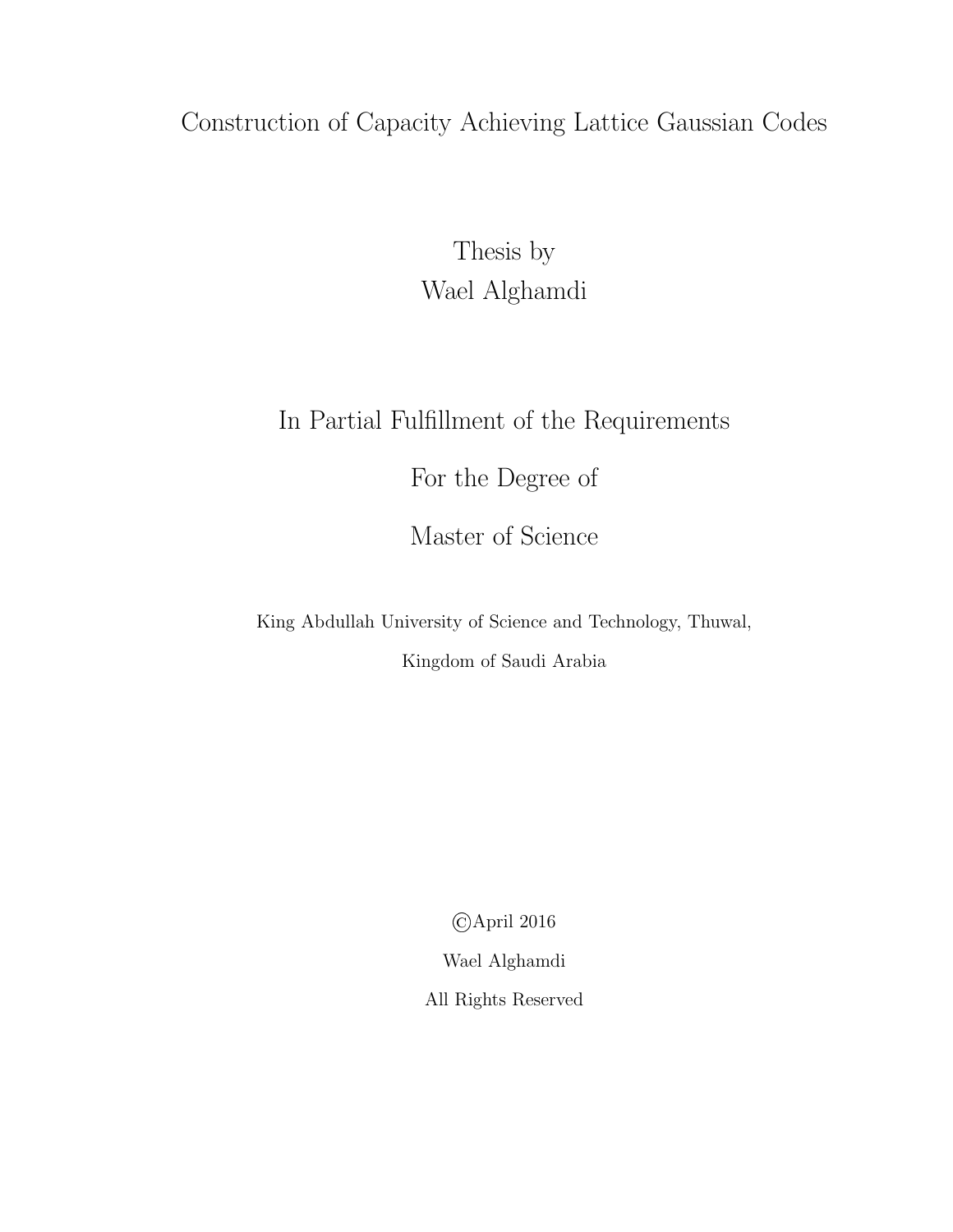The thesis of Wael Alghamdi is approved by the examination committee

Committee Chairperson: Professor Mohamed-Slim Alouini Committee Member: Professor Tareq Al-Naffouri Committee Member: Professor Mikhail Moshkov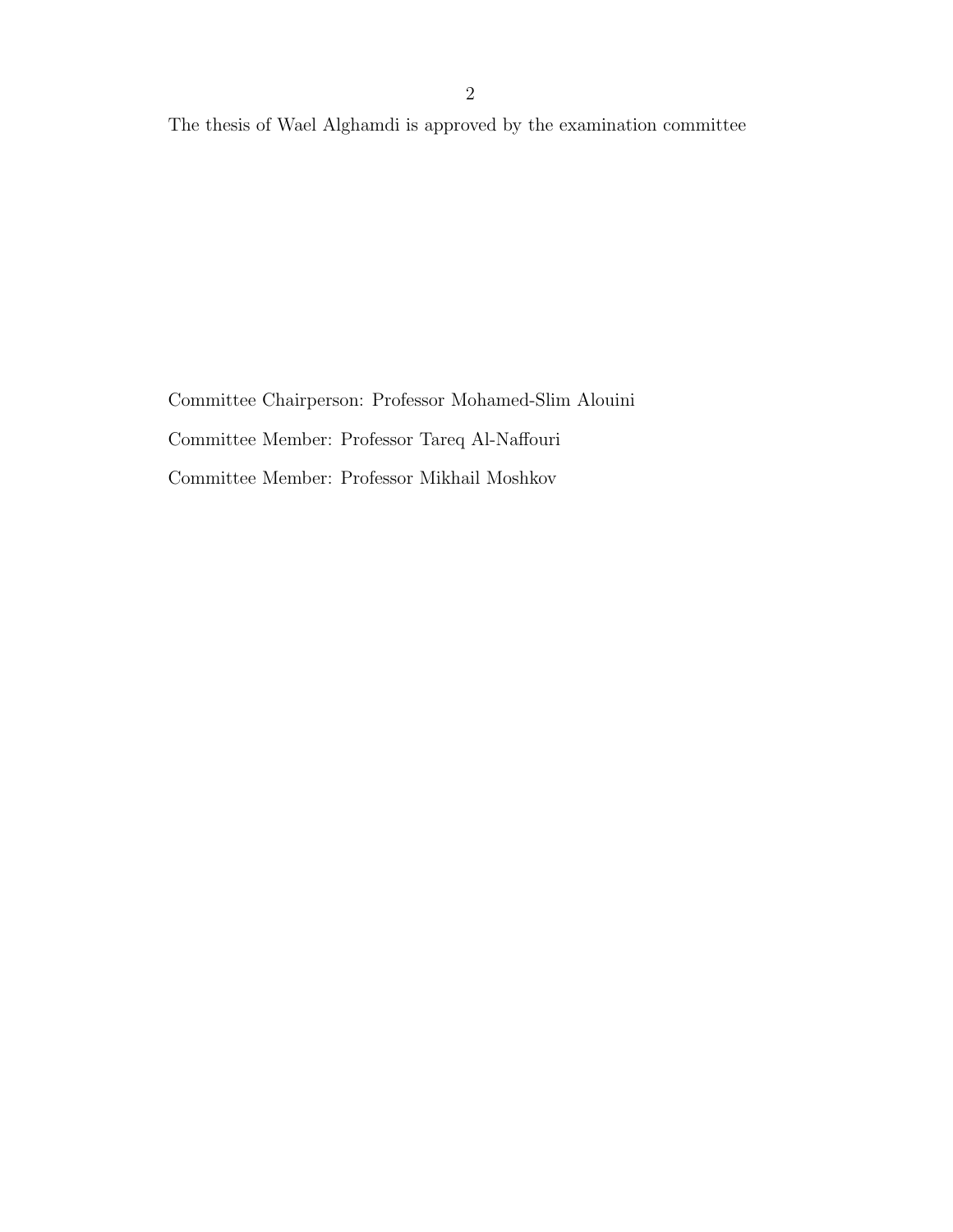## ABSTRACT

## <span id="page-2-0"></span>Construction of Capacity Achieving Lattice Gaussian Codes Wael Alghamdi

We propose a new approach to proving results regarding channel coding schemes based on construction−A lattices for the Additive White Gaussian Noise (AWGN) channel that yields new characterizations of the code construction parameters, i.e., the primes and dimensions of the codes, as functions of the block-length. The approach we take introduces an averaging argument that explicitly involves the considered parameters. This averaging argument is applied to a generalized Loeliger ensemble [\[1\]](#page-55-0) to provide a more practical proof of the existence of AWGN-good lattices, and to characterize suitable parameters for the lattice Gaussian coding scheme proposed by Ling and Belfiore [\[3\]](#page-55-1).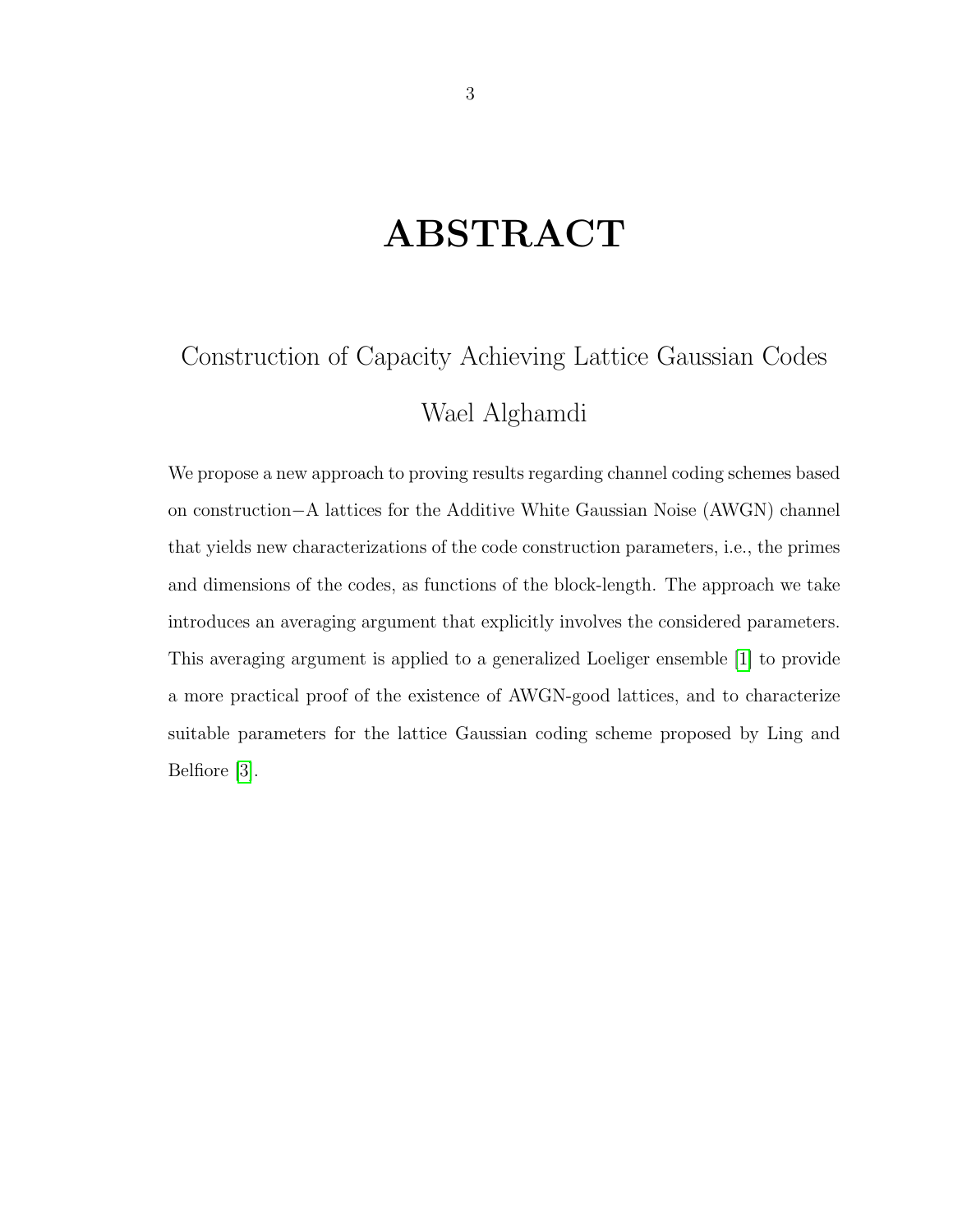## <span id="page-3-0"></span>ACKNOWLEDGEMENTS

I express my most sincere appreciation and gratitude to Professor Mohamed-Slim Alouini and Dr. Walid Abediseid for their guidance, support and help during my Masters. They have been a great source of knowledge and have inspired me with precious ideas. Their guidance, encouragement and patience made this work possible. I also thank all my friends at King Abdullah University of Science and Technology, for their encouragement and support.

And, as it always has been and always will be, my deepest love and gratitude is devoted to my family. They are always a source of love, support and encouragement. To them, I dedicate this work.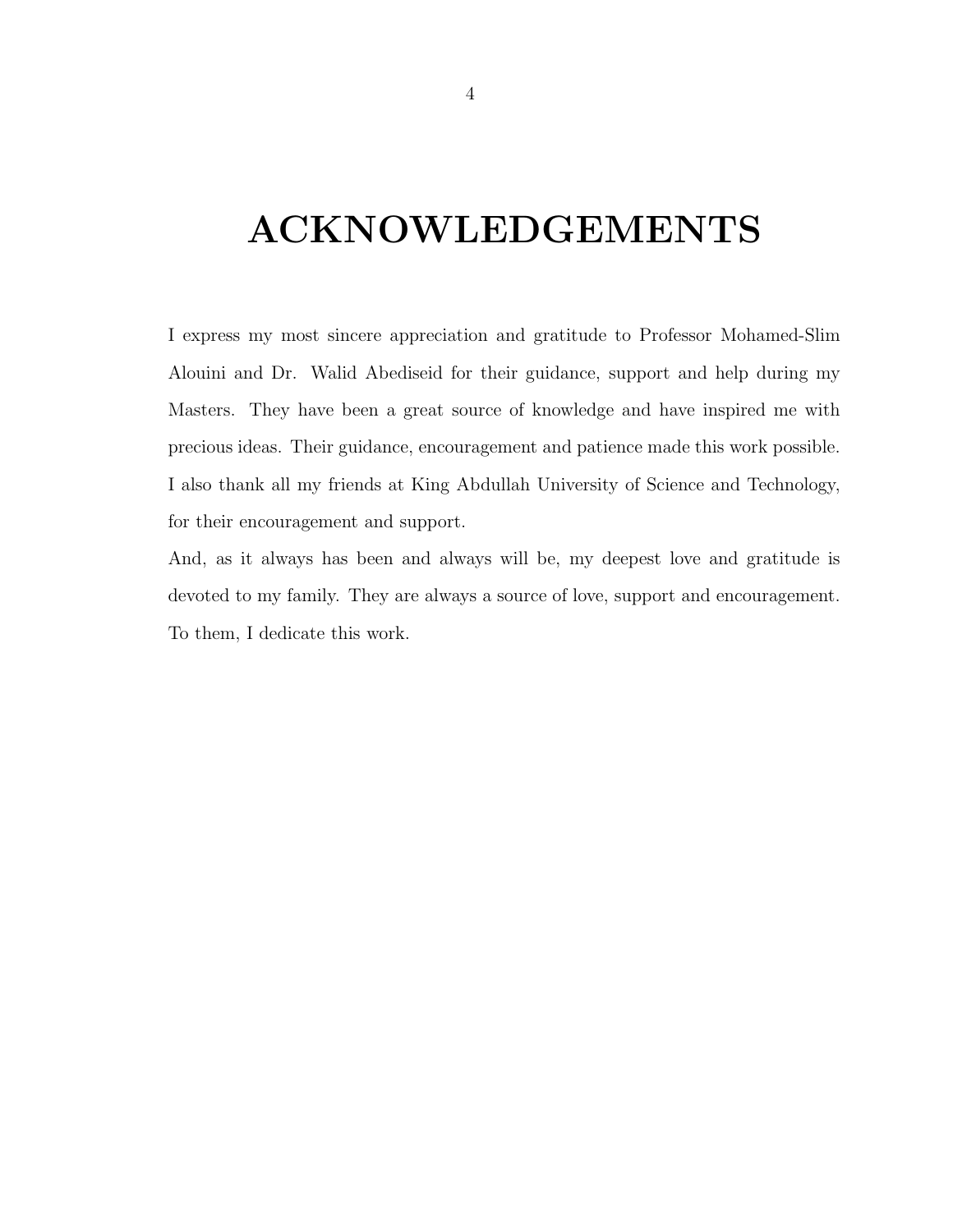# <span id="page-4-0"></span>TABLE OF CONTENTS

|                |          |                  | <b>Examination Committee Approval</b>                 | $\boldsymbol{2}$ |
|----------------|----------|------------------|-------------------------------------------------------|------------------|
|                | Abstract |                  |                                                       | 3                |
|                |          | Acknowledgements |                                                       | 4                |
|                |          |                  | List of Abbreviations                                 | $\overline{7}$   |
|                |          | List of Symbols  |                                                       | 8                |
| 1              |          | Introduction     |                                                       | 9                |
| $\overline{2}$ |          | Preliminaries    |                                                       | 12               |
|                | 2.1      | Lattices         |                                                       | 12               |
|                |          | 2.1.1            | Definition                                            | 12               |
|                |          | 2.1.2            |                                                       | 15               |
|                |          | 2.1.3            |                                                       | 16               |
|                |          | 2.1.4            |                                                       | 17               |
|                | 2.2      |                  |                                                       | 17               |
|                |          | 2.2.1            |                                                       | 17               |
|                |          | 2.2.2            |                                                       | 19               |
|                | 2.3      |                  |                                                       | 20               |
|                | 2.4      |                  |                                                       | 21               |
|                | 2.5      |                  |                                                       | 22               |
|                |          | 2.5.1            |                                                       | 23               |
|                |          | 2.5.2            | Lattice Decoding and AWGN-Goodness                    | 24               |
|                | 2.6      |                  |                                                       | 25               |
|                | 2.7      |                  |                                                       | 25               |
| 3              |          |                  | <b>Averaging Argument</b>                             | 27               |
|                | 3.1      |                  | Motivation: The Probability of Error and Lattice Sums | 27               |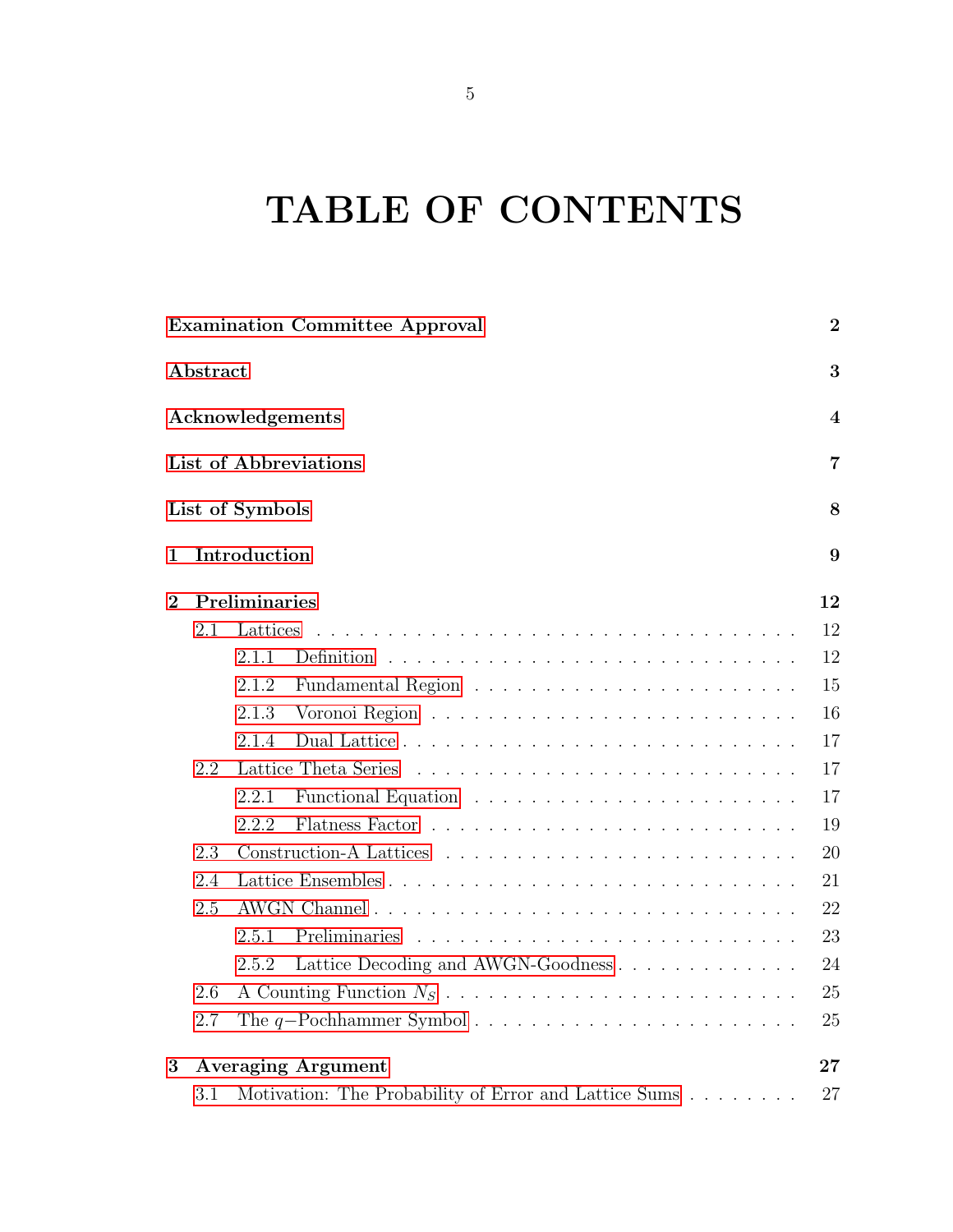|                  | 3.2 |                                             | 29 |
|------------------|-----|---------------------------------------------|----|
|                  | 3.3 |                                             | 30 |
|                  | 3.4 | Averaging Arguments in the Literature       | 31 |
| $\boldsymbol{4}$ |     | <b>AWGN-Good Lattices</b>                   | 33 |
|                  | 4.1 |                                             | 33 |
|                  | 4.2 |                                             | 38 |
|                  | 4.3 |                                             | 39 |
|                  | 4.4 |                                             | 40 |
| $\bf{5}$         |     | Flatness                                    | 42 |
|                  | 5.1 |                                             | 42 |
|                  | 5.2 |                                             | 43 |
|                  | 5.3 |                                             | 44 |
| 6                |     | <b>Good Sequences of Random Variables</b>   | 47 |
|                  | 6.1 |                                             | 47 |
|                  | 6.2 |                                             | 48 |
| $\overline{7}$   |     | Lattice Gaussian Coding                     | 51 |
|                  | 7.1 | Compatibility of Flatness and AWGN-Goodness | 51 |
|                  | 7.2 | Capacity-Achieving Lattice Gaussian Codes   | 52 |
| 8                |     | Conclusion                                  | 55 |
|                  |     | Appendices                                  | 57 |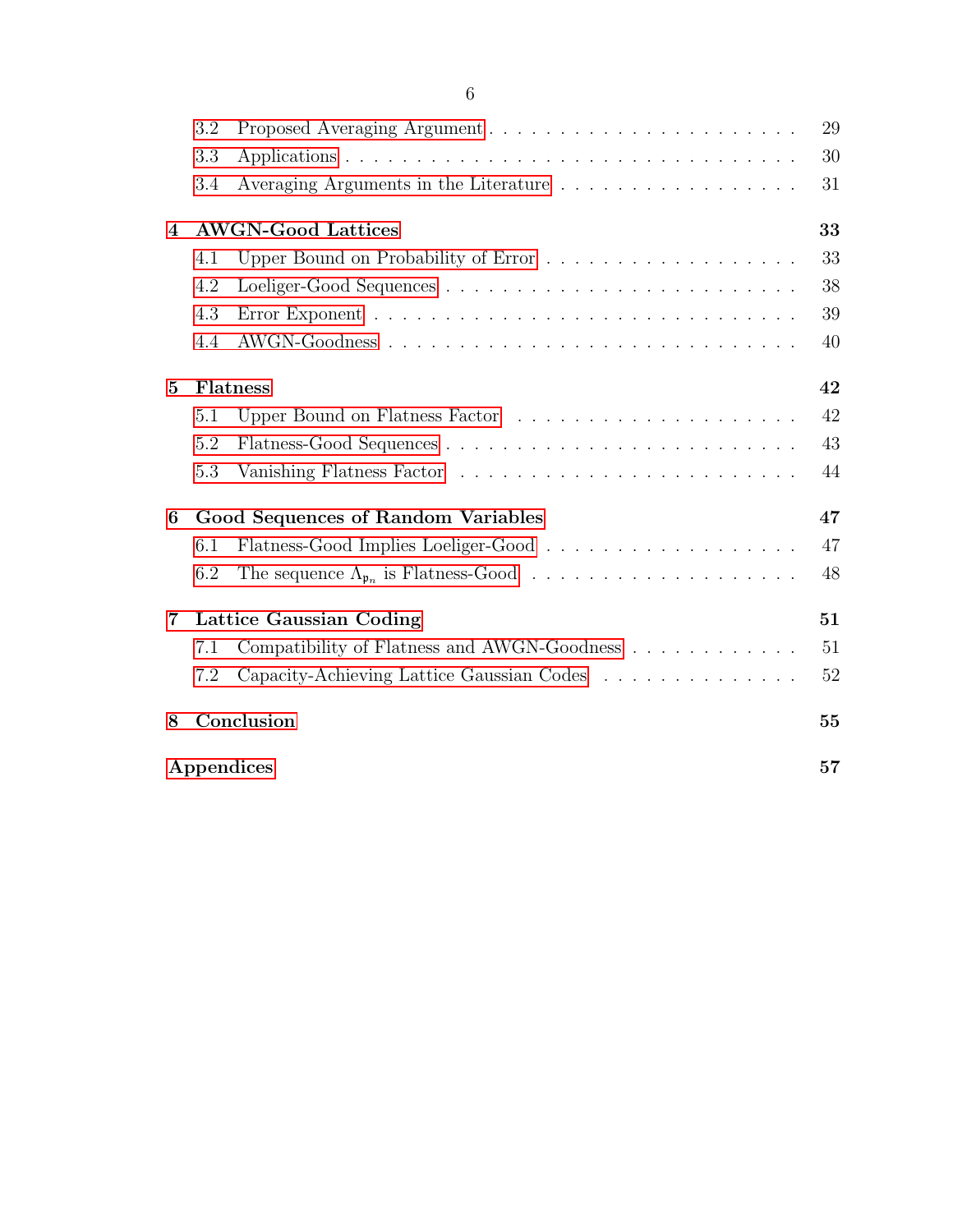# LIST OF ABBREVIATIONS

| Signal-to-Noise-Ratio |
|-----------------------|
| Volume-to-Noise-Ratio |
| Nearest Neighbor      |
| Flatness              |
| Lattice Gaussian      |
|                       |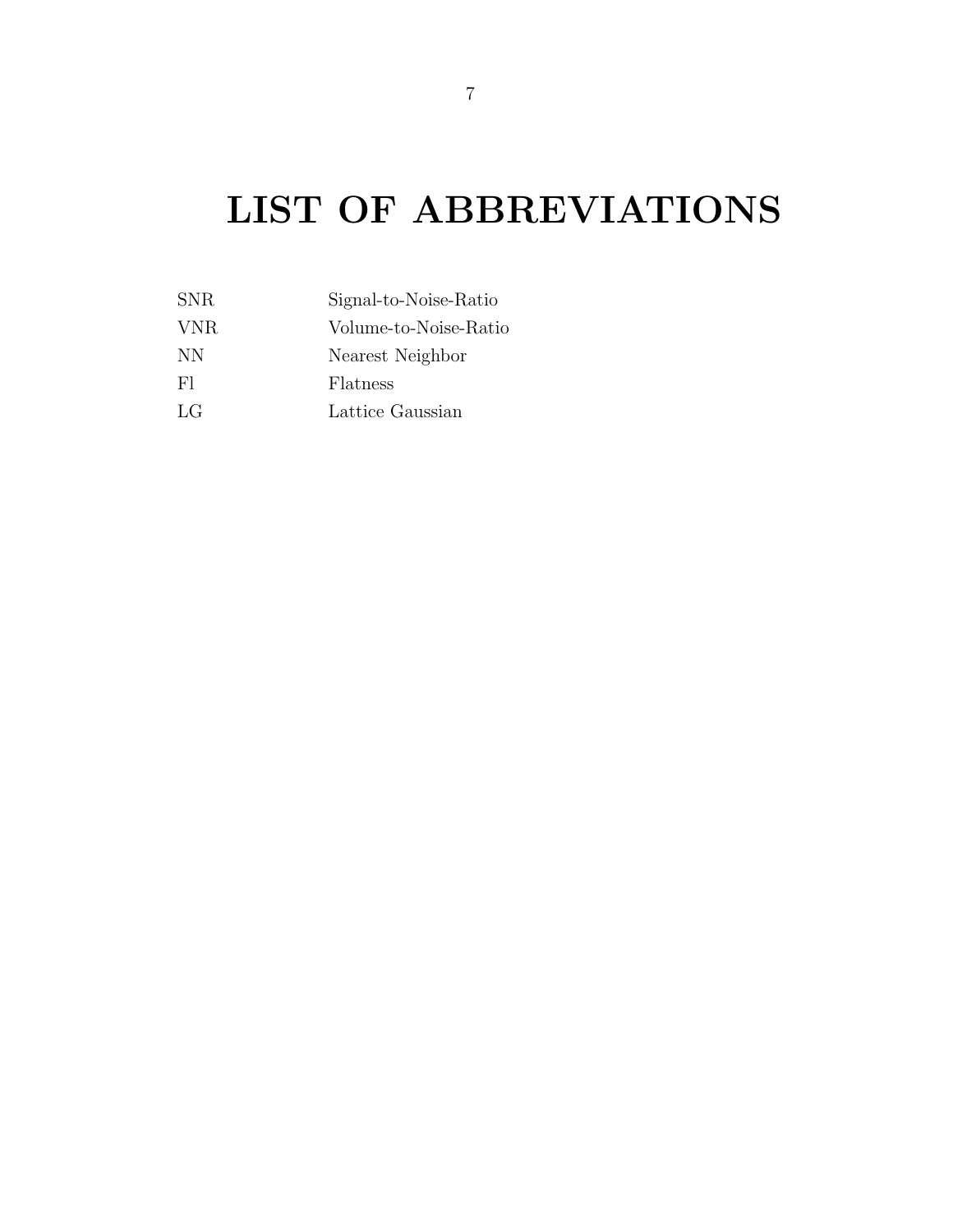# <span id="page-7-0"></span>LIST OF SYMBOLS

| $ \cdot $                  | Cardinality of a set, or magnitude of a complex number        |
|----------------------------|---------------------------------------------------------------|
| $\mathcal{P}(\cdot)$       | Power set                                                     |
| $\ \cdot\ $                | Euclidean norm                                                |
| $\sigma_w^2$               | Noise variance                                                |
| $\mathbb{R}^n$             | $n$ -dimensional real Euclidean space                         |
| $\Lambda$                  | A lattice                                                     |
| $\Theta_{\Lambda}$         | Theta series of lattice $\Lambda$                             |
| $\mathcal{V}(\Lambda)$     | Voronoi region of lattice $\Lambda$                           |
| $\Lambda^*$                | Dual lattice of lattice $\Lambda$                             |
| $\mu_L$                    | Lebesgue measure                                              |
| $\mathcal{C}$              | A linear code                                                 |
| $\,p\,$                    | Prime number                                                  |
| $\, n$                     | Blocklength                                                   |
| $\boldsymbol{k}$           | Rank of a linear code                                         |
| $\mathbb{F}_p$             | Finite field with $p$ elements                                |
| $\mathbb Z$                | Integers                                                      |
| $\mathfrak{p}$             | Quadruple of parameters (for a lattice or a lattice ensemble) |
| $\mathcal{B}_n(q,r)$       | $n$ -dimensional real Euclidean ball around q of radius r     |
| $E_{\rm sp}$               | Sphere-packing exponent                                       |
| $E_P^{\rm un}$             | Unexpurgated Poltyrev exponent                                |
| $\gamma_{\Lambda}(\sigma)$ | Volume-to-Noise-Ratio (VNR)                                   |
| $\epsilon_\Lambda$         | Flatness factor of lattice $\Lambda$                          |
| $W^{(n)}$                  | $n$ -dimensional white Gaussian noise                         |
| $\mathcal G$               | Random matrix over a finite field                             |
| $\Lambda(G)$               | Lattice ensemble                                              |
| $\mathbb{E}_X[\cdot]$      | Expectation with respect to $X$                               |
| $\mathbb{H}(\cdot)$        | Entropy                                                       |
| $f_X$                      | Probability density function of $X$                           |
| $(a;q)_m$                  | Pochhammer symbol                                             |
|                            |                                                               |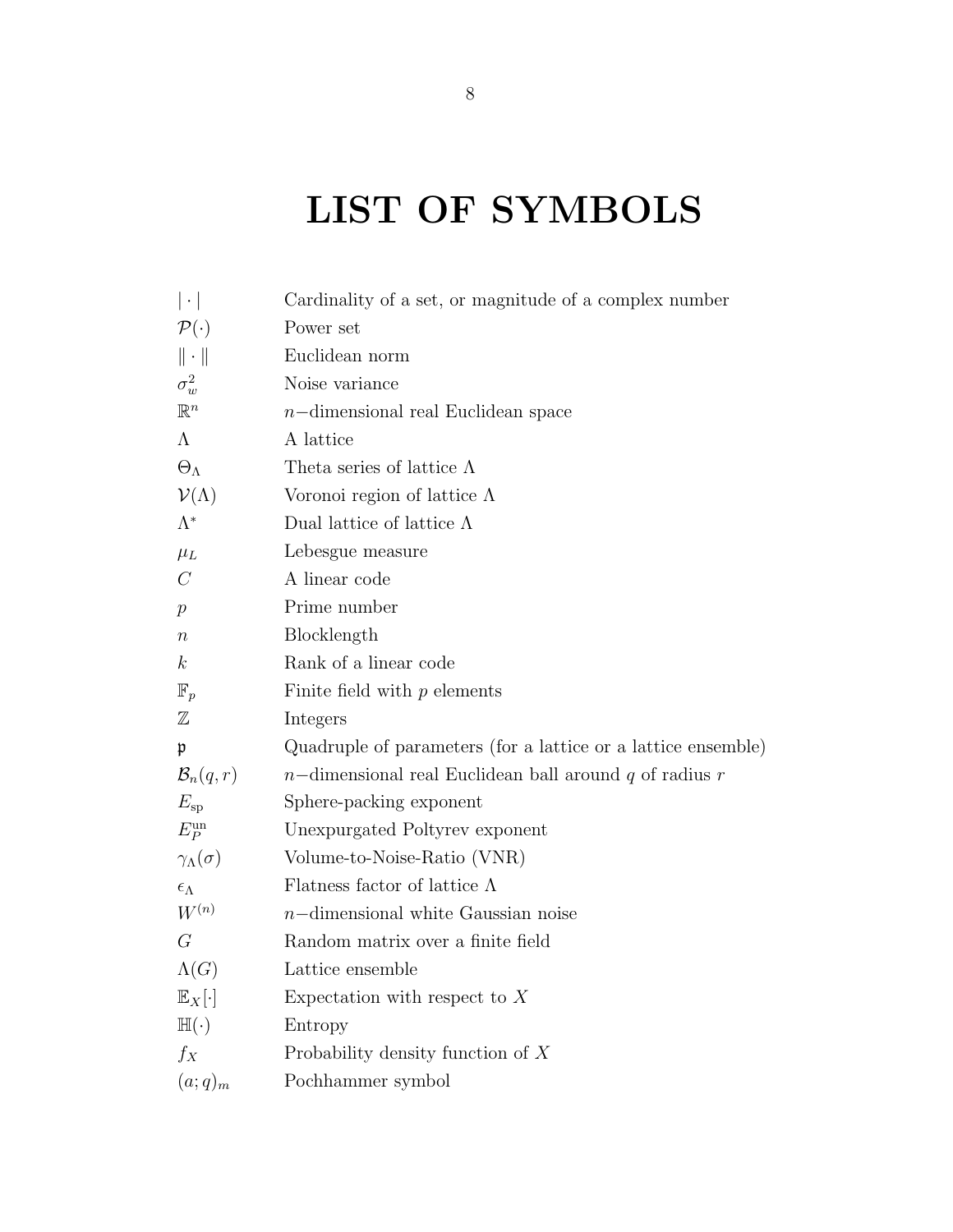### <span id="page-8-0"></span>Chapter 1

### Introduction

An explicit construction of a structured coding scheme that achieves the capacity of the additive white Gaussian noise (AWGN) channel has been a major problem in coding theory. Much of the recent work towards this goal is motivated by Loeliger's proof that construction−A lattices can be made to satisfy a uniformity property similar to a Minkowski-Hlawka-Siegel (MHS) ensemble [\[1\]](#page-55-0). This property of construction−A lattices was used by Erez and Zamir to show that nested lattices with dithering can achieve the capacity of the AWGN channel [\[2\]](#page-55-3), and by Ling and Belfiore to show that a lattice Gaussian coding scheme can achieve the capacity of the AWGN channel without the need of dithering [\[3\]](#page-55-1). However, practical parameters defining the construction−A lattices used in the coding schemes remain missing.

The uniformity property of construction−A lattices is utilized in the literature for approximating lattice sums (that are averaged over lattice ensembles) as either Riemann or Lebesgue integrals, e.g., using the MHS theorem. Thus, the explicitness of the parameters involved is destroyed or rendered computationally infeasible at best. For instance, the approach of Erez and Zamir requires the prime numbers defining the relevant construction−A lattices to be exponential in the block-length [\[2\]](#page-55-3), while that of Ling and Belfiore does not quantify how large the involved primes should be [\[3\]](#page-55-1). Such impracticality is induced by the best, yet loose, existing bounds on the error term in approximating Riemann sums by integrals. The error terms in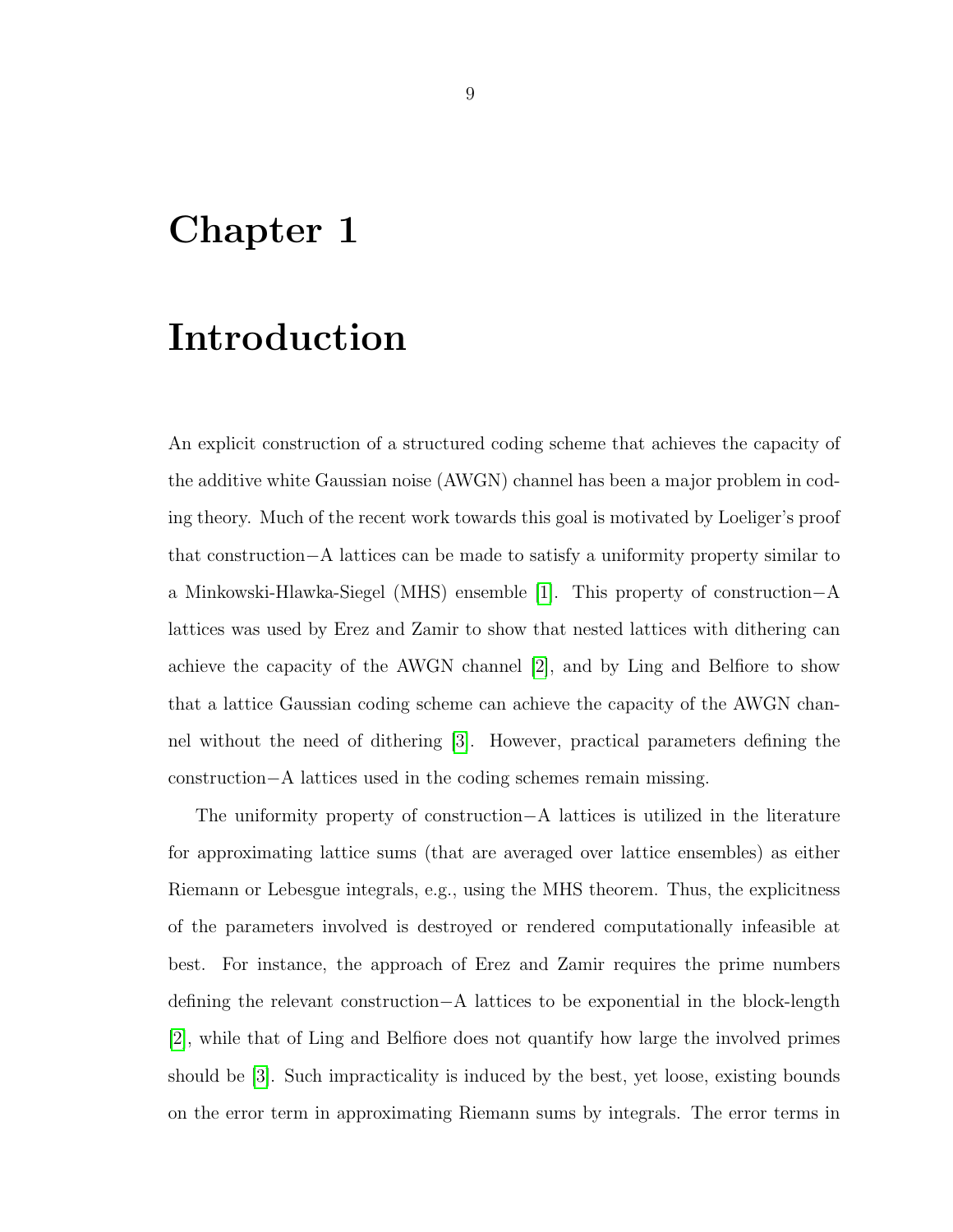such approximations are unknown (for the Lebesgue integral) or polynomial in the mesh size (for the Riemann integral), which translate into unknown large primes or exponentially large primes, respectively. Therefore, the need for a new averaging argument is dire.

This work proposes an averaging argument that transforms averaged lattice sums into lattice sums over the simplest known lattice: the integer lattice  $\mathbb{Z}^n$ . By refraining from using the MHS theorem, we are not bound to treat the error term of discretized integrals. Instead, we show that asymptotic results regarding a Riemann theta function and a Pochhammer symbol suffice to get stronger versions of the previously known results and new characterizations of the primes and dimensions of the construction−A lattices that are used to build capacity-achieving codes. In particular, we show that primes of size comparable to the squared root of the block-length yield capacity-achieving codes for the AWGN channel.

We use the following notations. The symbol log always refers to the natural logarithm, and information is measured in nats. For any set  $S$ ,  $|S|$  denotes the number of elements in S,  $1_S$  the indicator function of S and  $\mathcal{P}(S)$  the power set of S. The notation  $\|\cdot\|$  will always refer to the 2−norm. The symbol 0 will refer to either a scalar (in  $\mathbb{R}$  or  $\mathbb{F}_p$ ), a vector (in  $\mathbb{R}^n$  or  $\mathbb{F}_p^n$ ) or a matrix (over  $\mathbb{R}$  or  $\mathbb{F}_p$ ), but it will be clear from context which is the meaning referred to. We will use  $\mu_L$  to refer to the Lebesgue measure over  $\mathbb{R}^n$  for any fixed n, which will be clear from the context. Also, for any natural n, point  $q \in \mathbb{R}^n$  and  $r > 0$ , we will denote by  $\mathcal{B}_n(q,r)$  the open ball in  $\mathbb{R}^n$  of radius r around q. Throughout, we fix a sequence  $\{\sigma_{w,n}\}\subset \mathbb{R}_{>0}$ , and for each n, we let  $W^{(n)}$  denote a random vector whose components are i.i.d. zero-mean Gaussian random variables of variance  $\sigma_{w,n}^2$ . We also denote the probability density function of a random variable Z by  $f_Z$ . Further, the random variables  $(U_{\mathfrak{p}}, U'_{\mathfrak{p}}, u_{\mathfrak{p}}, G, W^{(n)}, X, Z)$ considered in this work are pairwise independent.

For sets S and T, we define  $S + T := \{s + t : s \in S, t \in T\}$  (the Minkowski sum)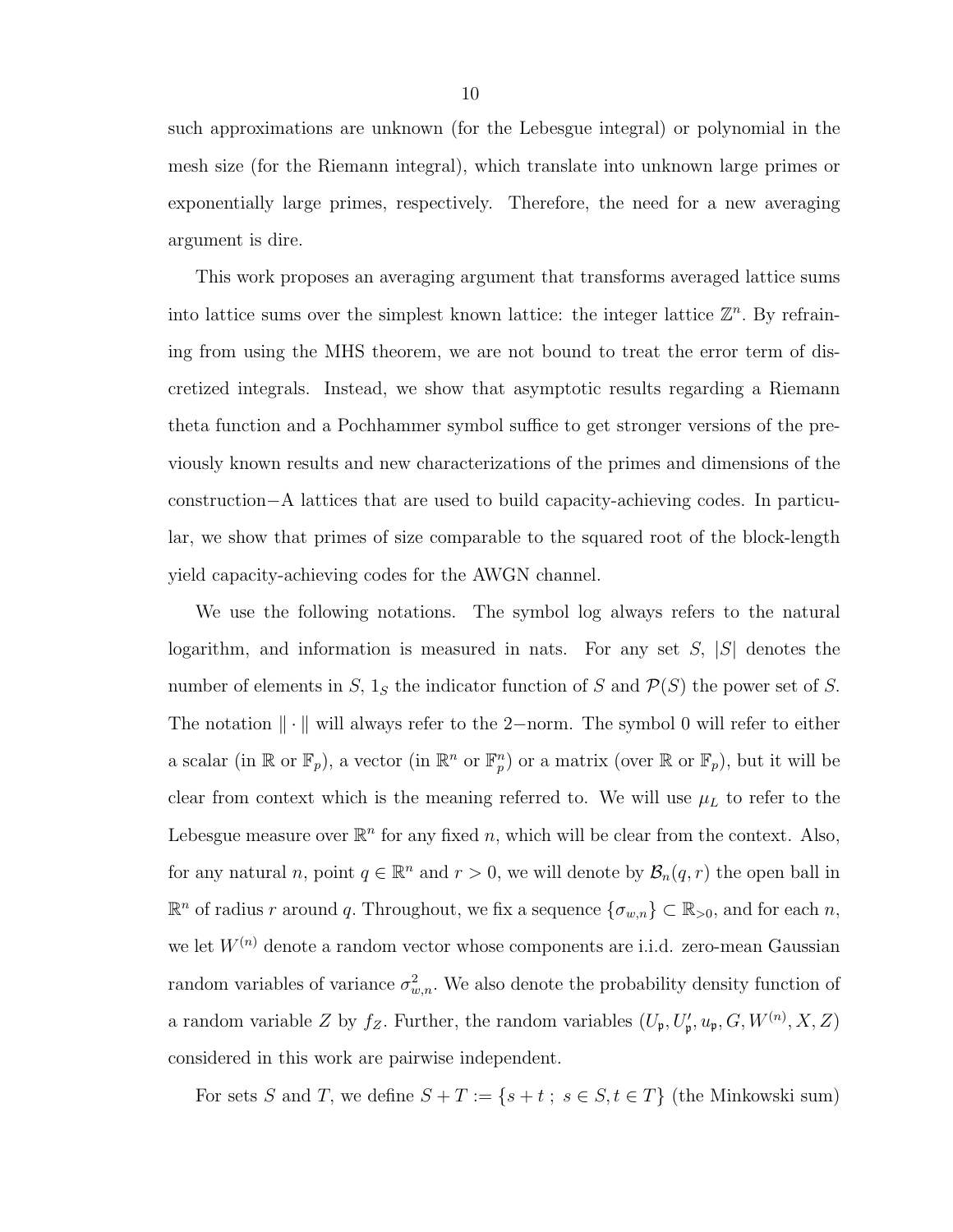and  $ST = \{st \; ; \; s \in S, t \in T\}$ , whenever these definitions make sense. If  $S = \{s\}$ consists of a single element, we write  $s+T := \{s\}+T$  and  $sT := \{s\}T$  for short.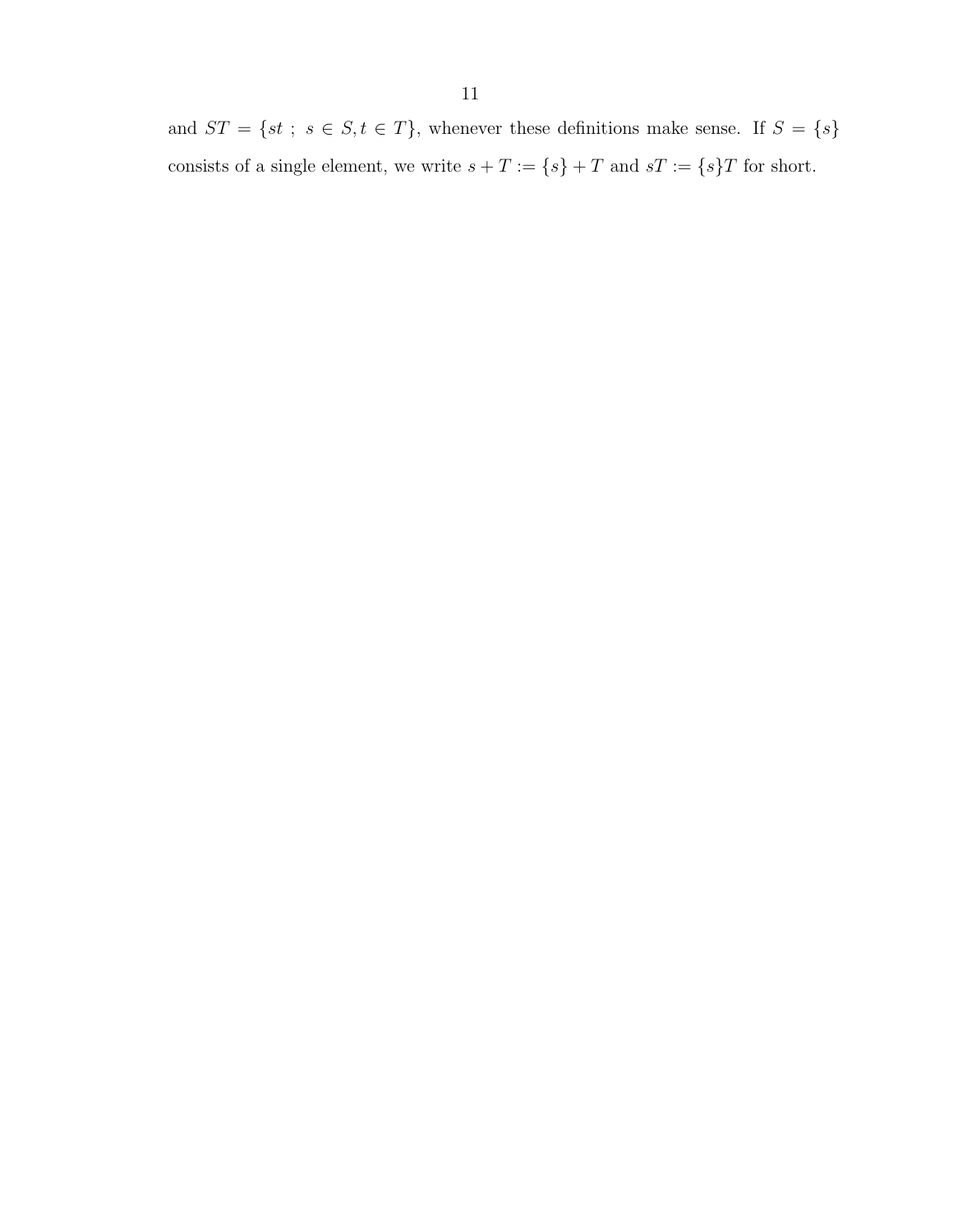### <span id="page-11-0"></span>Chapter 2

### Preliminaries

We review in this chapter the mathematical machinery we need.

#### <span id="page-11-1"></span>2.1 Lattices

One of the central objects in our work, important in virtue of their structured nature, are lattices in real Euclidean spaces. We describe in this section two equivalent definitions of lattices in real Euclidean spaces, and introduce first properties of lattices. We discuss lattices further in the following sections.

#### <span id="page-11-2"></span>2.1.1 Definition

First, we define what a discrete subgroup of a real Euclidean space is.

**Definition 2.1.1.** For any  $n \in \mathbb{N}$ , a subgroup  $\Lambda \subset \mathbb{R}^n$  is called discrete if  $|\Lambda \cap K| < \infty$ for every compact subset  $K \subset \mathbb{R}^n$ .

<span id="page-11-3"></span>**Remark 1.** Recall that, by the Heine-Borel theorem, compact subsets of  $\mathbb{R}^n$  are exactly the closed and bounded ones. Thus, we may equivalently say that a subgroup  $\Lambda \subset \mathbb{R}^n$ is discrete if and only if  $|\Lambda \cap B_n(q,r)| < \infty$  for every  $q \in \mathbb{R}^n$  and  $r > 0$ , or, if and only if  $\{|\Lambda \cap \mathcal{B}_n(0,r_j)|\}_{j\in\mathbb{N}} \subset \mathbb{N}$  for some sequence  $0 < r_1 < r_2 < \cdots$  that increases without bound.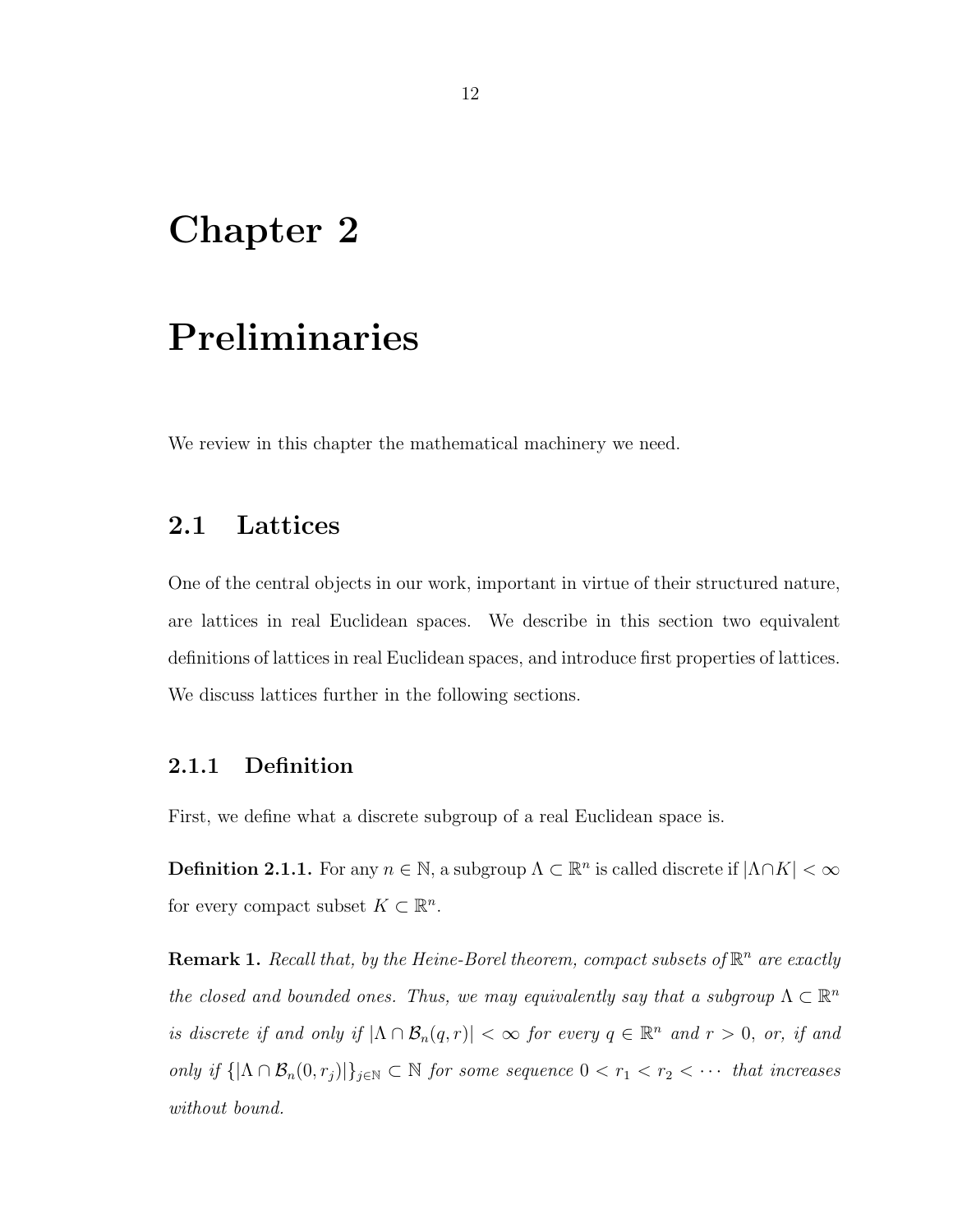**Remark 2.** Discreteness of a subgroup  $\Lambda \subset \mathbb{R}^n$ , implies, in view of remark [1,](#page-11-3) that it contains minimal vectors, i.e., the number

$$
d_{\min}(\Lambda) := \min\{\|x\| \; ; \; x \in \Lambda \setminus \{0\}\}\tag{2.1}
$$

is well-defined.

Now, we are ready to define what lattices in real Euclidean spaces are.

**Definition 2.1.2** (Lattice). For any  $n \in \mathbb{N}$ , a lattice in  $\mathbb{R}^n$  is a discrete subgroup of rank n.

Intuitively, discreteness of a lattice ensures the well-spacing of the elements in the lattice. More precisely, discreteness amounts to the fact that no element of the lattice is a limit point of other elements in the lattice. Being a subgroup reflects the symmetrical (around the origin) and the translational invariance natures of a lattice. Finally, being of full-rank (see theorem [2.1.3\)](#page-12-0) amounts to having the lattice be nondegenerate, i.e., not lying entirely on a hyperplane.

For problems in coding theory, an equivalent definition of lattices in real Euclidean spaces is usually made use of, which we introduce next. First, we mention a wellknown theorem that yields the equivalence of the two definitions.

<span id="page-12-0"></span>**Theorem 2.1.3.** For any  $n \in \mathbb{N}$ , a nonzero subgroup  $\Lambda \subset \mathbb{R}^n$  is discrete if and only if there is an integer  $1 \leq \ell \leq n$  and a full-rank matrix  $B \in \mathbb{R}^{n \times \ell}$  such that  $\Lambda = \{Bx \; ; \; x \in \mathbb{Z}^{\ell}\}.$ 

**Remark 3.** When  $1 \leq \ell \leq n$  and  $B \in \mathbb{R}^{n \times \ell}$  is full-rank, the mapping  $x \mapsto Bx$  is an isomorphism of groups  $\mathbb{Z}^{\ell} \longrightarrow \{Bx \,;\, x \in \mathbb{Z}^{\ell}\},\$  hence  $\{Bx \,;\, x \in \mathbb{Z}^{\ell}\}\$  has rank  $\ell$ .

We may now introduce the following equivalent definition of lattices in real Euclidean spaces.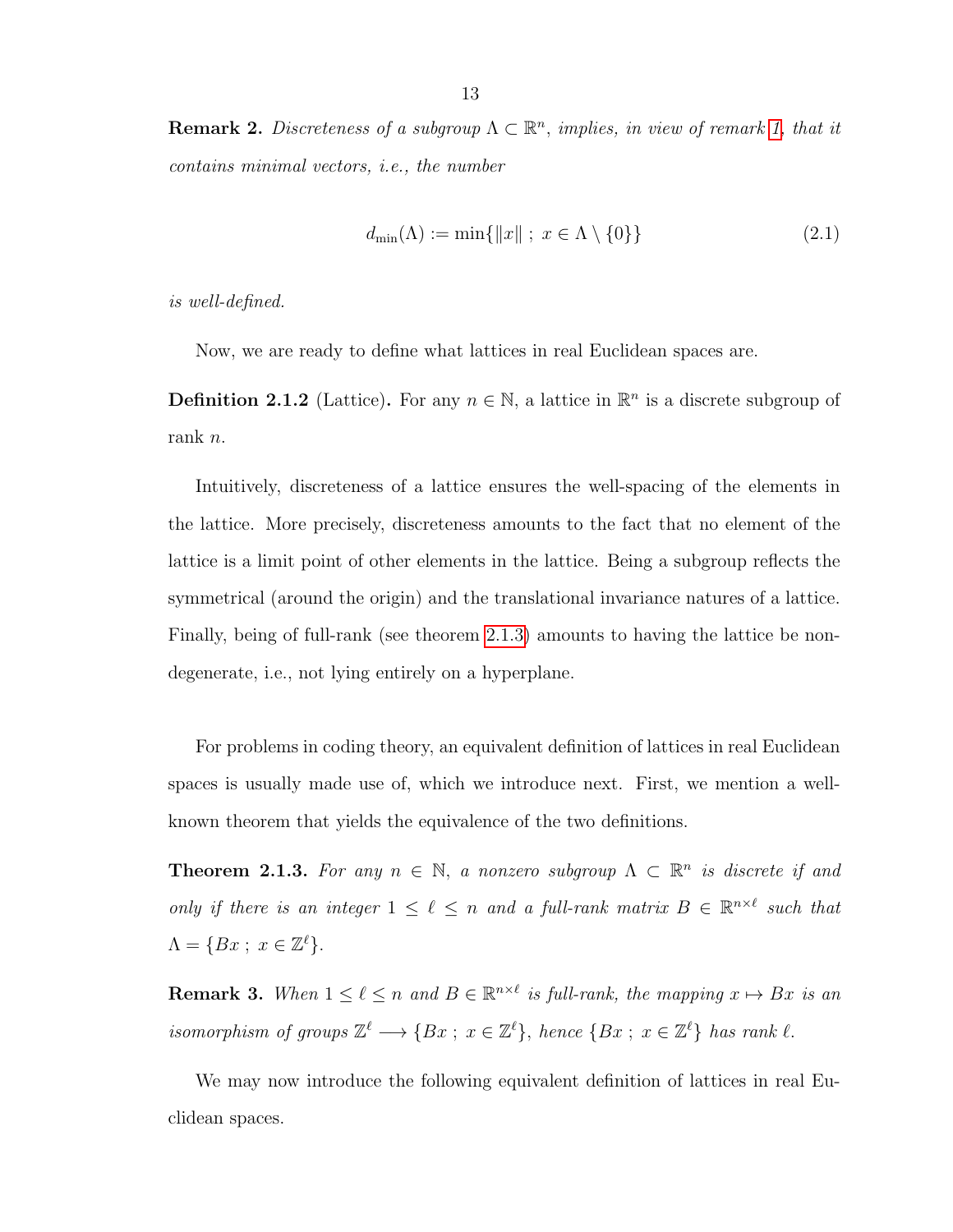**Definition 2.1.4** (Lattice). For any  $n \in \mathbb{N}$ , a lattice in  $\mathbb{R}^n$  is a subgroup  $\Lambda =$  ${Bx \text{ ; } x \in \mathbb{Z}^n}$ , where  $B \in \mathbb{R}^{n \times n}$  is full-rank. We say that  $\Lambda$  is generated by B.

A natural question is whether lattice generators are unique. It is clear that  $-B$ is a generator if  $B$  is. It is also true that only a unimodular transformation preserves generators. A matrix  $T$  is called unimodular if it is an invertible integer matrix whose inverse is also an integer matrix. Clearly,  $T^{-1}$  is unimodular if T is. Thus, if  $T \in \mathbb{Z}^{n \times n}$ is unimodular, then  $T\mathbb{Z}^n = \mathbb{Z}^n$ . Thus,  $BT\mathbb{Z}^n = B\mathbb{Z}^n$ , i.e.,  $BT$  is a generator if B is. The converse is also true.

**Theorem 2.1.5.** Let  $\Lambda$  be a lattice generated by B. Then, generators of  $\Lambda$  are exactly the matrices BT where T is any unimodular matrix.

*Proof.* That matrices  $BT$ , where T is unimodular, generate  $\Lambda$  follows from the discussion before the theorem. So, assume that D generates  $\Lambda$ , and we will show that  $B^{-1}D$  is unimodular.

Suppose that  $\Lambda \subset \mathbb{R}^n$ . Then,  $D\mathbb{Z}^n = \Lambda = B\mathbb{Z}^n$ . For each integer  $1 \leq j \leq n$ n, let  $x_j, y_j \in \mathbb{Z}^n$  be such that  $De_j = Bx_j$  and  $Dy_j = Be_j$ . Then, for each j,  $(B^{-1}De_j, D^{-1}Be_j) = (x_j, y_j) \in \mathbb{Z}^n \times \mathbb{Z}^n$ . Hence,  $B^{-1}D, D^{-1}B \in \mathbb{Z}^{n \times n}$ , as desired.

Note that, if T is unimodular, then  $|\text{det}(T)| = 1$ . Indeed,

$$
1 = \det(I) = \det(TT^{-1}) = \det(T)\det(T^{-1})
$$

implies that  $\det(T) | 1$ , i.e.,  $|\det(T)| = 1$ .

Hence, for any lattice, the absolute value of the determinant of a generator is the same for all generators.

**Definition 2.1.6** (Lattice Determinant). Let  $\Lambda$  be a lattice. We define the determinant of  $\Lambda$  by  $\det(\Lambda) := |\det(B)|$ , where B is any generator of  $\Lambda$ .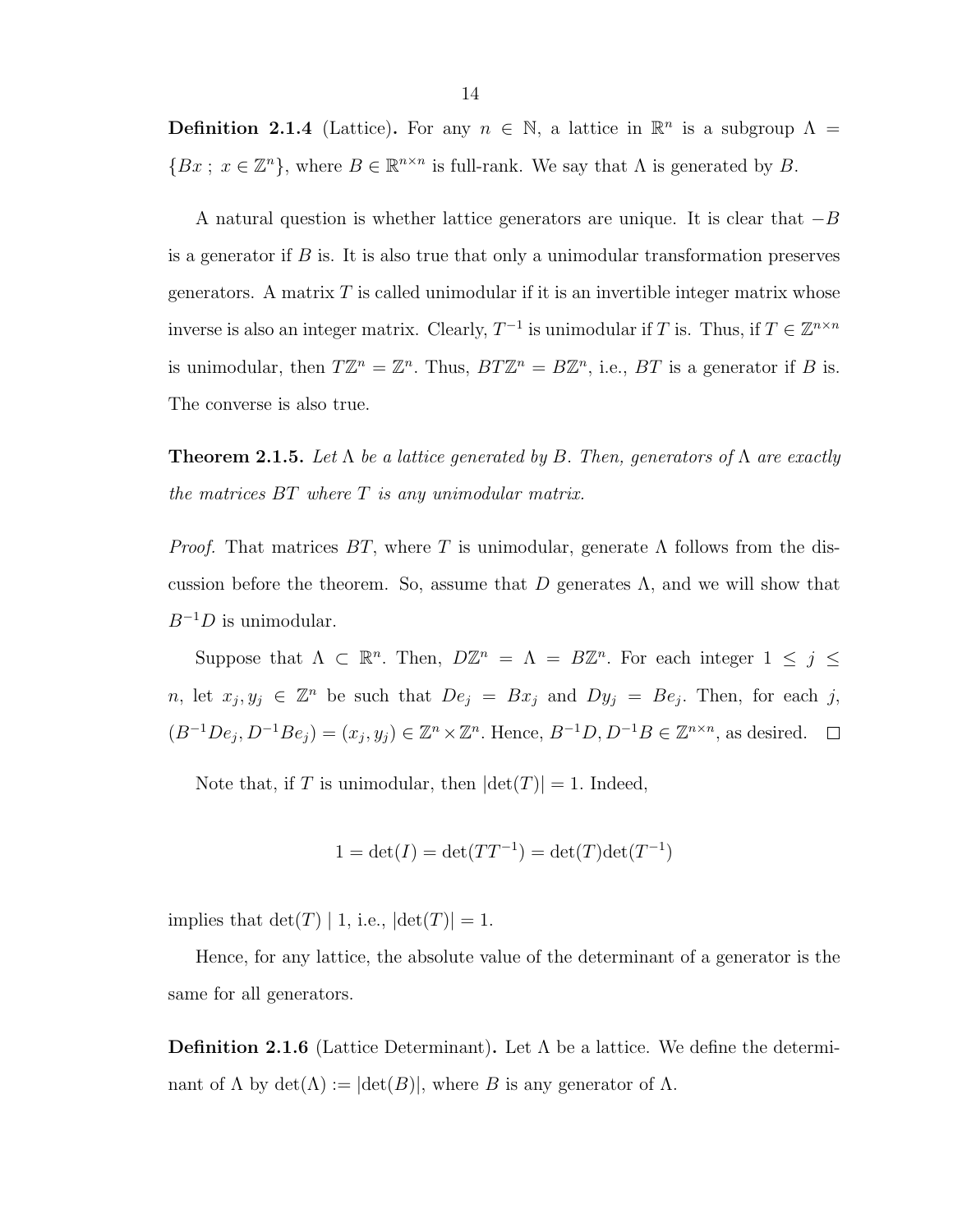In the next section, we give a geometrical interpretation of the determinant of a lattice.

#### <span id="page-14-0"></span>2.1.2 Fundamental Region

A fundamental region of a lattice  $\Lambda \subset \mathbb{R}^n$  is any subset  $S \subset \mathbb{R}^n$  such that the collection  $\{\lambda+S\}_{\lambda\in\Lambda}$  of translates forms a partition of  $\mathbb{R}^n$ . One example of a fundamental region for a lattice is the fundamental parallelepiped of a generator for the lattice.

**Definition 2.1.7** (Fundamental Parallelepiped). Let  $B \in \mathbb{R}^{n \times n}$  be invertible. The fundamental parallelepiped of B is defined as  $\mathcal{P}(B) := B[0,1)^n$ .

It is clear that  $P(B)$  forms a fundamental region for a lattice generated by B, but it is not uniquely so. Nevertheless, one can show that all fundamental regions of a lattice have the same Lebesgue measure, and it is equal to the determinant of the lattice.

Let S and S' be two fundamental regions of a lattice  $\Lambda$ . Then, for any  $\lambda \in \Lambda$ ,

$$
S \cap (\lambda + S') = (-\lambda + S) \cap S' + \lambda.
$$

Also, by translation-invariance of the Lebesgue measure,

$$
\mu_L ((-\lambda + S) \cap S' + \lambda) = \mu_L ((-\lambda + S) \cap S').
$$

Thus,

$$
\mu_L(S) = \mu_L \left( \bigcup_{\lambda \in \Lambda} S \cap (\lambda + S') \right) = \mu_L \left( \bigcup_{\lambda \in \Lambda} ((-\lambda + S) \cap S' + \lambda) \right)
$$

$$
= \sum_{\lambda \in \Lambda} \mu_L ((-\lambda + S) \cap S' + \lambda) = \sum_{\lambda \in \Lambda} \mu_L ((-\lambda + S) \cap S')
$$

$$
= \mu_L \left( \bigcup_{\lambda \in \Lambda} (-\lambda + S) \cap S' \right) = \mu_L (S').
$$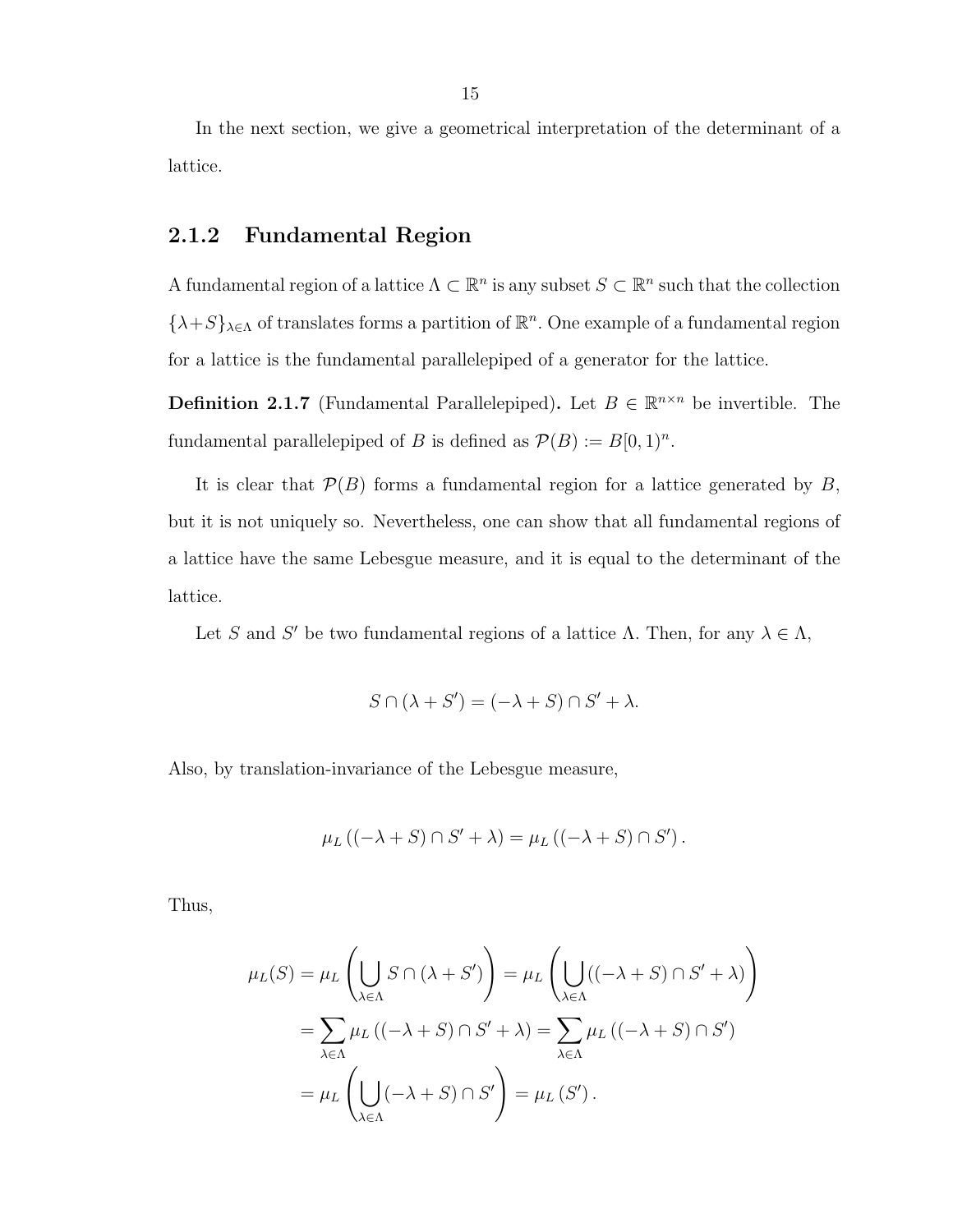Thus, all fundamental regions of  $\Lambda$  have the same Lebesgue measure. Finally, if  $\Lambda \subset \mathbb{R}^n$ , one may compute (using the substitution  $x = By$ )

$$
\mu_L(\mathcal{P}(B)) = \int_{\mathbb{R}^n} 1_{B[0,1)^n}(x) d\mu_L(x) = |\det(B)| \int_{\mathbb{R}^n} 1_{[0,1)^n}(y) d\mu_L(y) = |\det(B)|.
$$

#### <span id="page-15-0"></span>2.1.3 Voronoi Region

The fundamental Voronoi region of a lattice is a fundamental region that is most useful in lattice decoding. Let  $\Lambda \subset \mathbb{R}^n$  be a lattice, and consider the collection  $\{\tilde{\mathcal{V}}_{\lambda}(\Lambda)\}_{\lambda \in \Lambda}$  defined by

$$
\tilde{\mathcal{V}}_{\lambda}(\Lambda) = \left\{ y \in \mathbb{R}^n ; \ \|y - \lambda\| < \min_{\lambda \neq \nu \in \Lambda} \|y - \nu\| \right\}.
$$

Note that the  $\tilde{\mathcal{V}}_{\lambda}(\Lambda)$  are pairwise disjoint, and that, for each  $\lambda \in \Lambda$ ,  $\tilde{\mathcal{V}}_{\lambda}(\Lambda) = \lambda +$  $\tilde{\mathcal{V}}_0(\Lambda)$ . However,  $\tilde{\mathcal{V}}_0(\Lambda)$  is not a fundamental region for  $\Lambda$ , since  $\bigcup_{\lambda \in \Lambda} \tilde{\mathcal{V}}_{\lambda}(\Lambda) \subsetneq \mathbb{R}^n$ . Nevertheless,  $\mathbb{R}^n \setminus \bigcup_{\lambda \in \Lambda} \tilde{\mathcal{V}}_{\lambda}(\Lambda)$ , being a countable union of sets of measure 0, is also a set of measure 0. So, one may extend  $\tilde{\mathcal{V}}_0(\Lambda)$  to be a fundamental region (which we will call the fundamental Voronoi region of  $\Lambda$ ), as follows.

For any  $\lambda \in \Lambda$ , let

$$
D_{\lambda}(\Lambda) := \left\{ y \in \mathbb{R}^n ; \|y\| = \|y - \lambda\| = \min_{\nu \in \Lambda} \|y - \nu\| \right\},\
$$

and  $\mathcal{D}(\Lambda) = \bigcup_{\lambda \in \Lambda} D_{\lambda}(\Lambda)$ . Consider

$$
\mathcal{S}(\Lambda) := \{ S \subset \mathcal{D}(\Lambda) \; ; \; \Lambda \cap \{ x - y \; ; \; x, y \in S \} \subset \{ 0 \} \}
$$

as a partially ordered set, ordered by set inclusion. If  $M \in \mathcal{S}(\Lambda)$  is maximal, then  $\widetilde{\mathcal{V}}_0(\Lambda) \cup M$  is a fundamental region of  $\Lambda$  (by linearity of  $\Lambda$  and  $\mathcal{D}(\Lambda) \cap \bigcup_{\lambda \in \Lambda} \widetilde{\mathcal{V}}_{\lambda}(\Lambda) = \emptyset$ ).

**Lemma 2.1.8.** If  $\Lambda \subset \mathbb{R}^n$  is a lattice, then  $\mathcal{S}(\Lambda)$  contains a maximal element.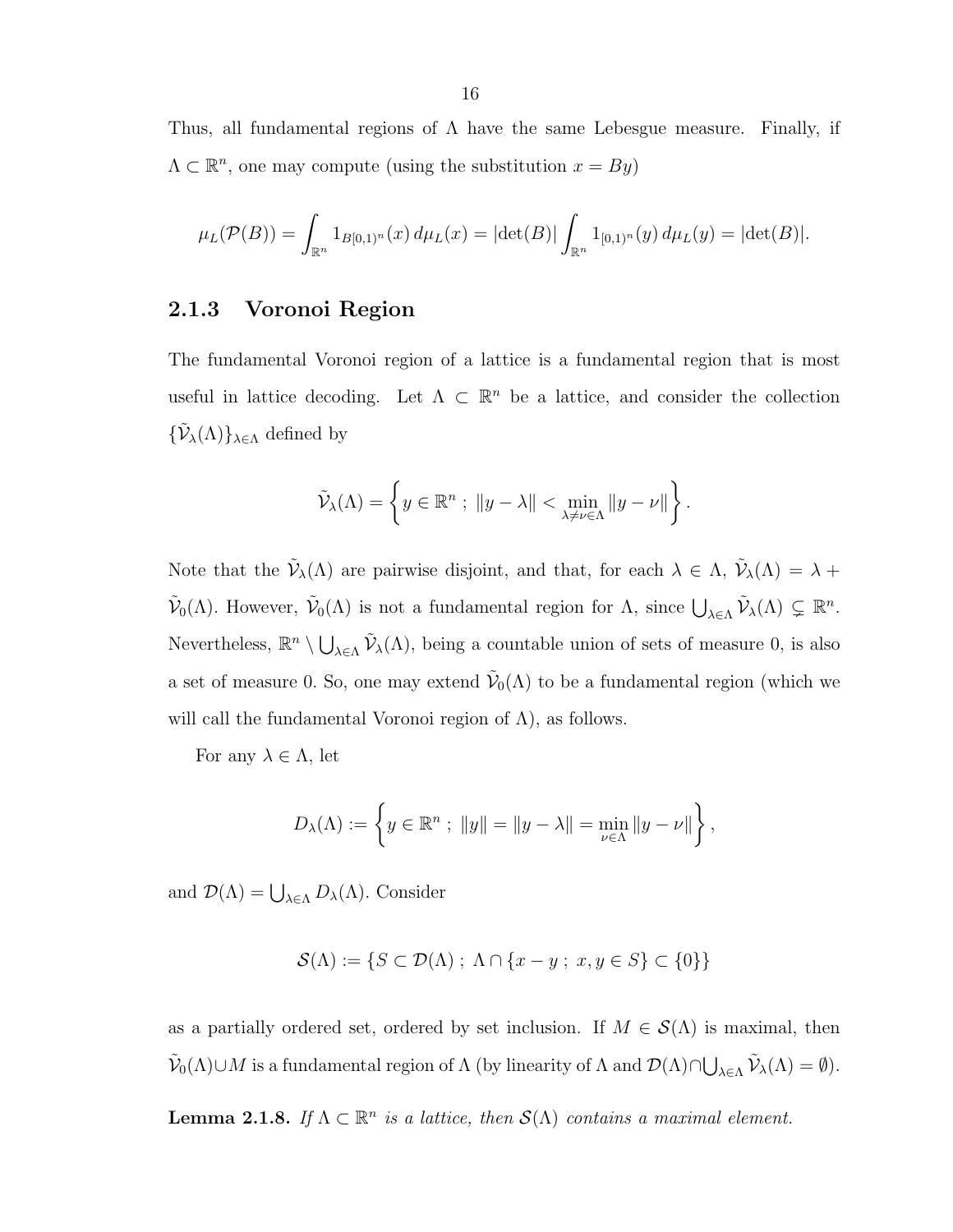*Proof.* For any ascending chain  $S_1 \subset S_2 \subset \cdots$  in  $\mathcal{S}(\Lambda)$ , the element  $\bigcup_j S_j$  is an upper bound in  $\mathcal{S}(\Lambda)$ . Thus, Zorn's lemma yields a maximal element in  $\mathcal{S}(\Lambda)$ .  $\Box$ 

Let  $M \in \mathcal{S}(\Lambda)$  be maximal, and denote  $\mathcal{V}_0(\Lambda) := \tilde{\mathcal{V}}_0(\Lambda) \cup M$ . We call  $\mathcal{V}_0(\Lambda)$  a fundamental Voronoi region for  $\Lambda$ , and set  $\mathcal{V}_\lambda(\Lambda) := \lambda + \mathcal{V}_0(\Lambda)$  for any  $\lambda \in \Lambda$ . Denote  $\mathcal{V}_0(\Lambda) = \mathcal{V}(\Lambda)$  for short.

#### <span id="page-16-0"></span>2.1.4 Dual Lattice

If  $B \in \mathbb{R}^{n \times n}$  is invertible, then it is clear that the two lattices  $\Lambda_1 := \{Bx \, ; \, x \in \mathbb{Z}^n\}$  and  $\Lambda_2 := \{(B^T)^{-1}x \; ; \; x \in \mathbb{Z}^n\}$  satisfy a duality:  $\langle \lambda_1, \lambda_2 \rangle \in \mathbb{Z}$  for any  $(\lambda_1, \lambda_2) \in \Lambda_1 \times \Lambda_2$ . Further, if  $y \in \mathbb{R}^n$  satisfies  $\langle \lambda_1, y \rangle \in \mathbb{Z}$  for every  $\lambda_1 \in \Lambda_1$ , then  $y \in \Lambda_2$ ; indeed, writing  $y = (B^T)^{-1}x_2$  where  $x_2 \in \mathbb{R}^n$ , we see that  $\mathbb{Z} \ni \langle Be_j, y \rangle = \langle e_j, x_2 \rangle$  for every  $1 \leq j \leq n$ , i.e.,  $x_2 \in \mathbb{Z}^n$ . We call  $\Lambda_2$  the dual lattice of  $\Lambda_1$ .

**Definition 2.1.9.** Fix  $n \in \mathbb{N}$ , and let  $\Lambda \subset \mathbb{R}^n$  be a lattice. The lattice

$$
\{x \in \mathbb{R}^n; \ \langle \lambda, x \rangle \in \mathbb{Z} \text{ for every } \lambda \in \Lambda\}
$$

is called the dual of  $\Lambda$  and denoted  $\Lambda^*$ . The lattice  $\Lambda$  is called self-dual if  $\Lambda = \Lambda^*$ .

**Remark 4.** As  $\mathbb{Z}^n$  is generated by the identity matrix, it is self-dual.

#### <span id="page-16-1"></span>2.2 Lattice Theta Series

The lattice theta series encodes the norm information of a lattice, and inherently lends itself to the Gaussian distribution. Thus, it has found its way in applications relating to coding for the AWGN channel.

#### <span id="page-16-2"></span>2.2.1 Functional Equation

We begin with a definition.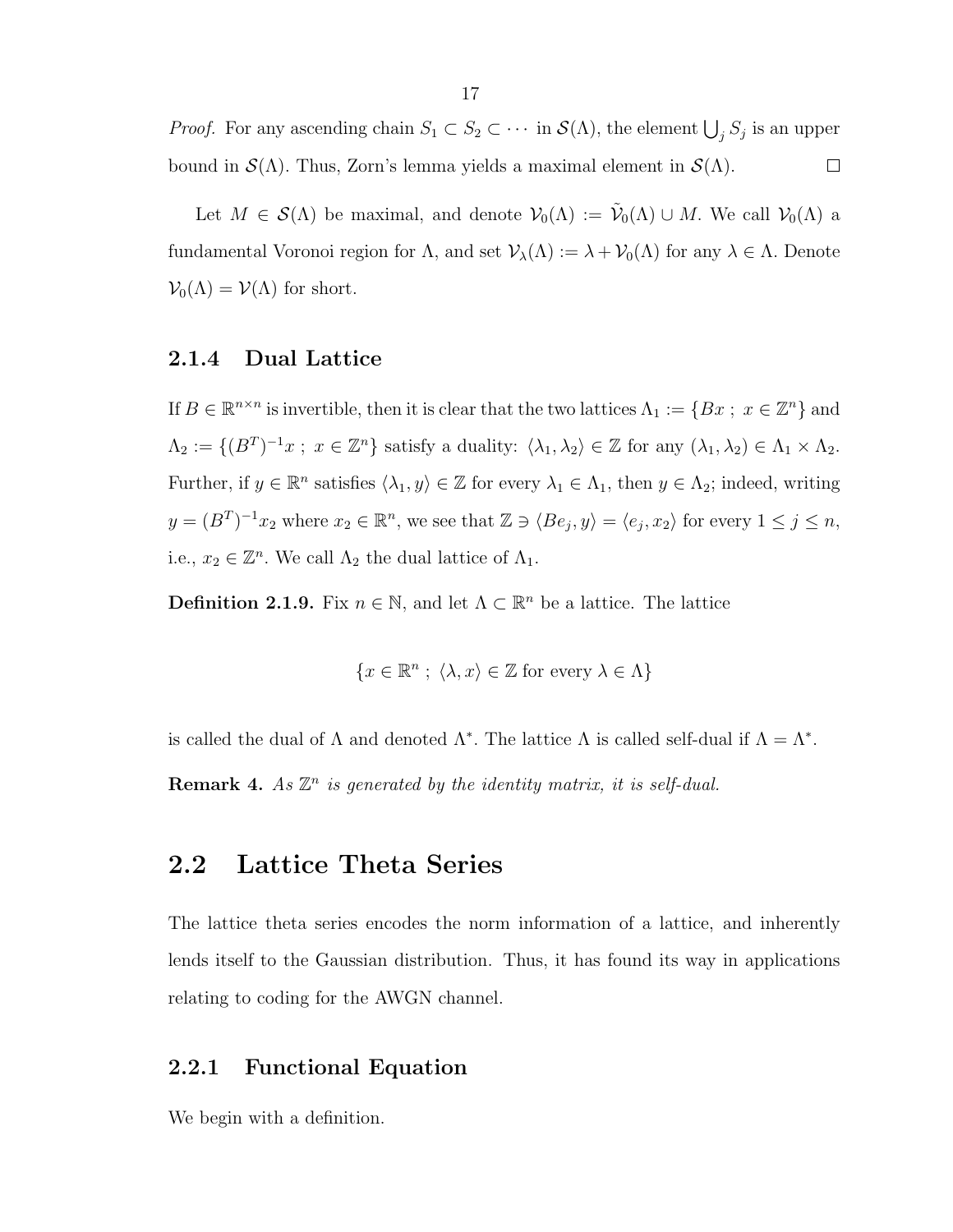**Definition 2.2.1** (Lattice Theta Series). Let  $\Lambda \subset \mathbb{R}^n$  be a lattice. We define its theta series to be the function  $\Theta_{\Lambda}: \mathbb{R}_{>0} \longrightarrow \mathbb{R}_{>0}$  given, for every  $\tau > 0$ , by

<span id="page-17-0"></span>
$$
\Theta_{\Lambda}\left(\tau\right) = \sum_{\lambda \in \Lambda} e^{-\pi\tau \|\lambda\|^2} \tag{2.2}
$$

Remark 5. The sum in [2.2](#page-17-0) is well-defined, for it converges uniformly over any  $[\delta, \infty) \subset (0, \infty)$ . Since  $e^{-y}$  is a decreasing function, uniform convergence follows from convergence of  $\sum_{\lambda \in \Lambda} e^{-\pi \delta \|\lambda\|^2}$ . This latter convergence may be shown using the estimate

$$
|\mathbb{Z}^n \cap \mathcal{B}_n(0,r)| \le \frac{1}{\sqrt{n\pi}} \left( \frac{\sqrt{2\pi e r}}{\sqrt{n}} + \sqrt{\frac{\pi e}{2}} \right)^n
$$

*obtained from lemmas [4.1.3](#page-36-0) and [4.1.4.](#page-36-1) Indeed, if*  $\Lambda = \{Bx \, ; \, x \in \mathbb{Z}^n\}$ *, and if*  $\sigma_n$  *is a* smallest singular value of B, then, for any  $x \in \mathbb{Z}^n$  and  $u > 0$ , the inequality  $||Gx|| < r$ necessarily implies that  $||x|| < r/\sigma_n$ . Hence,

$$
|\Lambda \cap \mathcal{B}_n(0,r)| \leq |\mathbb{Z}^n \cap \mathcal{B}_n(0,r/\sigma_n)| \leq \frac{1}{\sqrt{n\pi}} \left(\frac{r\sqrt{2\pi e}}{\sigma_n\sqrt{n}} + \sqrt{\frac{\pi e}{2}}\right)^n =: f(r).
$$

Writing  $d = d_{\min}(\Lambda)$ , we see that for any  $m \in \mathbb{N}$ 

$$
\sum_{\lambda \in \Lambda \cap B_n(0,d+m)} e^{-\pi \tau ||\lambda||^2} = 1 + \sum_{j=0}^{m-1} \sum_{\lambda \in \Lambda \, ; \, j \le ||\lambda|| - d < j+1} e^{-\pi \tau ||\lambda||^2} \le 1 + \sum_{j=0}^{m-1} \frac{|\Lambda \cap B_n(0,d+j+1)|}{e^{\pi \delta(j+d)^2}} \\
\le 1 + \sum_{j=0}^{m-1} \frac{f(d+j+1)}{e^{\pi \delta(j+d)^2}} \le 1 + \sum_{j=0}^{j_0-1} \frac{f(d+j+1)}{e^{\pi \delta(j+d)^2}} + \sum_{j=j_0}^{m-1} \frac{1}{j^2},
$$

where  $j_0$  is any natural such that  $j^2 f(d+j+1) \leq e^{\pi \delta (j+d)^2}$  whenever  $j \geq j_0$ , and convergence follows.

The following is a classical result.

<span id="page-17-1"></span>**Theorem 2.2.2** (Theta Series Functional Equation). For any lattice  $\Lambda \subset \mathbb{R}^n$  and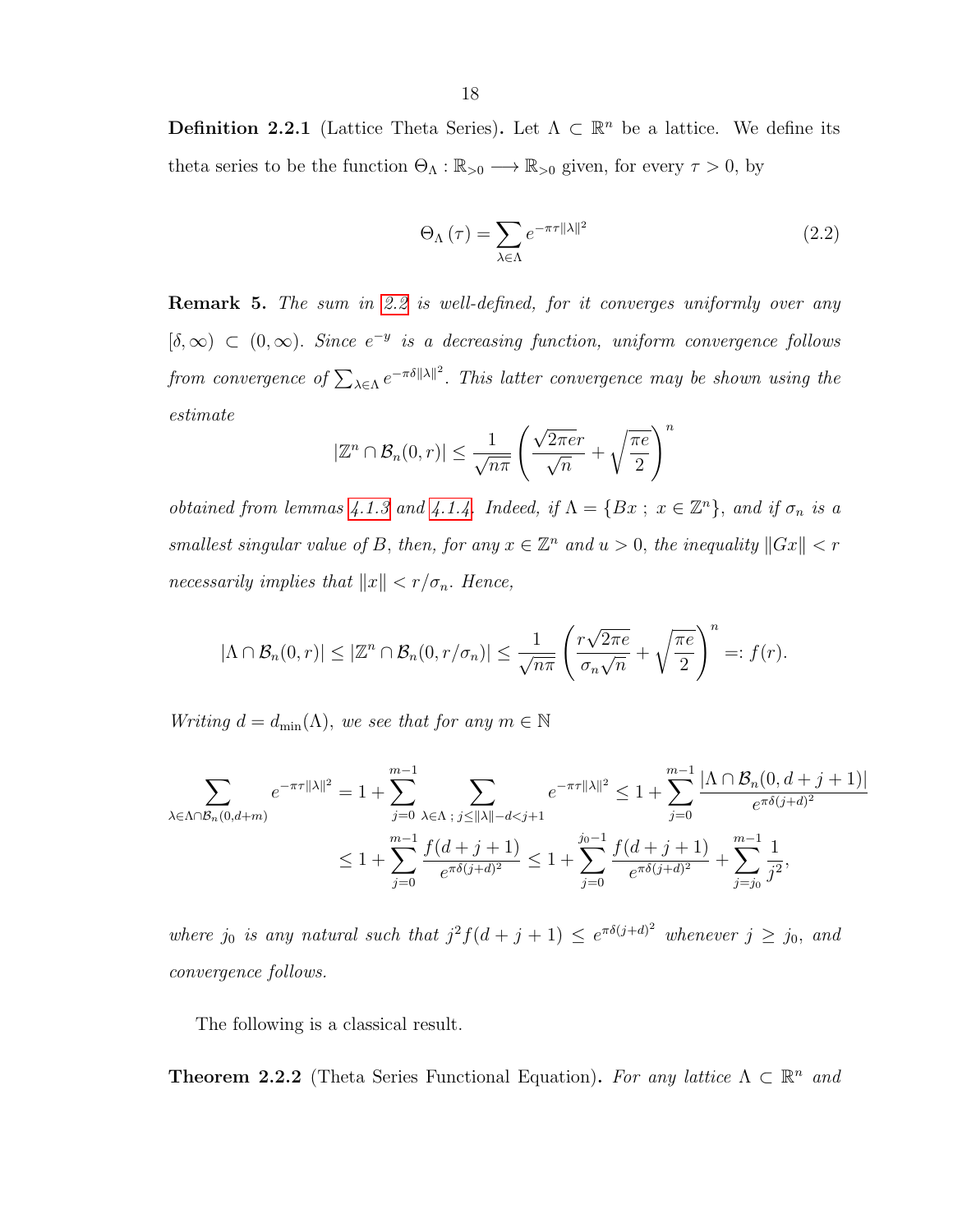any  $t > 0$ ,

$$
\Theta_{\Lambda}(t) = t^{-n/2} \mu_L(\mathcal{V}(\Lambda))^{-1} \Theta_{\Lambda^*}(t^{-1}).
$$

Since an integer lattice  $\mathbb{Z}^n$  is self-dual and satisfies  $\mu_L(\mathcal{V}(\mathbb{Z}^n)) = \mu_L([-1/2, 1/2]^n) =$ 1, theorem [2.2.2](#page-17-1) yields that, for any positive integer  $n$  and positive real  $t$ ,

<span id="page-18-1"></span>
$$
\Theta_{\mathbb{Z}^n}(t) = t^{-n/2} \Theta_{\mathbb{Z}^n}(t^{-1}) \tag{2.3}
$$

#### <span id="page-18-0"></span>2.2.2 Flatness Factor

If  $\Lambda \subset \mathbb{R}^n$  is a lattice,  $c \in \mathbb{R}^n$  and  $\sigma > 0$ , we define  $f_{\sigma,c} : \Lambda \longrightarrow \mathbb{R}_{>0}$  by

$$
f_{\sigma,c}(\lambda) = \frac{1}{(2\pi\sigma^2)^{n/2}} e^{-\|\lambda - c\|^2/(2\sigma^2)}
$$
\n(2.4)

for every  $\lambda \in \Lambda$ . Further, if  $S \subset \Lambda$ , then we set  $f_{\sigma,\mathbf{c}}(S) = \sum_{\lambda \in S} f_{\sigma,\mathbf{c}}(\lambda)$ . Note that  $f_{\sigma,0}(\Lambda) = \Theta_{\Lambda} \left( \frac{1}{2\pi d} \right)$  $\frac{1}{2\pi\sigma^2}$  and that  $f_{\sigma,c+\lambda}(\Lambda) = f_{\sigma,c}(\Lambda)$  for any  $\lambda \in \Lambda$ .

**Definition 2.2.3** (Flatness Factor). Let  $\Lambda \subset \mathbb{R}^n$  be a lattice. The flatness factor of  $Λ$  is defined to be the function  $\epsilon_\Lambda : \mathbb{R}_{>0} \longrightarrow \mathbb{R}_{\geq 0}$  given, for each  $σ > 0$ , by

$$
\epsilon_{\Lambda}(\sigma) = \max_{c \in \mathcal{V}(\Lambda)} |\mu_L(\mathcal{V}(\Lambda))f_{\sigma,c}(\Lambda) - 1|.
$$

Remark 6. One may show using the extreme value theorem that the flatness factor as given in this definition is well-defined, but one may show more, namely, that the maximum is attained at  $c = 0$  (see [\[3\]](#page-55-1)), so

$$
\epsilon_{\Lambda}(\sigma) = \frac{\mu_L(\mathcal{V}(\Lambda))}{(2\pi\sigma^2)^{n/2}} \Theta_{\Lambda} \left(\frac{1}{2\pi\sigma^2}\right) - 1.
$$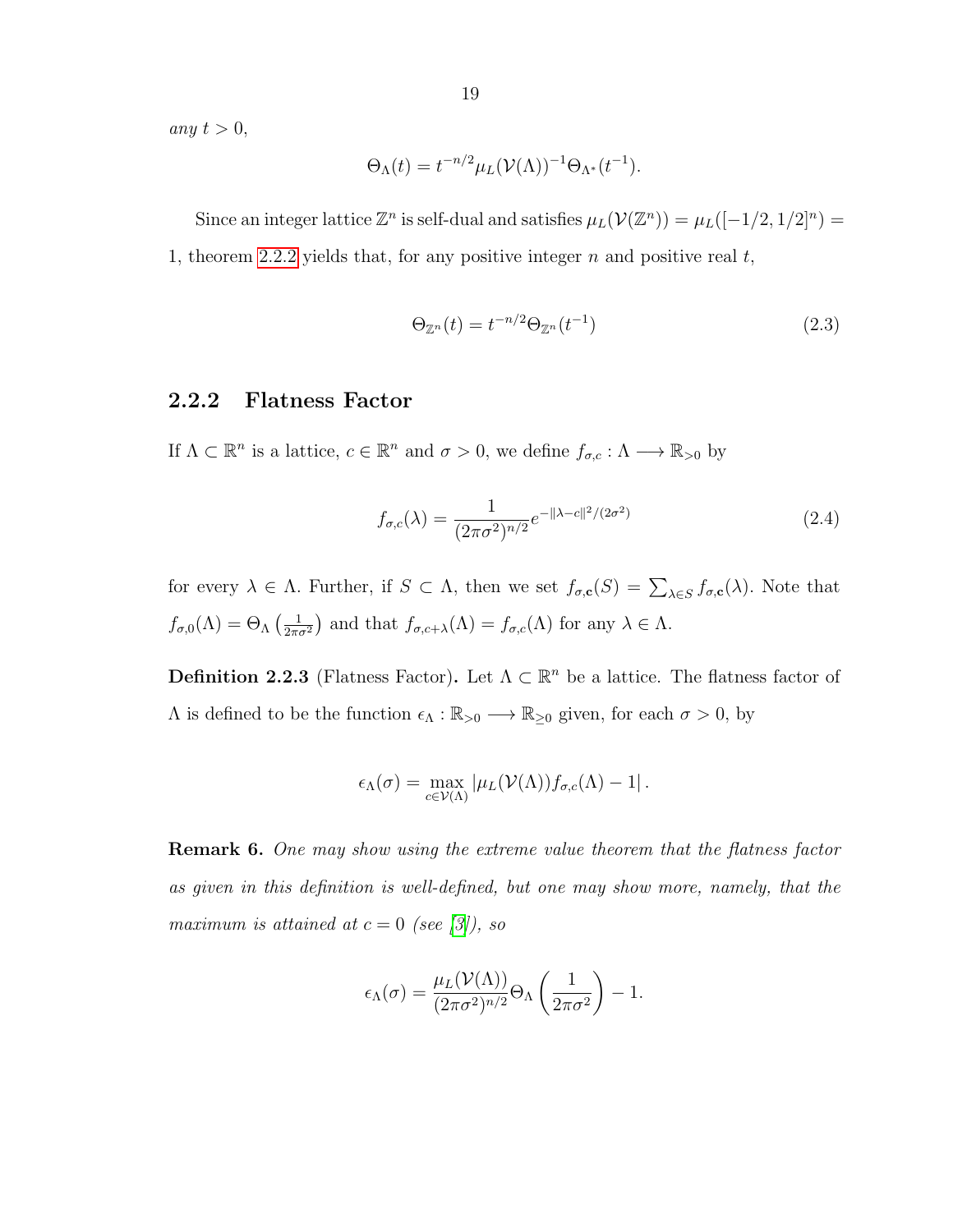### <span id="page-19-0"></span>2.3 Construction-A Lattices

In this work, we are only concerned with construction−A lattices, which are carved from linear codes.

**Definition 2.3.1** (Linear Code). Let q be a prime power, and  $n \in \mathbb{N}$ . A subspace  $C \subset \mathbb{F}_q^n$  is called a linear code. The dimension of C as a vector space is called the dimension of the code, and  $n$  the block-length.

If p is prime and  $C \subset \mathbb{F}_p^n$  is a linear code, then using the canonical embedding  $\mathbb{F}_p^n \hookrightarrow \mathbb{Z}^n$  one sees that the subgroup  $C + p\mathbb{Z}^n \subset \mathbb{R}^n$  is a lattice; indeed, it is of rank at least n since it contains the (R−independent, hence Z−independent) p−scaled standard basis vectors  $pe_1, \dots, pe_n$ , and, on the other hand, it is of rank at most n since it is discrete, for, with  $\{r_j := jp + 1\}_{j \in \mathbb{N}}$ 

$$
(C + p\mathbb{Z}^n) \cap \mathcal{B}_n(0, r_j) \subset \{c + pz \; ; \; c \in C, \; z \in \{0, \pm 1, \cdots, \pm j\}^n\}
$$

so

$$
|(C + p\mathbb{Z}^n) \cap \mathcal{B}_n(0, r_j)| \le (p(2j + 1))^n < \infty
$$

**Definition 2.3.2** (Construction-A). Let  $n \geq 1$  be an integer, and  $\Lambda \subset \mathbb{R}^n$  be a lattice. We call Λ a construction−A lattice if there is a prime p and a linear code  $C \subset \mathbb{F}_p^n$  such that  $\Lambda = C + p\mathbb{Z}^n$ .

For any prime power q, integers  $1 \leq k \leq n$  and matrix  $M \in \mathbb{F}_q^{n \times k}$ , the image of the  $\mathbb{F}_q$ -linear map  $\varphi_M : \mathbb{F}_q^k \longrightarrow \mathbb{F}_q^n$ , defined by  $\varphi_M(x) = Mx$ , is a linear code. It is also true that all linear codes may be constructed via this procedure.

**Definition 2.3.3.** Let p be prime,  $1 \leq k \leq n$  be integers and  $M \in \mathbb{F}_p^{n \times k}$ . We define the linear code and lattice generated by M, respectively, by  $C(M) := \text{im}(\varphi_M)$  and  $\Lambda(M) := C(M) + p\mathbb{Z}^n$ .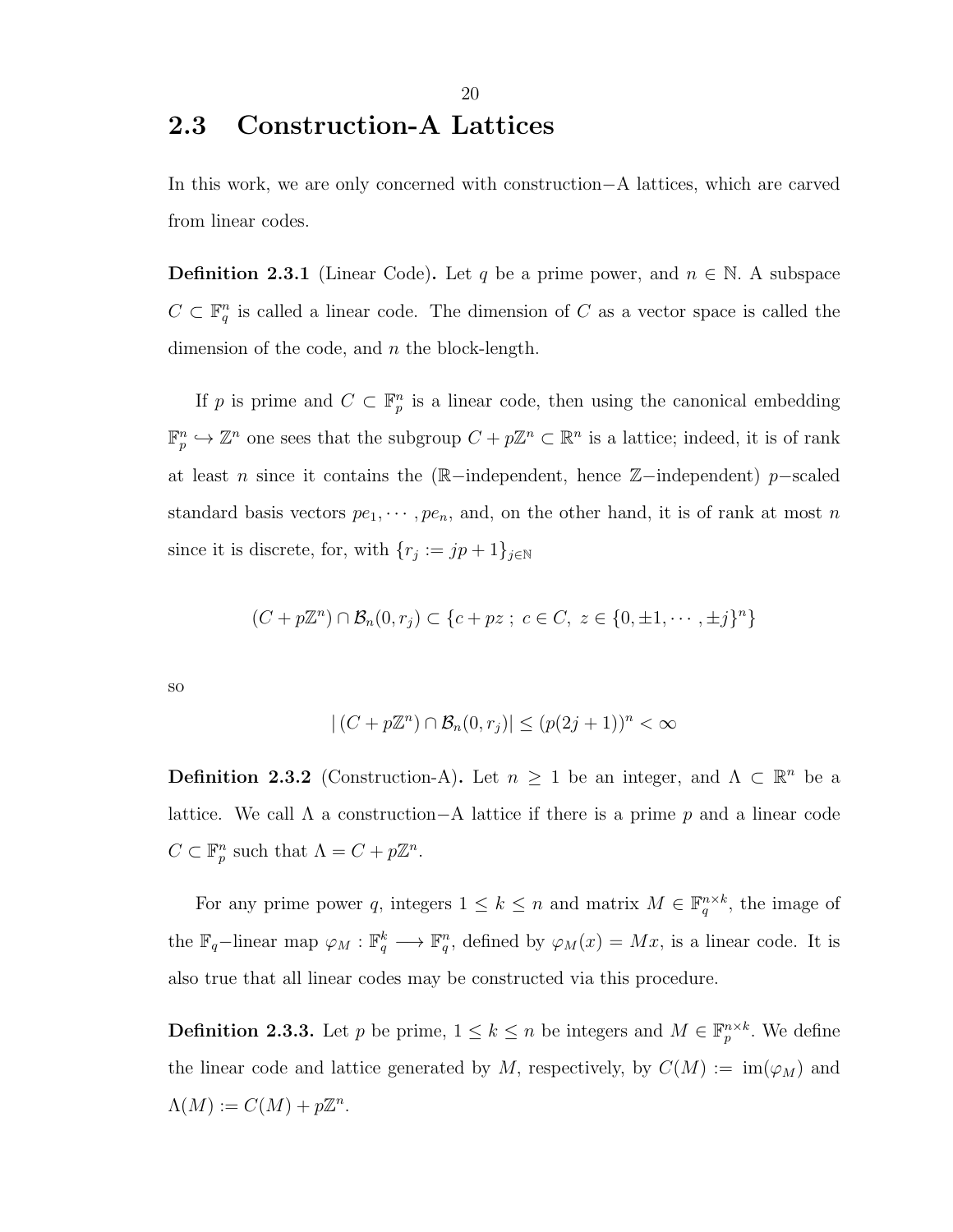For any prime p, integers  $1 \leq k \leq n$  and real  $a > 0$ , we set

$$
V_{(n,k,p,a)} = a^n p^{n-k}.
$$

For any  $M \in \mathbb{F}_p^{n \times k}$ , we have that  $\mu_L(\mathcal{V}(a\Lambda(M))) = a^n p^{n-\text{rank}(M)}$ . Thus, when M is full-rank,

$$
\mu_L(\mathcal{V}(a\Lambda(M))) = V_{(n,k,p,a)}.
$$

#### <span id="page-20-0"></span>2.4 Lattice Ensembles

A collection of lattices  $\mathfrak{C} \subset \mathbb{R}^n$ , equipped with a probability measure, is called a lattice ensemble. Loeliger ensembles, carved from construction-A lattices, have been a cornerstone for much of the theory of lattice coding for the AWGN channel. In a nutshell, some Loeliger ensembles behave in a collectively uniform manner, hence, by the Minkowski-Hlawka-Siegel (MHS) theorem, they behave collectively reliably for the AWGN channel. We refrain from using the MHS theorem due to its inability to keep explicitness of the parameters of the lattices involved. Instead, we introduce a new explicit averaging argument in the next chapter. In this section, we introduce generalized Loeliger ensembles.

**Definition 2.4.1.** For any prime p, integers  $0 < k < n$  and real  $a > 0$ , we call  $(n, k, p, a)$  a quadruple of parameters, and we denote it usually by p.

In the sequel, we endow any finite set T with the  $\sigma$ -algebra  $\mathcal{P}(T)$ , and a random variable over T always refers to a T−valued measurable function.

**Definition 2.4.2.** Let  $\mathfrak{p} = (n, k, p, a)$  be a quadruple of parameters. We let  $M_{\mathfrak{p}} \subset$  $\mathbb{F}_p^{n\times k}$  denote the subset of all full-rank matrices. Also, we define  $U'_{\mathfrak{p}}$  and  $U_{\mathfrak{p}}$  as random matrices uniformly distributed over  $\mathbb{F}_p^{n \times k}$  and  $M_p$ , respectively, and  $u_p$  as a random vector uniformly distributed over  $\mathbb{F}_p^k$ . Further, for any random variable G over  $\mathbb{F}_p^{n \times k}$ ,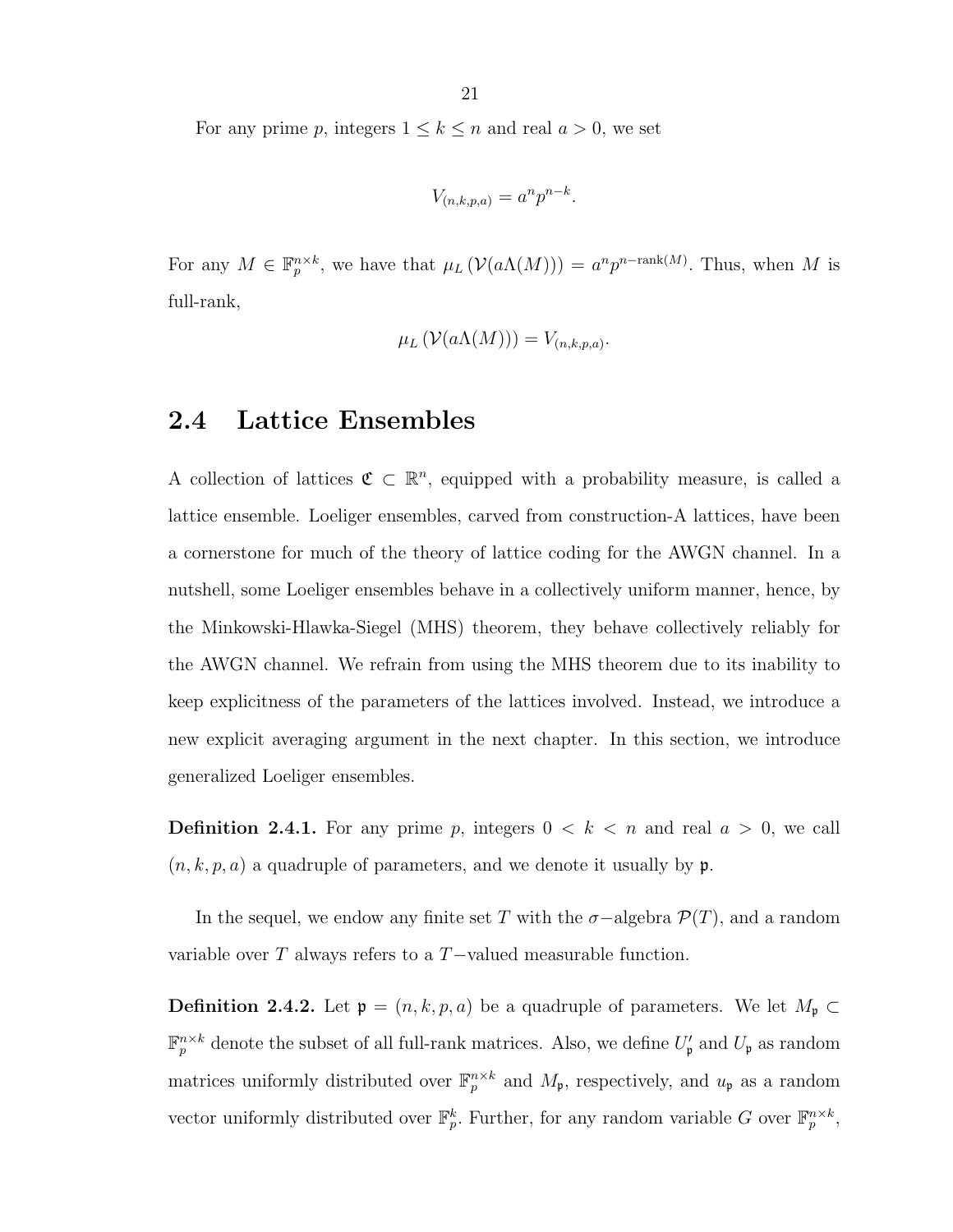we set  $\xi^{\max}(G) = \max_{y \in \mathbb{F}_p^n \setminus \{0\}} \Pr(Gu_{\mathfrak{p}} = y)$  and  $\xi^{(0)}(G) = \Pr(Gu_{\mathfrak{p}} = 0)$ . We also denote  $\xi_{\mathfrak{p}} = \xi^{(0)}(U'_{\mathfrak{p}})$  for short.

**Remark 7.** Note that  $\xi^{\max}(U'_{\mathfrak{p}}) = \frac{1-\xi_{\mathfrak{p}}}{p^{n}-1}$ . Also, for any  $M \in \mathbb{F}_p^{n \times k}$ , we have that  $M0=0,\ so\ 1/p^k\leq\xi_{\mathfrak{p}}.$ 

Let  $\mathfrak{p} = (n, k, p, a)$  be a quadruple of parameters. By finiteness of  $\mathbb{F}_p^{n \times k}$ , we may extend a random variable G over  $\mathbb{F}_p^{n \times k}$  to a random variable  $\Lambda(G)$ . More generally, consider any sets  $T_1$  and  $T_2$ , where  $T_1$  is finite, any random variable R over  $T_1$  and any function  $g: T_1 \longrightarrow T_2$ . Replacing  $T_2$  by the range of g, which is necessarily a finite set, it is clear that g is measurable. Hence,  $g(R)$  is a well-defined random variable. In the sequel, we will consider the composition of random variables over finite sets with various functions. When we do so, we are assuming that a similar construction to the one discussed here is made. Then, such composition is a random variable.

**Definition 2.4.3.** Let  $\mathfrak{p} = (n, k, p, a)$  be a quadruple of parameters. We set  $\Lambda_{\mathfrak{p}}' =$  $a\Lambda(U'_{\mathfrak{p}})$  and  $\Lambda_{\mathfrak{p}}=a\Lambda(U_{\mathfrak{p}}).$ 

Note that  $\Lambda_{\mathfrak{p}}'$  is a Loeliger ensemble, so in virtue of this,  $\Lambda(G)$  may be considered as a generalized Loeliger ensemble for a nonnecessarily uniform G.

#### <span id="page-21-0"></span>2.5 AWGN Channel

A communication channel where the output Y is given by a sum of the input X and a white Gaussian noise N independent of the input is called an Additive White Gaussian Noise (AWGN) channel. The central limit theorem along with the physics of electromagnetic waves tell us that the AWGN channel is a good model for many communication scenarios.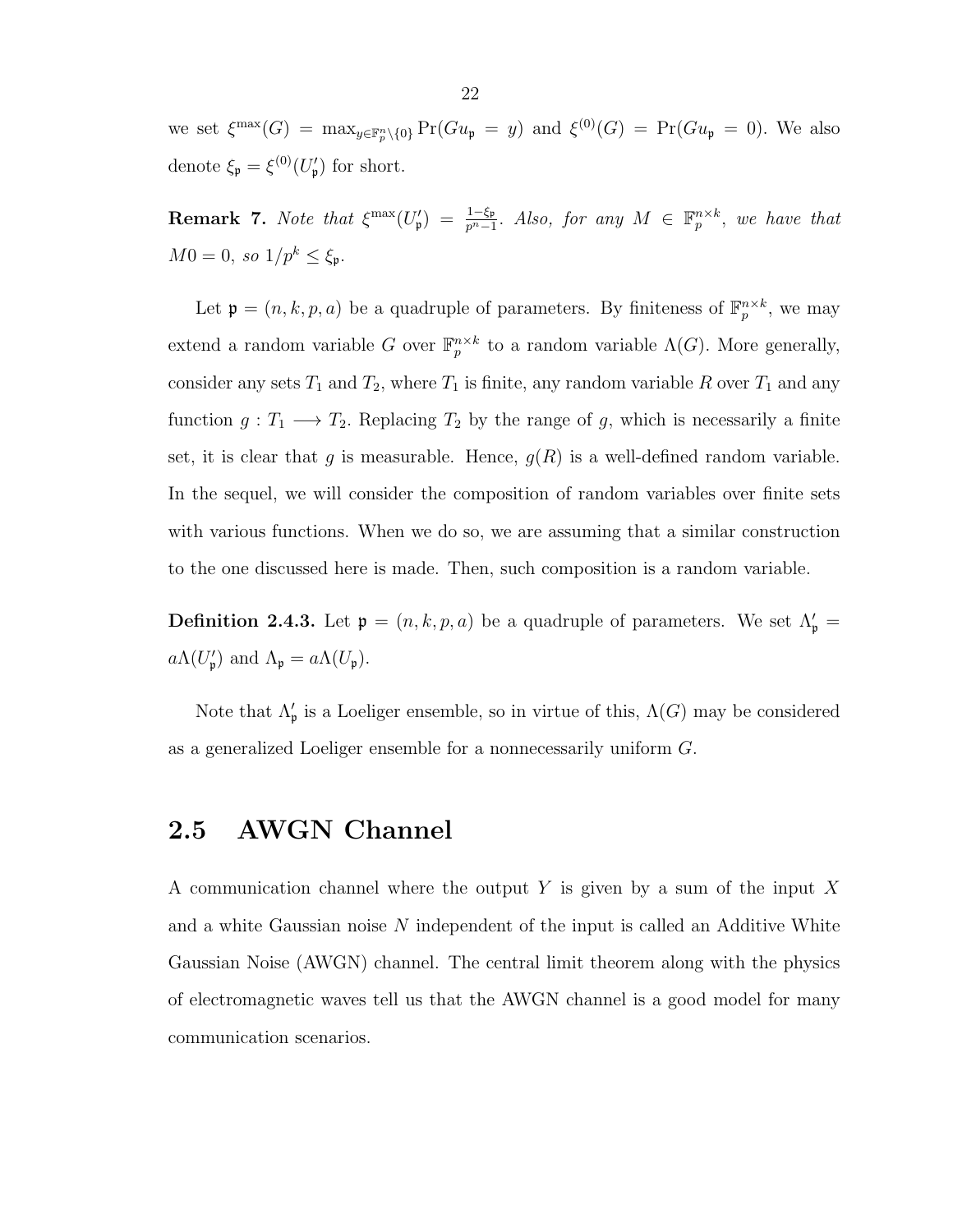#### <span id="page-22-0"></span>2.5.1 Preliminaries

For performance analysis, it is natural to impose power constraints, e.g., to consider, for a fixed noise  $N \sim \mathcal{N}(0, \sigma_N^2 I_n)$  and a fixed positive real number P, channels  $Y = X + N$  where the distribution of X varies but is only required to satisfy the average-power constraint  $\frac{1}{n}\mathbb{E}[\|X\|^2] \leq P$ . One could also consider a maximum-power constraint. In such cases, the AWGN channel is said to be power-constrained. The quantity  $P/\sigma_N^2$  is known as the Signal-to-Noise-Ratio, and denoted SNR.

The input X is drawn from a set  $\mathcal C$  called the codebook, whose elements are called the codewords. In case  $\mathcal C$  has finitely many elements, the rate of communication is defined as  $\frac{1}{n} \log |\mathcal{C}|$ , and is usually denoted by R. One way to extend these settings for an infinite codebook  $\mathcal C$  is to consider a variable-rate coding scheme. In such a case, the rate becomes an averaged rate, for which it is known that the maximum achievable rate  $R_{\text{max}}$  satisfies

$$
R_{\max} \ge \frac{1}{n} \mathbb{H}(X),\tag{2.5}
$$

where  $\mathbb{H}(X)$  is the entropy of X.

A rate R is said to be achievable if there is a sequence  $\{\mathcal{C}_n\}_{n\in\mathbb{N}}$  of codebooks  $\mathcal{C}_n \subset \mathbb{R}^n$  each of rate R such that the maximal probability of error for decoding the codebooks  $C_n$  under the Maximum A Posteriori (MAP) decoder approaches 0 as  $n \longrightarrow \infty$ . It is well-known that a rate  $R > 0$  is achievable if and only if

$$
R < \frac{1}{2} \log \left( 1 + \text{SNR} \right),
$$

where  $\frac{1}{2}$  log (1 + SNR) is called the capacity of the channel.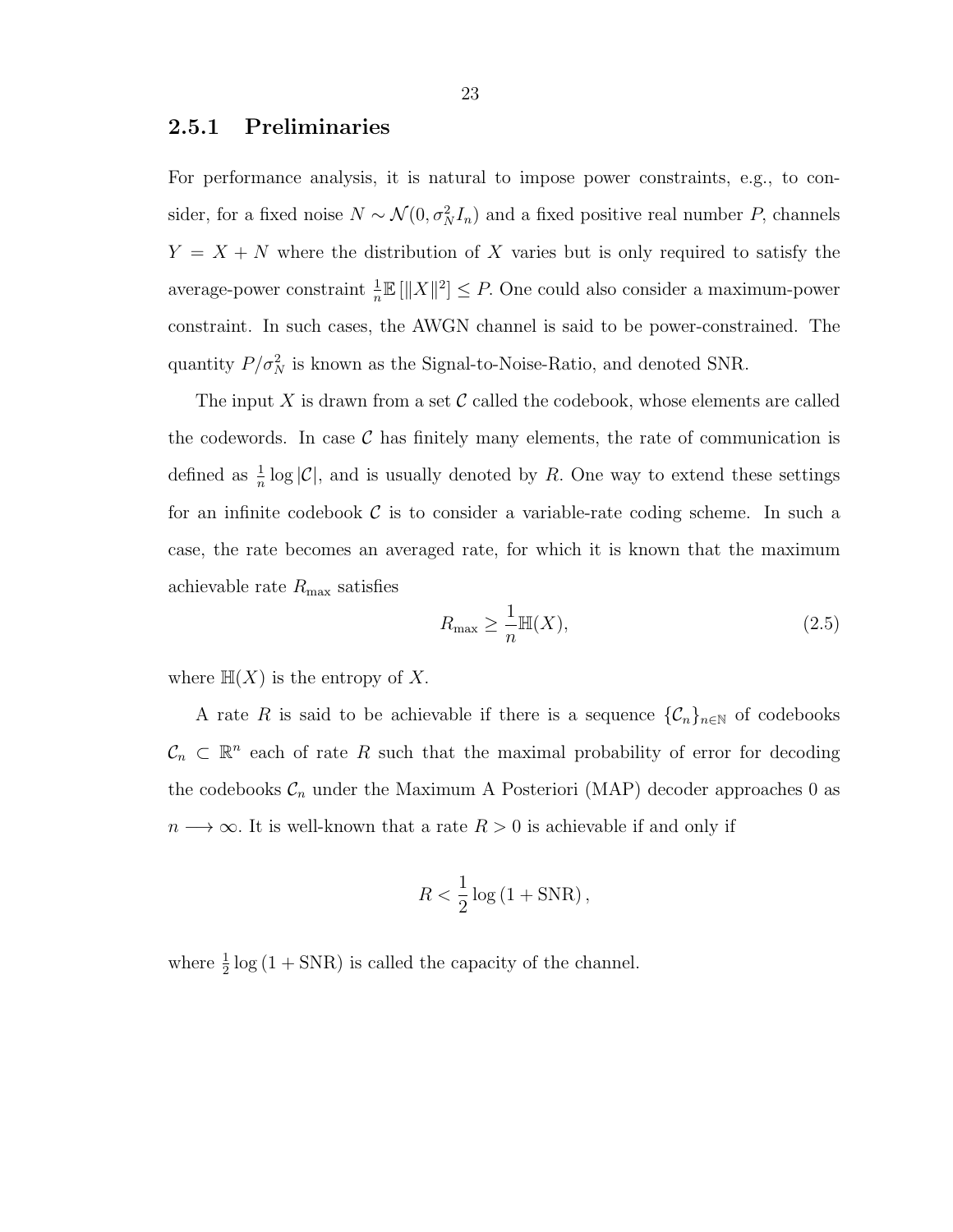#### <span id="page-23-0"></span>2.5.2 Lattice Decoding and AWGN-Goodness

Let  $n \in \mathbb{N}$ , and  $\Lambda \subset \mathbb{R}^n$  be a lattice. We define  $Q_{\Lambda}^{\text{NN}} : \mathbb{R}^n \longrightarrow \Lambda$  by its restrictions to the Voronoi regions of  $\Lambda$  as  $Q_{\Lambda}^{\text{NN}}|_{\mathcal{V}_{\lambda}(\Lambda)} = \lambda$ . Note that, for any  $q \in \mathbb{R}^n$  and  $\lambda \in \Lambda$ , we have that  $Q_{\Lambda}^{NN}(\lambda + q) \neq \lambda$  if and only if  $q \notin \mathcal{V}(\Lambda)$ . Then, for any two random variables  $X$  and  $W$ ,

$$
\Pr\left(Q_{\Lambda}^{\text{NN}}(X+W) \neq X\right) = \sum_{\lambda \in \Lambda} \Pr\left(Q_{\Lambda}^{\text{NN}}(X+W) \neq X \mid X=\lambda\right) \cdot \Pr(X=\lambda)
$$

$$
= \sum_{\lambda \in \Lambda} \Pr\left(Q_{\Lambda}^{\text{NN}}(\lambda+W) \neq \lambda \mid X=\lambda\right) \cdot \Pr(X=\lambda)
$$

$$
= \sum_{\lambda \in \Lambda} \Pr\left(W \notin \mathcal{V}(\Lambda) \mid X=\lambda\right) \cdot \Pr(X=\lambda)
$$

$$
= \Pr\left(W \notin \mathcal{V}(\Lambda)\right) \tag{2.6}
$$

is independent of the distribution of X.

**Definition 2.5.1.** Let  $n \in \mathbb{N}$ ,  $\Lambda \subset \mathbb{R}^n$  be a lattice and W be an  $\mathbb{R}^n$ -valued random variable. We call  $Pr(W \notin V(\Lambda))$  the probability of error of nearest neighbor (or, lattice) decoding for the infinite constellation  $\Lambda$  over the AWGN channel with noise W.

The importance of AWGN-good lattices is great in coding theory. Recall that the Volume-to-Noise Ratio (VNR) of a lattice  $\Lambda \subset \mathbb{R}^n$  is defined by  $\gamma_\Lambda(\sigma) :=$  $\mu_L({\cal V}(\Lambda))^{2/n}/\sigma^2.$ 

**Definition 2.5.2.** A sequence of lattices  $\{\Lambda^{(n)}\}_{n\in\mathbb{N}}$  is said to be AWGN-good if  $\liminf_{n\to\infty} \gamma_{\Lambda^{(n)}}(\sigma_{w,n}) > 2\pi e$  implies  $Pr(W^{(n)} \notin \mathcal{V}(\Lambda^{(n)})) \longrightarrow 0$  as  $n \longrightarrow \infty$ .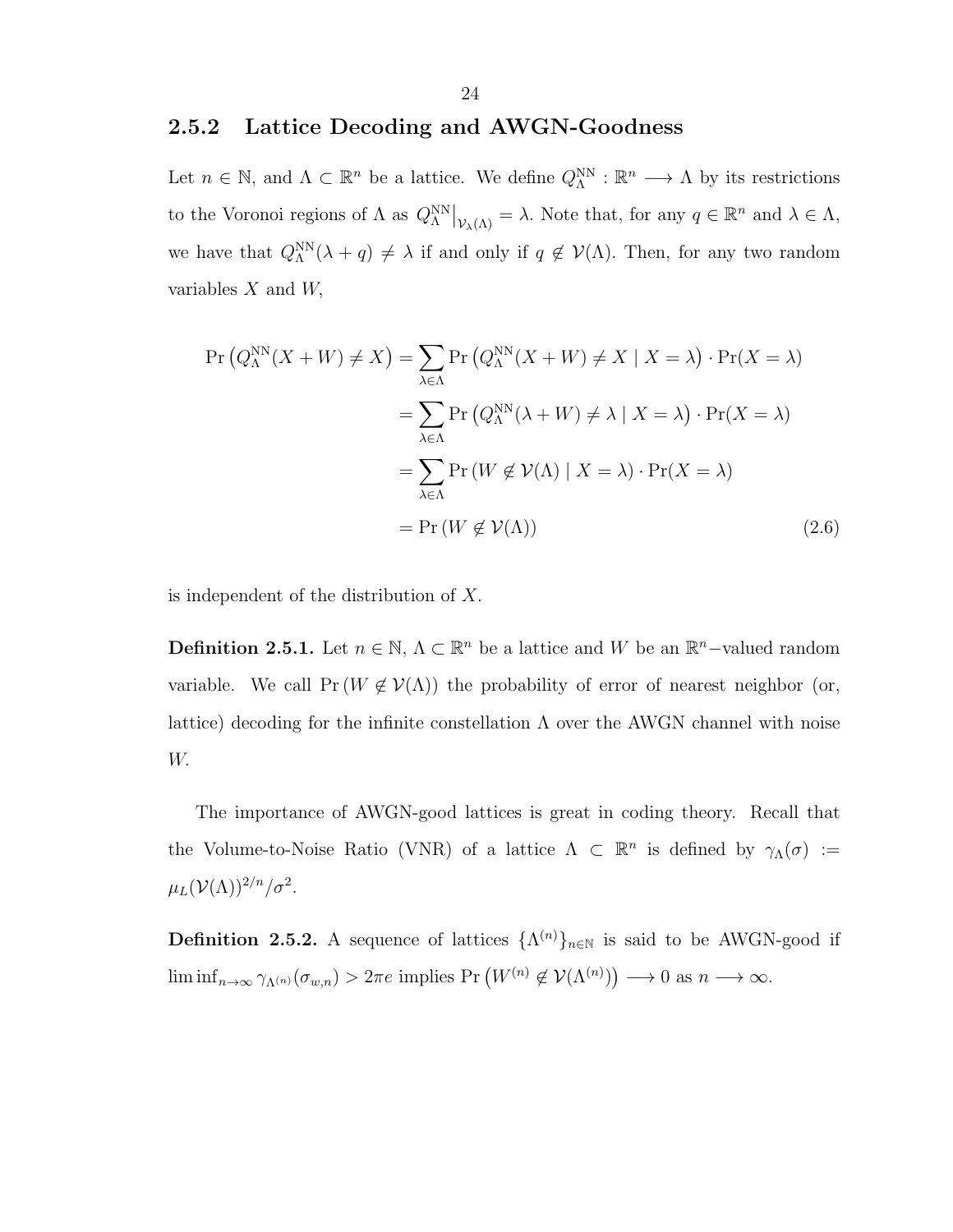### <span id="page-24-0"></span>2.6 A Counting Function  $N_S$

For ease of presentation, we use the following shorthand. For any  $n \in \mathbb{Z}_{>0}$  and  $S \subset \mathbb{R}^n$ , define  $N_S : \mathcal{P}(\mathbb{R}^n) \to \mathbb{Z}_{\geq 0} \cup \{\infty\}$  by  $N_S(\Lambda) = |\Lambda \cap (S \setminus \{0\})|$ . The following lemma is easy to show.

**Lemma 2.6.1.** For any  $n \in \mathbb{N}$ , set I, and sets  $S \subset \mathbb{R}^n$  and  $\bigcup_{i \in I} \Lambda_i = \Lambda \subset \mathbb{R}^n$ , we have that

$$
N_S(\Lambda) = \sum_{i \in I} N_S(\Lambda_i)
$$

if and only if  $N_S(\Lambda) = \infty$  or  $\bigcup_{i \neq j} I_i \cap I_j \subset \{0\} \cup S^c$ . Also, for any  $a > 0$ ,

$$
N_S(a\Lambda) = N_{\frac{1}{a}S}(\Lambda).
$$

#### <span id="page-24-1"></span>2.7 The q–Pochhammer Symbol

**Definition 2.7.1** (q-Pochhammer Symbol). For any  $(a, q, n) \in \mathbb{C} \times \mathbb{C} \times (\mathbb{Z} \cup {\infty})$ , the q–Pochhammer symbol  $(a;q)_n$  is defined by

$$
(a;q)_n = \begin{cases} \prod_{\ell=0}^{n-1} (1 - aq^{\ell}), & \text{if } n \ge 0 \\ \prod_{\ell=n}^{-1} (1 - aq^{\ell}), & \text{otherwise} \end{cases}
$$

whenever the product converges, and where the empty product is taken to be 1. When  $a = q$  and  $n = \infty$ , one obtains the Euler function  $\phi(q) = (q; q)_{\infty}$ .

**Remark 8.** The Euler function well be of interest to us when  $1/q \in \mathscr{P}$ . One can show that, if  $|q| < 1$ , the Euler function is well-defined and nonzero. This is clear for  $q = 0$ , so assume  $|q| < 1$  and  $q \neq 0$ . The product  $\phi(q)$  is well-defined and nonzero if and only if the series  $S := \sum_{\ell=1}^{\infty} \ln(1-q^{\ell})$  converges. But, we have the Taylor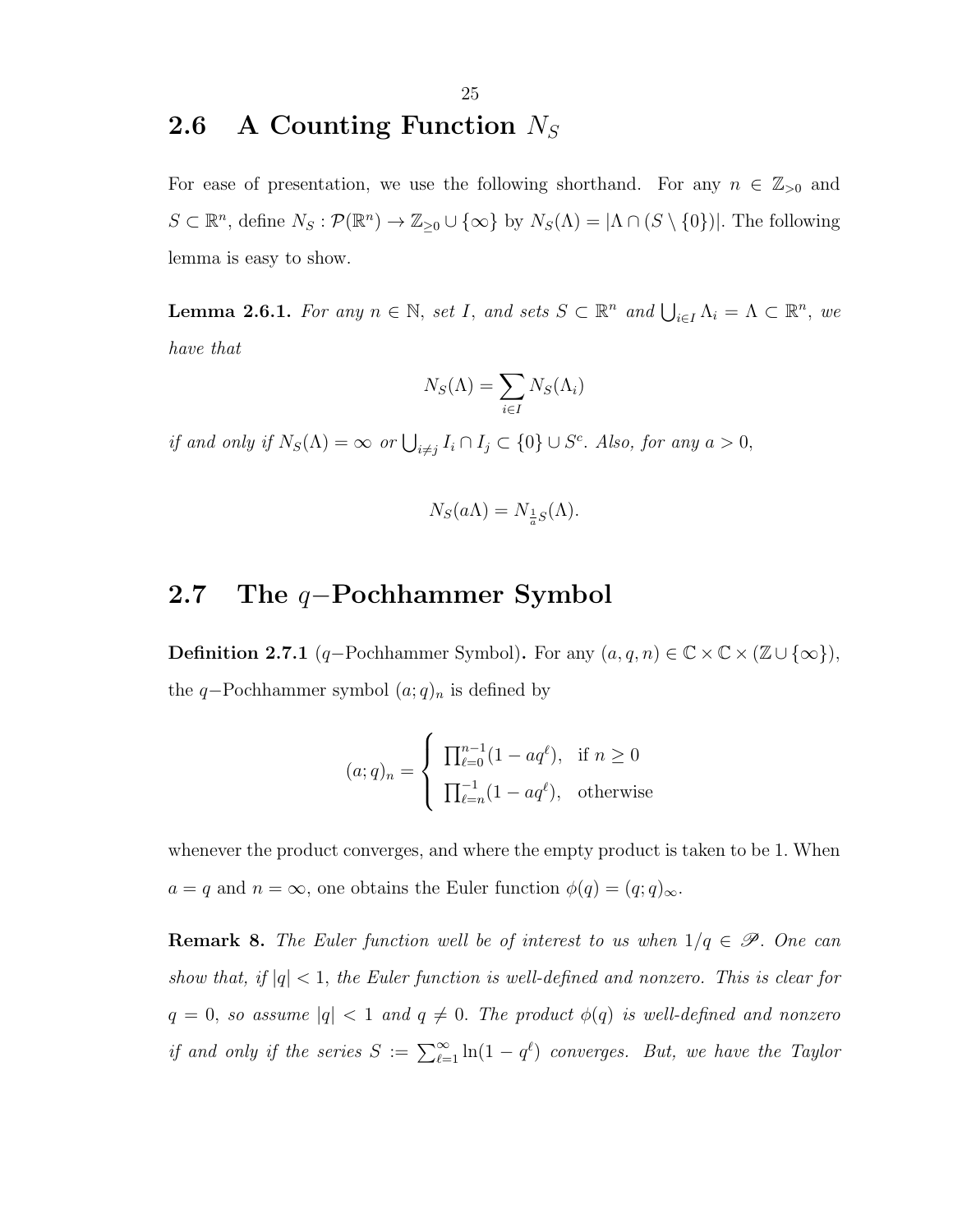expansions  $\ln(1-q^{\ell}) = \sum_{m=1}^{\infty}$  $q^{\ell m}$  $\frac{e^{im}}{m}$  for each  $\ell \in \mathbb{N}$ , and Tonelli's theorem yields that

$$
\sum_{\ell=1}^{\infty} \left| \sum_{m=1}^{\infty} \frac{q^{\ell m}}{m} \right| \leq \sum_{m=1}^{\infty} \frac{1}{m} \sum_{\ell=1}^{\infty} |q|^{\ell m} = \sum_{m=1}^{\infty} \frac{1}{m(|q|^{-m}-1)} \leq \sum_{m=1}^{\infty} \frac{|q|^m}{1-|q|} = \frac{|q|}{(1-|q|)^2} < \infty,
$$

so S is absolutely convergent. Thus, in particular,  $\min_{p \in \mathscr{P}, n \geq 0} (1/p; 1/p)_n = \phi(1/2) >$  $e^{-2}$ . In fact, one may show that  $\phi(1/2) = 0.288788...$ .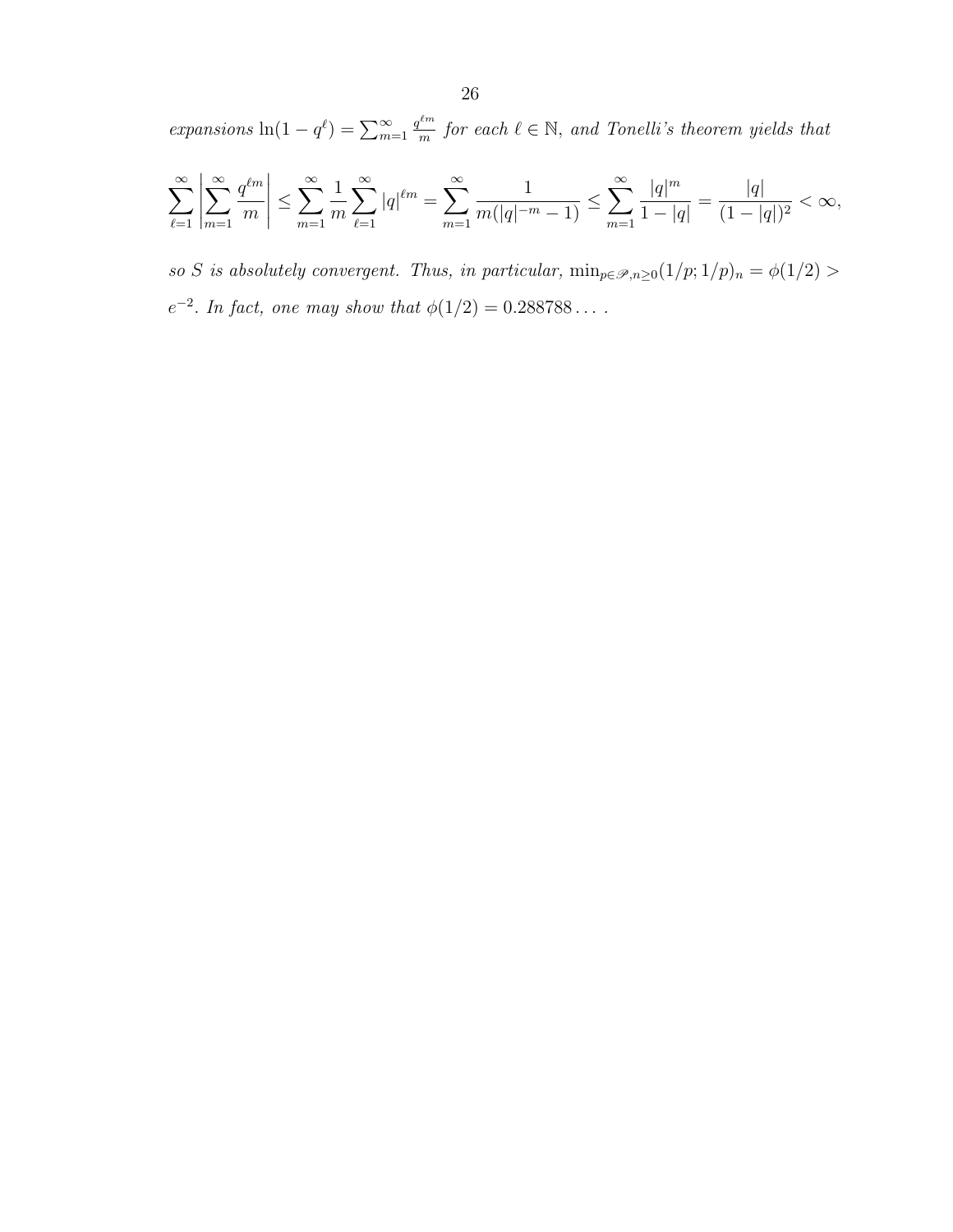### <span id="page-26-0"></span>Chapter 3

### Averaging Argument

A lattice sum is any well-defined sum  $\sum_{\lambda \in \Lambda} s(\lambda)$ , where  $\Lambda$  is a lattice and  $s : \Lambda \longrightarrow \mathbb{R}$ is a function. Lattice sums occur naturally when dealing with lattice coding. We introduce here a new averaging argument that is capable of transforming the hard problem of finding a lattice sum for a general lattice into the easier one of finding a corresponding sum over integer lattices  $\mathbb{Z}^n$ .

# <span id="page-26-1"></span>3.1 Motivation: The Probability of Error and Lattice Sums

We describe in this section how an upper bound on a particular averaged lattice sum might yield a useful upper bound on the probability of error for lattice decoding for the AWGN channel.

Using a subset of a lattice  $\Lambda \subset \mathbb{R}^n$  as a codebook for an AWGN channel in the presence of noise  $W^{(n)}$ , lattice decoding incurs a probability of error of exactly Pr  $(W^{(n)} \notin V(\Lambda))$ . A lattice sum may be incorporated into this quantity, as follows. For any  $q \in \mathbb{R}^n$ , we have that  $\emptyset = \Lambda \cap (\mathcal{B}_n(q, ||q||) \setminus \{0\})$  if and only if  $||q|| = \min_{\lambda \in \Lambda} ||q - \lambda||$ . Thus, as  $Pr(W^{(n)} \in S) = 0$  whenever  $S \subset \mathbb{R}^n$  is of measure 0,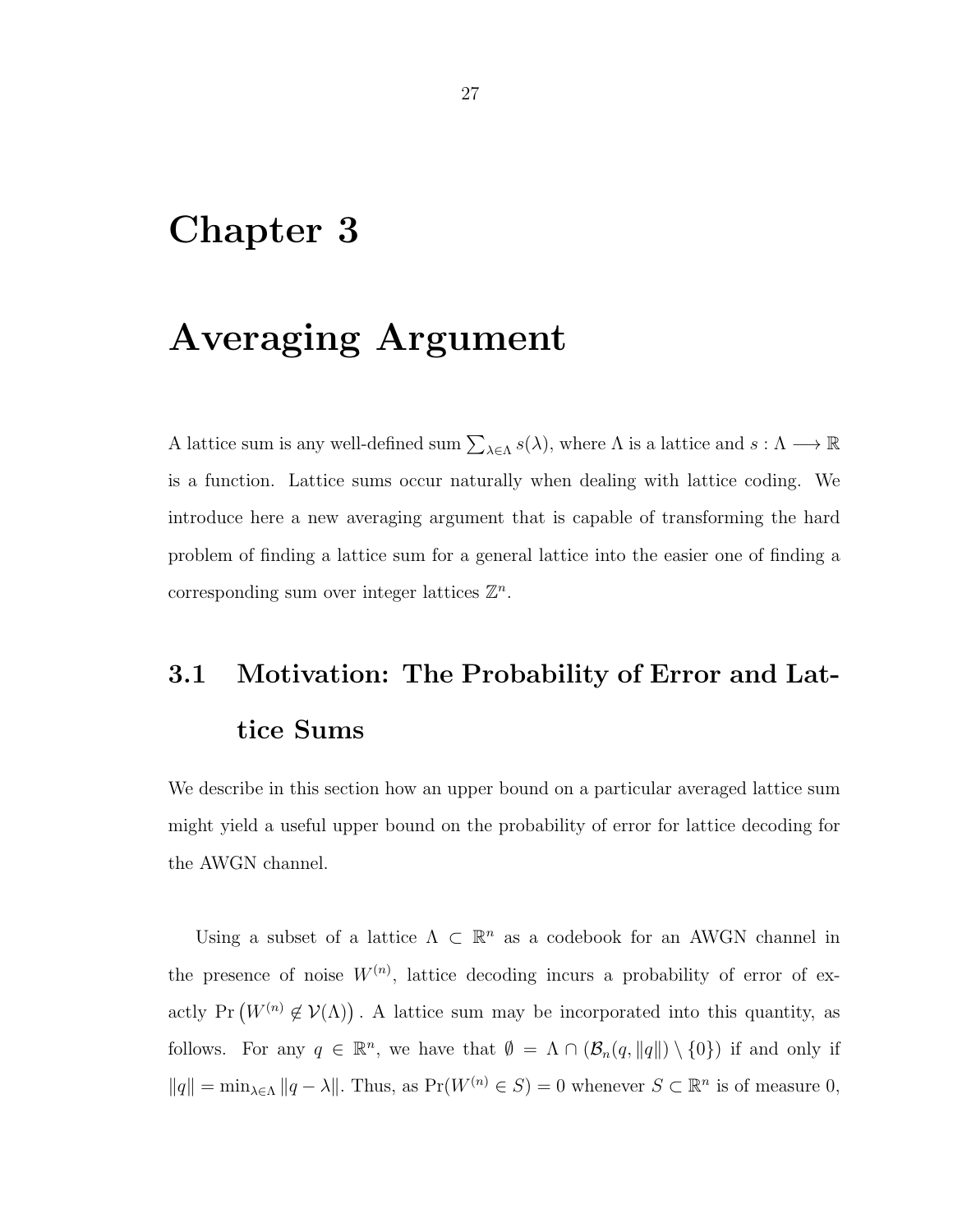and as the boundary of a Voronoi region is of measure 0, we get that

$$
\Pr\left(W^{(n)} \notin \mathcal{V}(\Lambda)\right) = \Pr\left(\left|\Lambda \cap \left(\mathcal{B}_n(W^{(n)}, \|W^{(n)}\|) \setminus \{0\}\right)\right| \ge 1\right)
$$
\n
$$
= \Pr\left(\sum_{\lambda \in \Lambda} \left|\{\lambda\} \cap \left(\mathcal{B}_n(W^{(n)}, \|W^{(n)}\|) \setminus \{0\}\right)\right| \ge 1\right) \tag{3.1}
$$

Recall the shorthand  $N_S(\Lambda) = |\Lambda \cap (S \setminus \{0\})|$ , and note that, by rewriting  $N_S(\Lambda) =$  $\sum_{\lambda \in \Lambda} |\{\lambda\} \cap (S \setminus \{0\})|$  we may regard this quantity as a lattice sum. Then, equation [3.1](#page-27-0) is just

<span id="page-27-2"></span><span id="page-27-0"></span>
$$
\Pr\left(W^{(n)} \notin \mathcal{V}(\Lambda)\right) = \Pr\left(N_{\mathcal{B}_n(W^{(n)}, \|W^{(n)}\|)}(\Lambda) \ge 1\right) \tag{3.2}
$$

Furthermore, Markov's inequality yields that

$$
\Pr\left(N_{\mathcal{B}_n(W^{(n)},\|W^{(n)}\|)}(\Lambda)\geq 1\right)\leq \mathbb{E}\left[N_{\mathcal{B}_n(W^{(n)},\|W^{(n)}\|)}(\Lambda)\right].
$$

Now, suppose that Λ, instead of being a predetermined lattice, is chosen probabilistically from a lattice ensemble  $\mathfrak{C}$ , and suppose that one could upper bound the averaged lattice sum  $\mathbb{E}_{\Lambda}\left[N_{\mathcal{B}_n(W^{(n)},\|W^{(n)}\|)}(\Lambda)\right]$  by a constant  $\delta > 0$  not depending on  $W^{(n)}$ . Then,

<span id="page-27-1"></span>
$$
\mathbb{E}_{\Lambda}\left[\Pr_{W^{(n)}}\left(W^{(n)}\notin\mathcal{V}(\Lambda)\right)\right] \leq \mathbb{E}_{W^{(n)}}\left[\mathbb{E}_{\Lambda}\left[N_{\mathcal{B}_n(W^{(n)},\|W^{(n)}\|)}(\Lambda)\right]\right] \leq \delta \tag{3.3}
$$

where switching the order of expectations is justified by Tonelli's theorem as the random variable  $N_{\mathcal{B}_n(W^{(n)}, \|W^{(n)}\|)}(\Lambda)$  is nonnegative and  $\mathbb{E}_{\Lambda}$  is just a finite positive linear combination. Hence, for at least one  $\Lambda_0 \in \mathfrak{C}$ , we have that

$$
\Pr\left(W^{(n)}\not\in\mathcal{V}(\Lambda_0)\right)\leq\delta.
$$

In short, an upper bound on an averaged lattice sum is also an upper bound on at least one lattice. Further, applying Markov's inequality on inequality [3.3](#page-27-1) might allow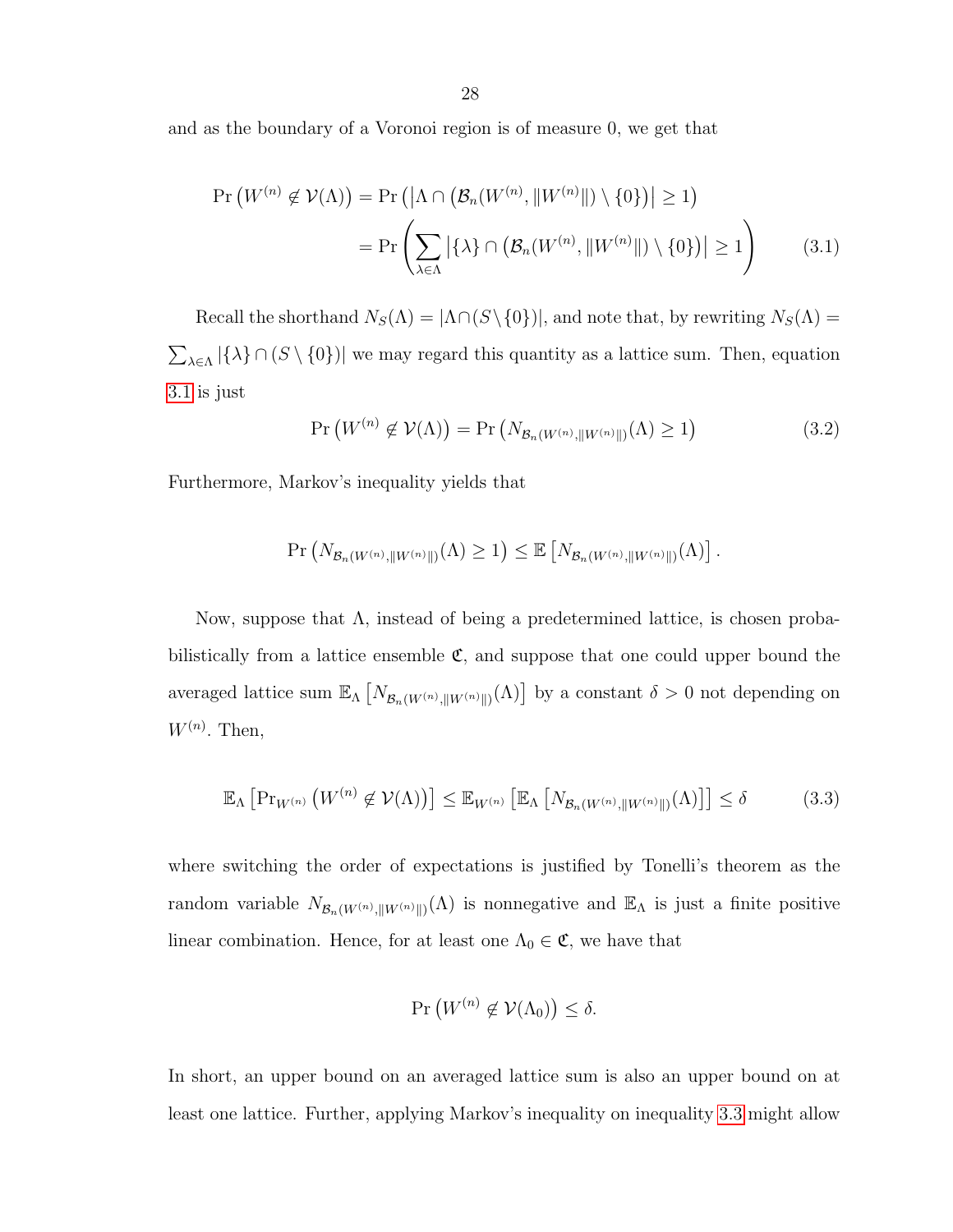29

extending such a result to more than one lattice.

### <span id="page-28-0"></span>3.2 Proposed Averaging Argument

The following inequality is used to derive our averaging argument.

<span id="page-28-1"></span>**Lemma 3.2.1.** For any quadruple of parameters  $\mathfrak{p} = (n, k, p, a), M \in \mathbb{F}_p^{n \times k}$  and  $s : \mathbb{R}^n \longrightarrow [0, \infty],$  we have that

$$
\sum_{\lambda \in \Lambda(M)} s(\lambda) \le p^k \sum_{y \in \mathbb{F}_p^n} \sum_{z \in \mathbb{Z}^n} \Pr(Mu_{\mathfrak{p}} = y) \cdot s(y + pz).
$$

Proof. This follows from

$$
\sum_{\lambda \in \Lambda(M)} s(\lambda) = \sum_{z \in \mathbb{Z}^n} \sum_{y \in \mathbb{F}_p^n} s(y + pz) \cdot 1_{C(M)}(y)
$$

and  $1_{C(M)}(y) \leq |\{x \in \mathbb{F}_p^k; Mx = y\}| = p^k \Pr(Mu_{\mathfrak{p}} = y).$ 

<span id="page-28-2"></span>**Proposition 3.2.2.** For any quadruple of parameters  $\mathfrak{p} = (n, k, p, a)$ , random variable G over  $\mathbb{F}_p^{n \times k}$  and  $s : \mathbb{R}^n \longrightarrow [0, \infty]$ , we have that

$$
\mathbb{E}_G\left[\sum_{\lambda \in \Lambda(G)} s(\lambda)\right] \leq p^k \mathbb{E}_{Gu_{\mathfrak{p}}} \left[\sum_{z \in \mathbb{Z}^n} s(Gu_{\mathfrak{p}} + pz)\right].
$$

Proof. By lemma [3.2.1,](#page-28-1) we have that

$$
\mathbb{E}_G \left[ \sum_{\lambda \in \Lambda(G)} s(\lambda) \right] = \sum_{M \in \mathbb{F}_p^{n \times k}} \Pr(G = M) \sum_{\lambda \in \Lambda(M)} s(\lambda)
$$
  

$$
\leq p^k \sum_{y \in \mathbb{F}_p^n} \Pr(Gu_{\mathfrak{p}} = y) \sum_{z \in \mathbb{Z}^n} s(y + pz) = p^k \mathbb{E}_{Gu_{\mathfrak{p}}} \left[ \sum_{z \in \mathbb{Z}^n} s(Gu_{\mathfrak{p}} + pz) \right],
$$

as desired.

 $\Box$ 

 $\Box$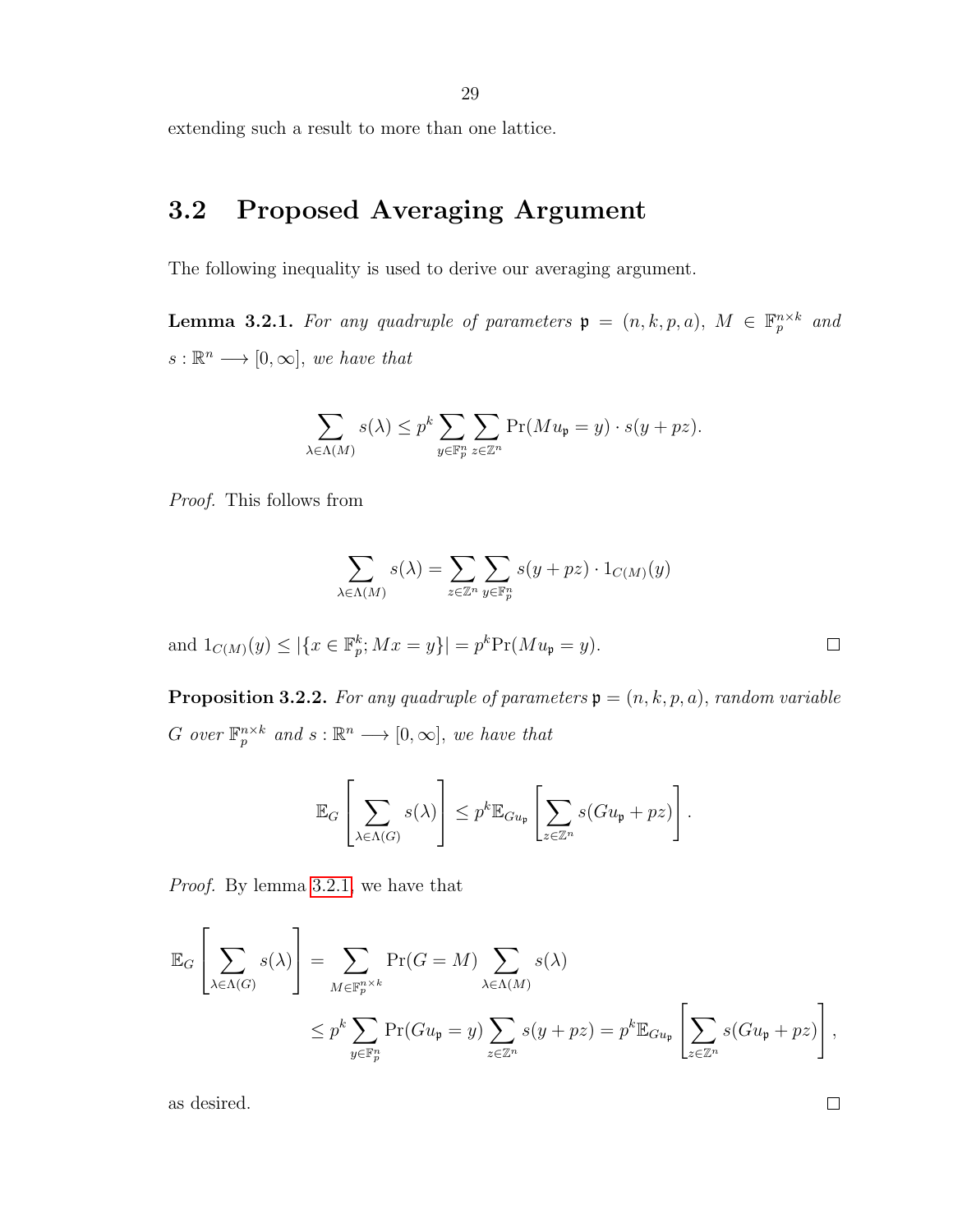Finally, our averaging argument is the following weaker, but more suggestive, form of proposition [3.2.2.](#page-28-2)

<span id="page-29-1"></span>**Proposition 3.2.3.** For any quadruple of parameters  $\mathfrak{p} = (n, k, p, a)$ , random variable G over  $\mathbb{F}_p^{n \times k}$  and  $s : \mathbb{R}^n \longrightarrow [0, \infty]$ , we have that

$$
\mathbb{E}_G\left[\sum_{\lambda \in \Lambda(G)} s(\lambda)\right] \leq p^k \left(\sum_{z \in \mathbb{Z}^n} \xi^{\max}(G) s(z) + (\xi^{(0)}(G) - \xi^{\max}(G)) s(pz)\right).
$$

Further, if  $s|_{p\mathbb{Z}^n} = 0$ , then

$$
\mathbb{E}_G\left[\sum_{\lambda \in \Lambda(G)} s(\lambda)\right] \le p^k \xi^{\max}(G) \sum_{z \in \mathbb{Z}^n} s(z).
$$

#### <span id="page-29-0"></span>3.3 Applications

This averaging argument will be used in the following chapters to derive upper bounds for the two fundamental quantities we are seeking to control the size of: the probability of error for lattice decoding in an AWGN channel, and the flatness factor.

First, for a suitable choice (see proposition [4.1.2\)](#page-35-0) of an indicator function in place of s in proposition [3.2.3,](#page-29-1) one obtains (along the lines of the discussion in section [3.1\)](#page-26-1) an upper bound for the probability of error of lattice decoding in an AWGN channel.

The second application of the averaging argument is in proposition [5.1.1,](#page-42-1) where a Gaussian function is used in place of s in proposition [3.2.3](#page-29-1) to obtain an upper bound on the average size of the lattice theta series, thereby giving an upper bound on the average size of the flatness factor.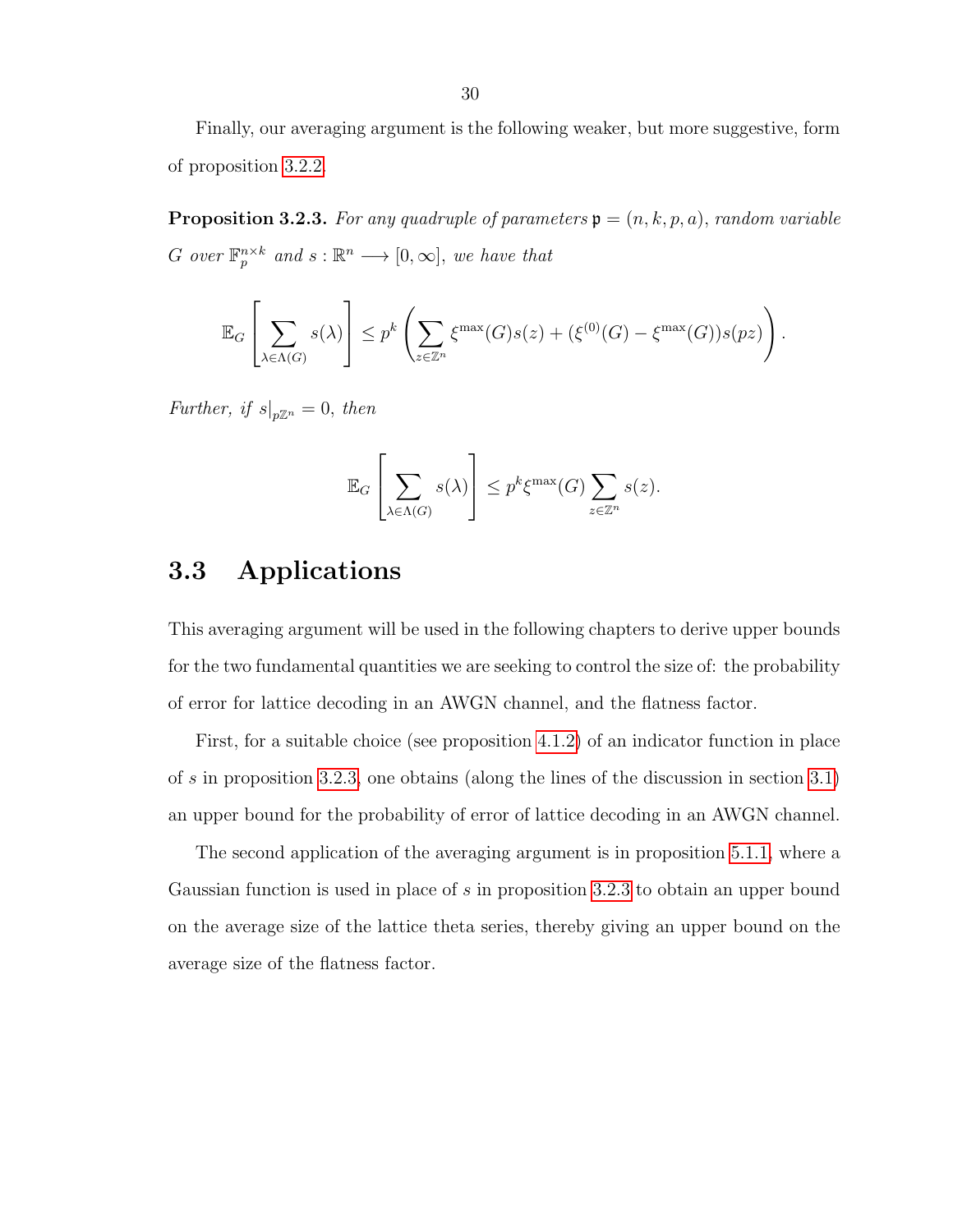#### <span id="page-30-0"></span>3.4 Averaging Arguments in the Literature

We present here the two main averaging arguments used in the literature, which may be referred to collectively as the Minkowski-Hlawka-Siegel theorem.

**Theorem 3.4.1** (MHS). Fix  $n \in \mathbb{N}$  and  $V > 0$ , and let

$$
\mathfrak{C} = \{ \Lambda \subset \mathbb{R}^n ; \Lambda \text{ is a lattice and } \mu_L(\mathcal{V}(\Lambda)) = V \}.
$$

Then, there is a probability measure  $\nu$  on  $\mathfrak C$  such that for any Riemann-integrable function  $f : \mathbb{R}^n \longrightarrow \mathbb{R}$  of bounded support

$$
\int_{\mathfrak{C}} \sum_{\lambda \in \Lambda} f(\lambda) d\nu(\Lambda) = V^{-1} \int_{\mathbb{R}^n} f(x) d\mu_L(x).
$$

For any quadruple of parameters  $\mathfrak{p} = (n, k, p, a)$ , we call a subset  $S \subset M_{\mathfrak{p}}$  balanced if the function  $g: \mathbb{F}_p^n \setminus \{0\} \longrightarrow \mathbb{N}$  defined by  $g(y) := |\{S \in \mathcal{S} \, ; \, y \in S\mathbb{F}_p^k\}|$  is constant.

Theorem 3.4.2. Fix  $n \in \mathbb{N}$ ,  $V > 0$ , integers  $0 < k < n$  and a Riemann-integrable function  $f: \mathbb{R}^n \longrightarrow \mathbb{R}$  of bounded support. For each prime p, let  $a_p > 0$  be such that the quadruple of parameters  $\mathfrak{p}_p := (n, k, p, a_p)$  satisfies  $V_{\mathfrak{p}_p} = V$ , and let  $\mathcal{S}_p \subset M_{\mathfrak{p}_p}$  be balanced. Then

$$
\lim_{p \to \infty} \frac{1}{|\mathcal{S}_p|} \sum_{S \in \mathcal{S}_p} \sum_{u \in a_p \Lambda(S) \setminus \{0\}} f(u) = V^{-1} \int_{\mathbb{R}^n} f(x) \, d\mu_L(x).
$$

We note two weaknesses of the MHS theorem. First, it can only be applied to functions of bounded support. Hence, it cannot be applied to the lattice theta series, nor to the flatness factor. In [\[3\]](#page-55-1), lattice theta series are averaged without appeal to the MHS theorem. Yet, the averaging in [\[3\]](#page-55-1) approximates a Riemann sum as an integral, which is the second weakness that the MHS theorem suffers from. If the approximation is to be used to bound the probability of error, for example, then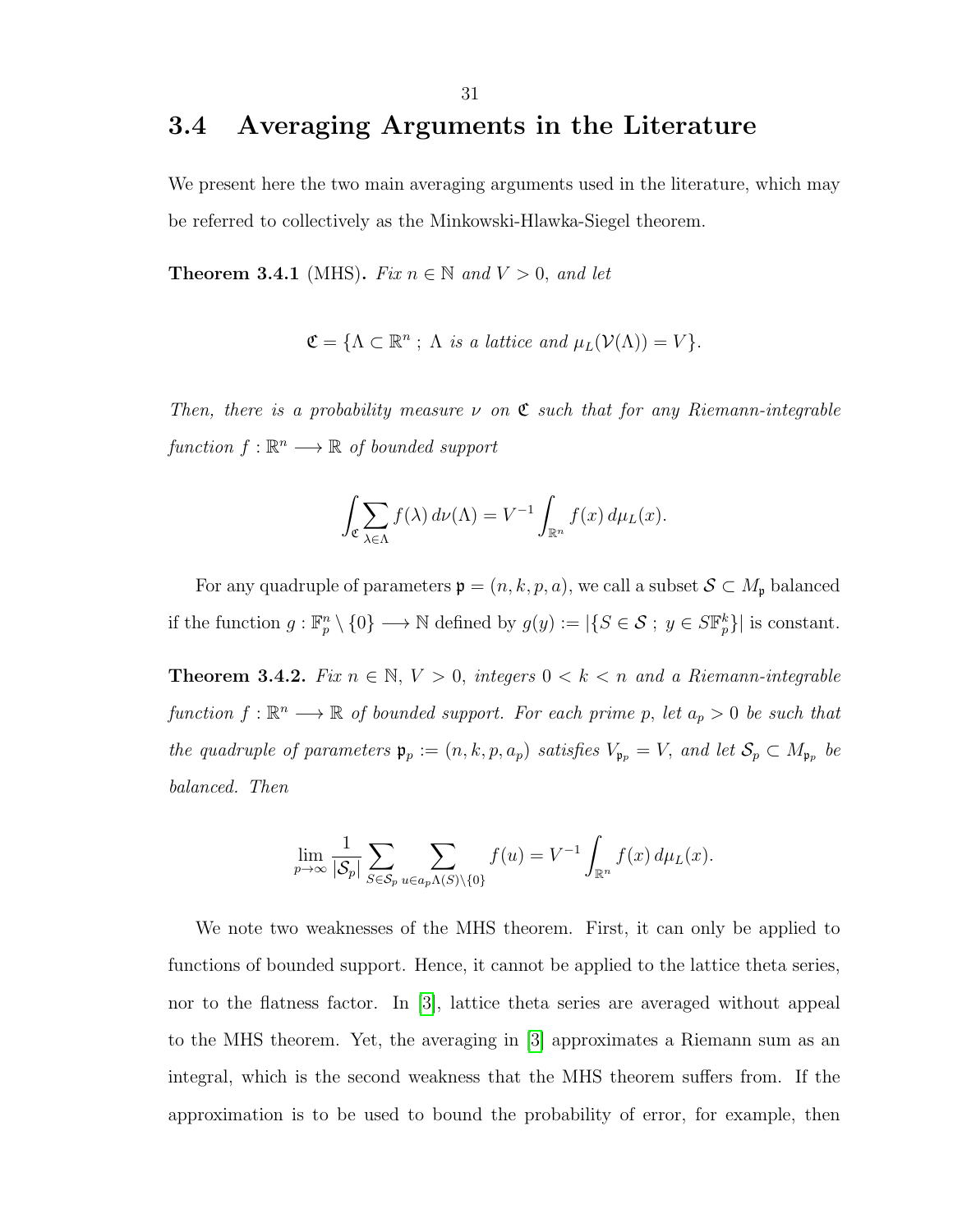one must compensate for the approximation error term. This error term is either unknown in general for the Lebesgue integral, or it is known to be polynomial in the mesh size at best for the Riemann integral. However, a polynomial in the mesh size is an exponentially decaying function only if the size of the prime number used for construction−A is exponential. Thus, to obtain practical parameters for the construction−A lattices, the MHS theorems must be dispensed with.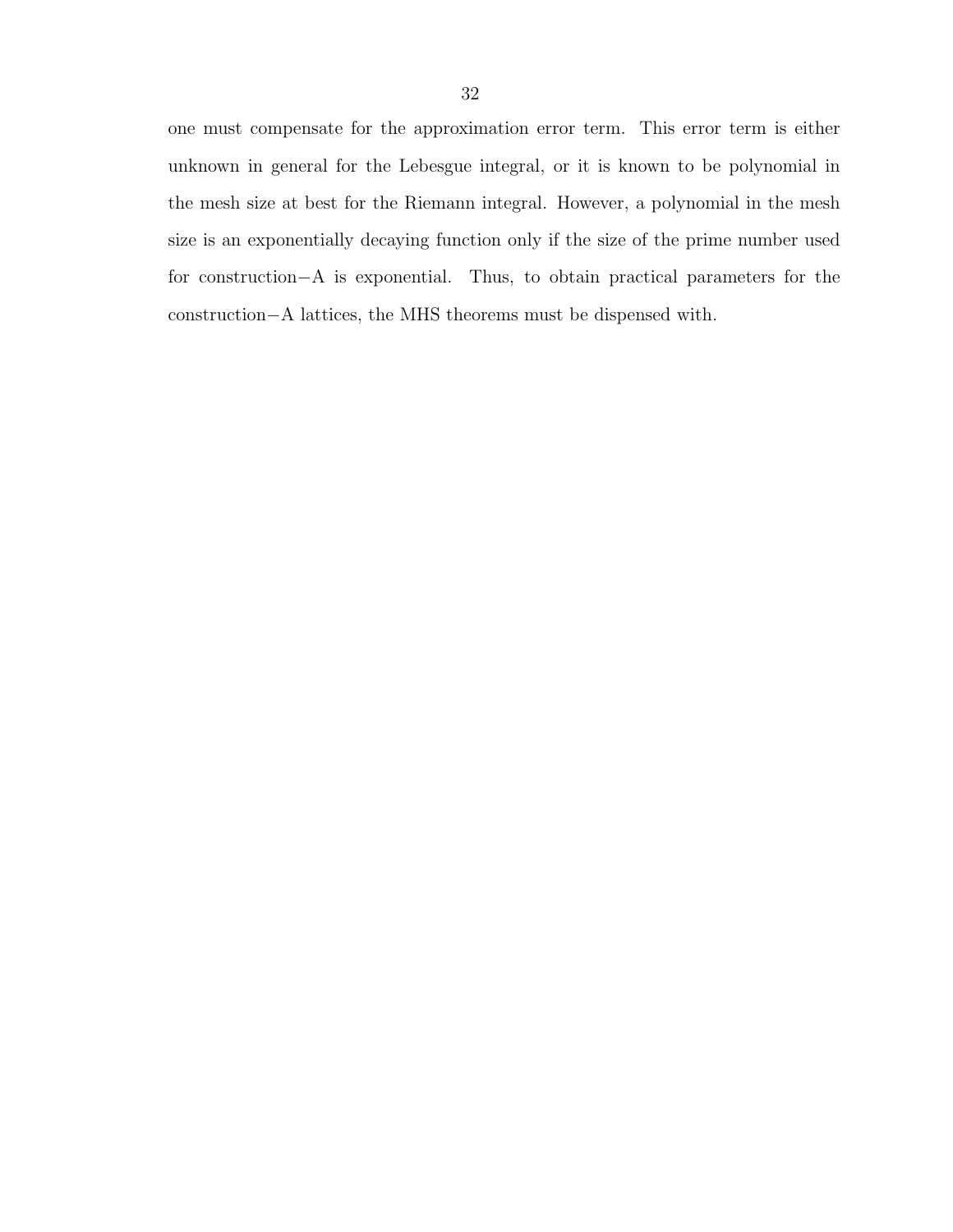### <span id="page-32-0"></span>Chapter 4

### AWGN-Good Lattices

In the literature, capacity-achieving lattice codes, for which the probability of error decays exponentially according to some form of Poltyrev's error exponent, are carved from AWGN-good lattices via either Voronoi (physical) shaping [\[2\]](#page-55-3) or Gaussian (probabilistic) shaping [\[3\]](#page-55-1). We base our construction on that in [\[3\]](#page-55-1). However, in [\[3\]](#page-55-1), no parameters are provided for which AWGN-good lattices exist. Parameters yielding AWGN-good lattices are provided in [\[2\]](#page-55-3), but we prove here that less restrictive conditions can give rise to AWGN-good lattices. In particular, we show that primes of size sub-linear in the block-length yield AWGN-good lattices via construction−A.

#### <span id="page-32-1"></span>4.1 Upper Bound on Probability of Error

An upper bound on the probability of error is first derived, then it is shown that some conditions on the quadruples of parameters make this upper bound decay exponentially with a Poltyrev exponent.

We introduce first the terms in the upper bound. For any quadruple of parameters  $\mathfrak{p} = (n, k, p, a)$ , any random variable G over  $\mathbb{F}_p^{n \times k}$ , and any  $\rho > 0$ , define (see Appendix [A](#page-56-0) for an argument that this is a well-defined expression)

<span id="page-32-2"></span>
$$
h(\mathfrak{p}, G, \rho) := \mathbb{E}_{W^{(n)}} \left[ \mathbb{E}_G \left[ N_{\mathcal{B}_n(W^{(n)}, \rho)}(a\Lambda(G) \setminus ap\mathbb{Z}^n) \right] \mid ||W^{(n)}|| = \rho \right] \tag{4.1}
$$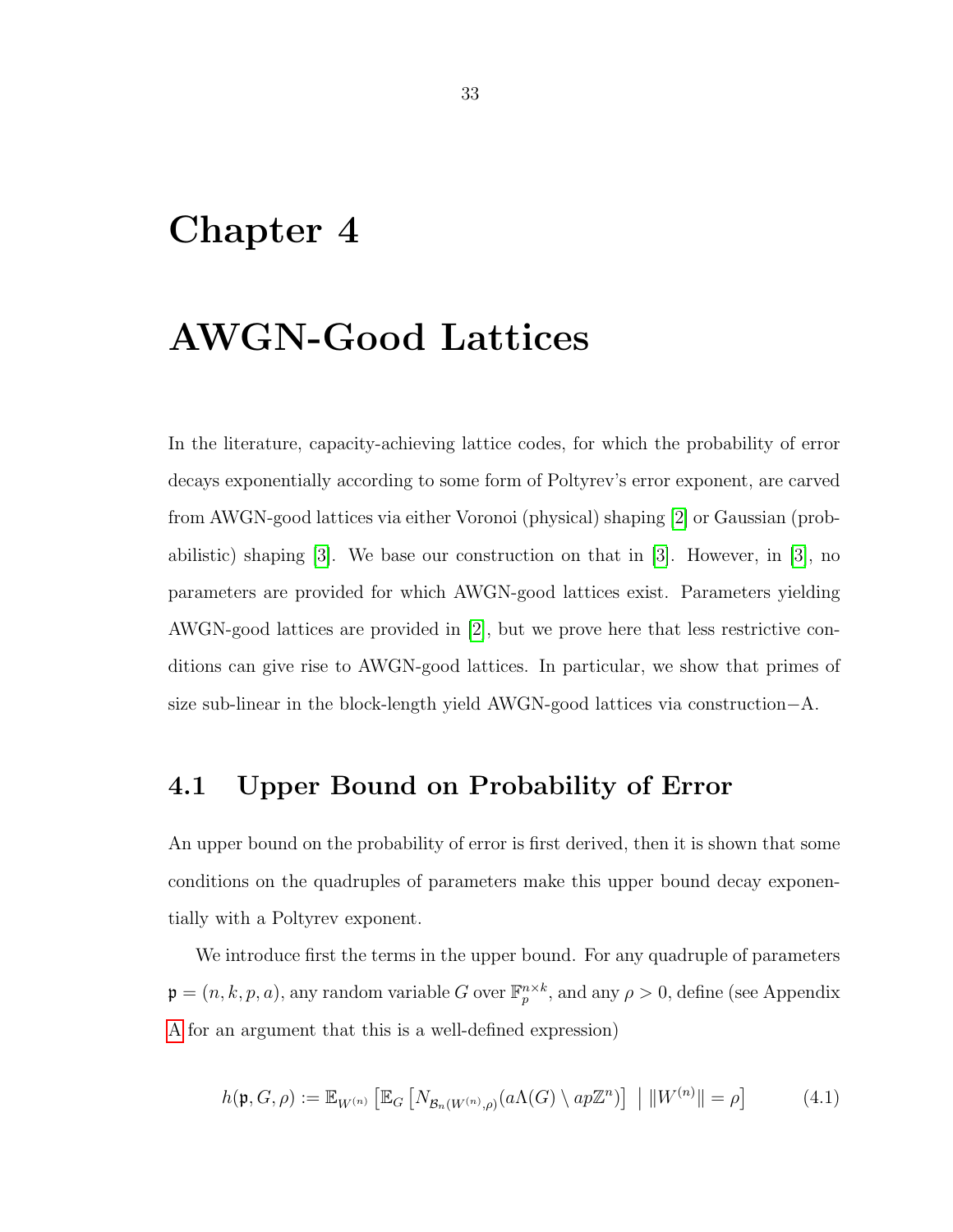Since  $\mathbb{E}_G$  is a finite linear combination, and since the counting function  $N_S$  is always nonnegative, one may exchange the order of expectations in the definition of  $h(\mathfrak{p}, G, \rho)$ , i.e., we may rewrite  $h(\mathfrak{p}, G, \rho) = \mathbb{E}_G \left[ \mathbb{E}_{W^{(n)}} \left[ N_{\mathcal{B}(W^{(n)}, \rho)}(a \Lambda(G) \setminus ap\mathbb{Z}^n) \middle| ||W^{(n)}|| = \rho \right] \right]$ . Define also

$$
I_{\mathfrak{p}}(G, W^{(n)}) := \int_0^\infty f_{\|W^{(n)}\|}(\rho) \cdot \min\left(h(\mathfrak{p}, G, \rho), 1\right) d\rho \tag{4.2}
$$

and

<span id="page-33-0"></span>
$$
A_{\mathfrak{p}}^{\text{NN}}(G, W^{(n)}) := \Pr(||W^{(n)}|| > ap/2) + I_{\mathfrak{p}}(G, W^{(n)})
$$
(4.3)

We have the following upper bound on the averaged probability of error for lattice decoding.

<span id="page-33-1"></span>**Proposition 4.1.1.** For any quadruple of parameters  $\mathfrak{p} = (n, k, p, a)$  and any random variable G over  $\mathbb{F}_p^{n \times k}$ , we have that

$$
\mathbb{E}_G\left[\Pr\left(W^{(n)}\not\in \mathcal{V}(a\Lambda(G))\right)\right] \leq A_{\mathfrak{p}}^{\text{NN}}(G, W^{(n)}).
$$

Proof. First, note that, by equation [3.2,](#page-27-2)

$$
\Pr\left(W^{(n)}\notin \mathcal{V}(a\Lambda(G))\right)=\Pr\left(N_{\mathcal{B}_n(W^{(n)},\|W^{(n)}\|)}(a\Lambda(G))\geq 1\right).
$$

Conditioning on  $\|W^{(n)}\|,$  we get that

$$
\Pr\left(W^{(n)} \notin \mathcal{V}(a\Lambda(G))\right) = \int_0^\infty f_{\|W^{(n)}\|}(r) \cdot \Pr(N_{\mathcal{B}_n(W^{(n)},r)}(a\Lambda(G)) \ge 1 \mid \|W^{(n)}\| = r) \, dr.
$$

For any subset  $S \subset \mathbb{R}^n$  and any  $r > 0$ , denote

$$
g(S,r) = \Pr(N_{\mathcal{B}_n(W^{(n)},r)}(S) \ge 1 \mid ||W^{(n)}|| = r).
$$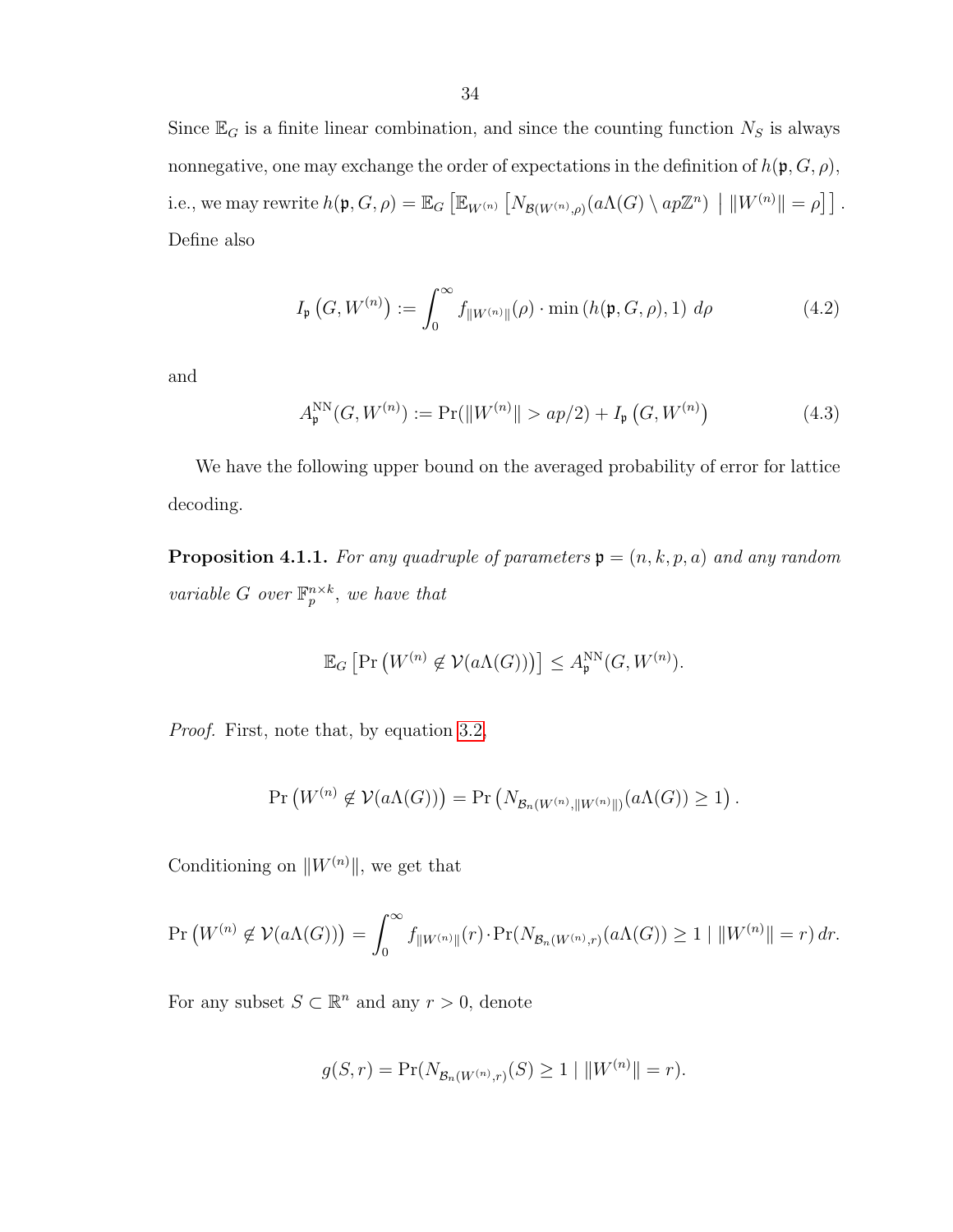Since  $g(S \cup T, r) \le g(S, r) + g(T, r)$  whenever  $S, T \subset \mathbb{R}^n$ , we have that

$$
\Pr\left(W^{(n)} \notin \mathcal{V}(a\Lambda(G))\right) \leq \int_0^\infty f_{\|W^{(n)}\|}(r) \cdot g(ap\mathbb{Z}^n, r) \, dr
$$

$$
+ \int_0^\infty f_{\|W^{(n)}\|}(r) \cdot g(a\Lambda(G) \setminus ap\mathbb{Z}^n, r) \, dr \tag{4.4}
$$

We will upper bound the first integral in the right hand side of inequality [4.4](#page-34-0) by  $Pr\left(\|W^{(n)}\| > ap/2\right)$ , and the expectation, with respect to G, of the second integral by  $I_{\mathfrak{p}}(G, W^{(n)})$ .

Note that, for any  $r > 0$ , if  $apx \in \mathcal{B}_n(q,r)$  for some  $q \in \mathbb{R}^n$  and nonzero  $x \in \mathbb{Z}^n$ , then

<span id="page-34-0"></span>
$$
ap - ||q|| \le ||apx|| - ||q|| \le ||apx - q|| \le r
$$
,

so  $ap - r \le ||q||$ . Hence, for any  $r > 0$ ,

$$
\left\{q \in \mathbb{R}^n \; ; \; N_{\mathcal{B}_n(q,r)}(ap\mathbb{Z}^n) \geq 1\right\} \subset \left\{q \in \mathbb{R}^n \; ; \; \|q\| \geq ap - r\right\},\,
$$

which yields

$$
g(ap\mathbb{Z}^n, r) \leq \Pr\left((\|W^{(n)}\| \geq ap - r \,|\, \|W^{(n)}\| = r\right) = 1_{[ap/2,\infty)}(r).
$$

Thus,

$$
\int_0^\infty f_{\|W^{(n)}\|}(r) \cdot g(ap\mathbb{Z}^n, r) dr \leq \Pr\left(\|W^{(n)}\| \geq ap/2\right).
$$

In addition, for any  $r > 0$ , Markov's inequality yields that

$$
g(a\Lambda(G) \setminus ap\mathbb{Z}^n, r) \leq \mathbb{E}_{W^{(n)}} \left[ N_{\mathcal{B}(W^{(n)},r)}(a\Lambda(G) \setminus ap\mathbb{Z}^n) \mid ||W^{(n)}|| = r \right],
$$

so  $\mathbb{E}_G[g(a\Lambda(G)\setminus ap\mathbb{Z}^n,r)] \leq h(\mathfrak{p},G,r)$ . Further, being a probability, we always have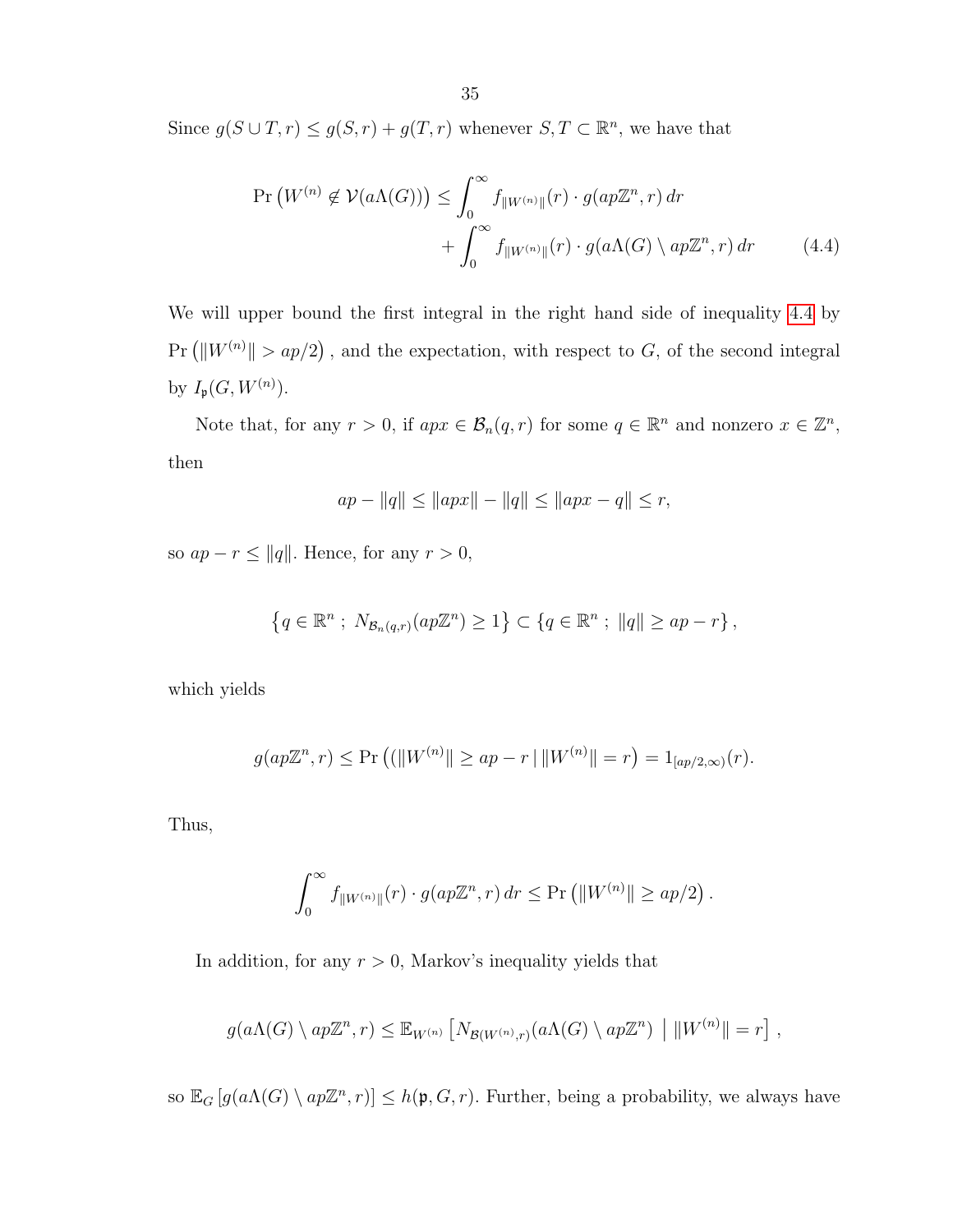$g(a\Lambda(G) \setminus ap\mathbb{Z}^n, r) \leq 1$ . Thus,

$$
\mathbb{E}_G \left[ \int_0^\infty f_{\|W^{(n)}\|}(r) \cdot g(a\Lambda(G) \setminus ap\mathbb{Z}^n, r) dr \right]
$$
  
= 
$$
\int_0^\infty f_{\|W^{(n)}\|}(r) \cdot \mathbb{E}_G \left[ g(a\Lambda(G) \setminus ap\mathbb{Z}^n, r) \right] dr
$$
  

$$
\leq \int_0^\infty f_{\|W^{(n)}\|}(r) \cdot \min\left( h(\mathfrak{p}, G, r), 1 \right) dr = I_{\mathfrak{p}}(G, W^{(n)}),
$$

as desired.

Now, we proceed to upper bounding the terms in  $A_{\mathfrak{p}}^{NN}(G, W^{(n)})$ . The first application of our averaging argument (proposition [3.2.3\)](#page-29-1) is via considering a lattice sum of an indicator function, as follows.

<span id="page-35-0"></span>**Proposition 4.1.2.** For any quadruple of parameters  $\mathbf{p} = (n, k, p, a)$ , random variable G over  $\mathbb{F}_p^{n \times k}$  and  $S \subset \mathbb{R}^n$ , we have that

<span id="page-35-1"></span>
$$
\mathbb{E}_G \left[ N_S(a\Lambda(G) \setminus ap\mathbb{Z}^n) \right] \le p^k \cdot \xi^{\max}(G) \cdot N_{\frac{1}{a}S}(\mathbb{Z}^n) \tag{4.5}
$$

*Proof.* Using  $s : \mathbb{R}^n \longrightarrow [0, \infty]$  defined by  $s(\lambda) = N_S(\lbrace a\lambda \rbrace \setminus ap\mathbb{Z}^n)$  in proposition [3.2.3,](#page-29-1) one obtains, since  $s|_{p\mathbb{Z}^n} = 0$ ,

$$
\mathbb{E}_G\left[N_S(a\Lambda(G)\setminus ap\mathbb{Z}^n)\right] \leq p^k \cdot \xi^{\max}(G) \cdot N_S(a\mathbb{Z}^n \setminus ap\mathbb{Z}^n).
$$

Now, inequality [4.5](#page-35-1) follows from

$$
N_S(a\mathbb{Z}^n\setminus ap\mathbb{Z}^n)\leq N_S(a\mathbb{Z}^n)=N_{\frac{1}{a}S}(\mathbb{Z}^n).
$$

 $\Box$ 

 $\Box$ 

In view of equation [4.1](#page-32-2) and inequality [4.5,](#page-35-1) it is useful to have an upper bound on the number of integer lattice points lying inside a hypersphere. One such bound is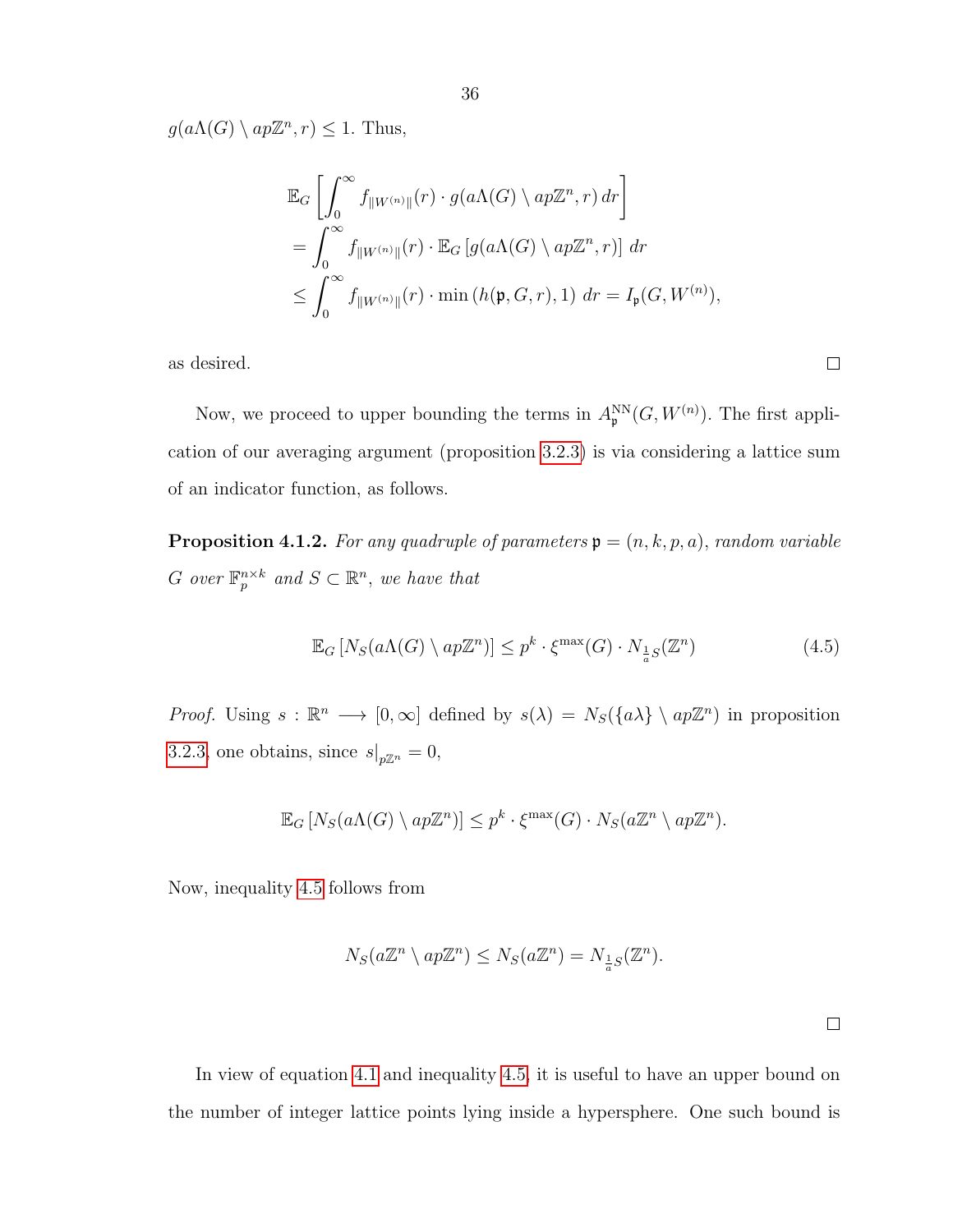given in the following lemma.

<span id="page-36-0"></span>**Lemma 4.1.3** ([\[4\]](#page-55-4)). For any  $q \in \mathbb{R}^n$  and  $r > 0$ , we have that

$$
N_{\mathcal{B}_n(q,r)}\left(\mathbb{Z}^n\right) \leq \mu_L(\mathcal{B}_n(0,1)) \left(r + \frac{\sqrt{n}}{2}\right)^n.
$$

Further, we have the following well-known estimate on the volume of  $n$ -balls.

<span id="page-36-1"></span>**Theorem 4.1.4.** For each  $n \in \mathbb{N}$ , we have that

<span id="page-36-2"></span>
$$
\mu_L(\mathcal{B}_n(0,1)) \leq \frac{1}{\sqrt{n\pi}} \left(\frac{2\pi e}{n}\right)^{n/2}.
$$

Furthermore, as  $n \longrightarrow \infty$ ,  $\mu_L(\mathcal{B}_n(0,1)) \sim \frac{1}{\sqrt{n}}$  $rac{1}{n\pi}\left(\frac{2\pi e}{n}\right)$  $\frac{\pi e}{n}\big)^{n/2}$ .

Combining inequality [4.5,](#page-35-1) lemma [4.1.3](#page-36-0) and theorem [4.1.4,](#page-36-1) one obtains the following inequality.

**Corollary 4.1.4.1.** For any quadruple of parameters  $\mathfrak{p} = (n, k, p, a)$ , random variable G over  $\mathbb{F}_p^{n \times k}$ ,  $q \in \mathbb{R}^n$  and  $r > 0$ , we have that

$$
\mathbb{E}_G \left[ N_{\mathcal{B}_n(q,r)}(a\Lambda(G) \setminus ap\mathbb{Z}^n) \right] \le \frac{p^n \cdot \xi^{\max}(G)}{\sqrt{\pi n}} \left( \frac{r\sqrt{2\pi e}}{V_{\mathfrak{p}}^{1/n} \sqrt{n}} + \frac{\sqrt{\pi e/2}}{p^{1-k/n}} \right)^n \tag{4.6}
$$

Employing inequality [4.6](#page-36-2) into the definition of  $h(\mathfrak{p}, G, r)$  in equation [4.1](#page-32-2) one obtains the following inequality.

**Corollary 4.1.4.2.** For any quadruple of parameters  $\mathfrak{p} = (n, k, p, a)$ , random variable G over  $\mathbb{F}_p^{n \times k}$ , and  $r > 0$ , we have that

<span id="page-36-3"></span>
$$
h(\mathfrak{p}, G, r) \le \frac{p^n \cdot \xi^{\max}(G)}{\sqrt{\pi n}} \left( \frac{r\sqrt{2\pi e}}{V_{\mathfrak{p}}^{1/n} \sqrt{n}} + \frac{\sqrt{\pi e/2}}{p^{1-k/n}} \right)^n \tag{4.7}
$$

With inequality [4.7](#page-36-3) at hand, we derive an upper bound on  $I_{\mathfrak{p}}(G, W^{(n)})$ . Given a quadruple of parameters  $\mathfrak{p} = (n, k, p, a)$  and two positive reals u and b, we introduce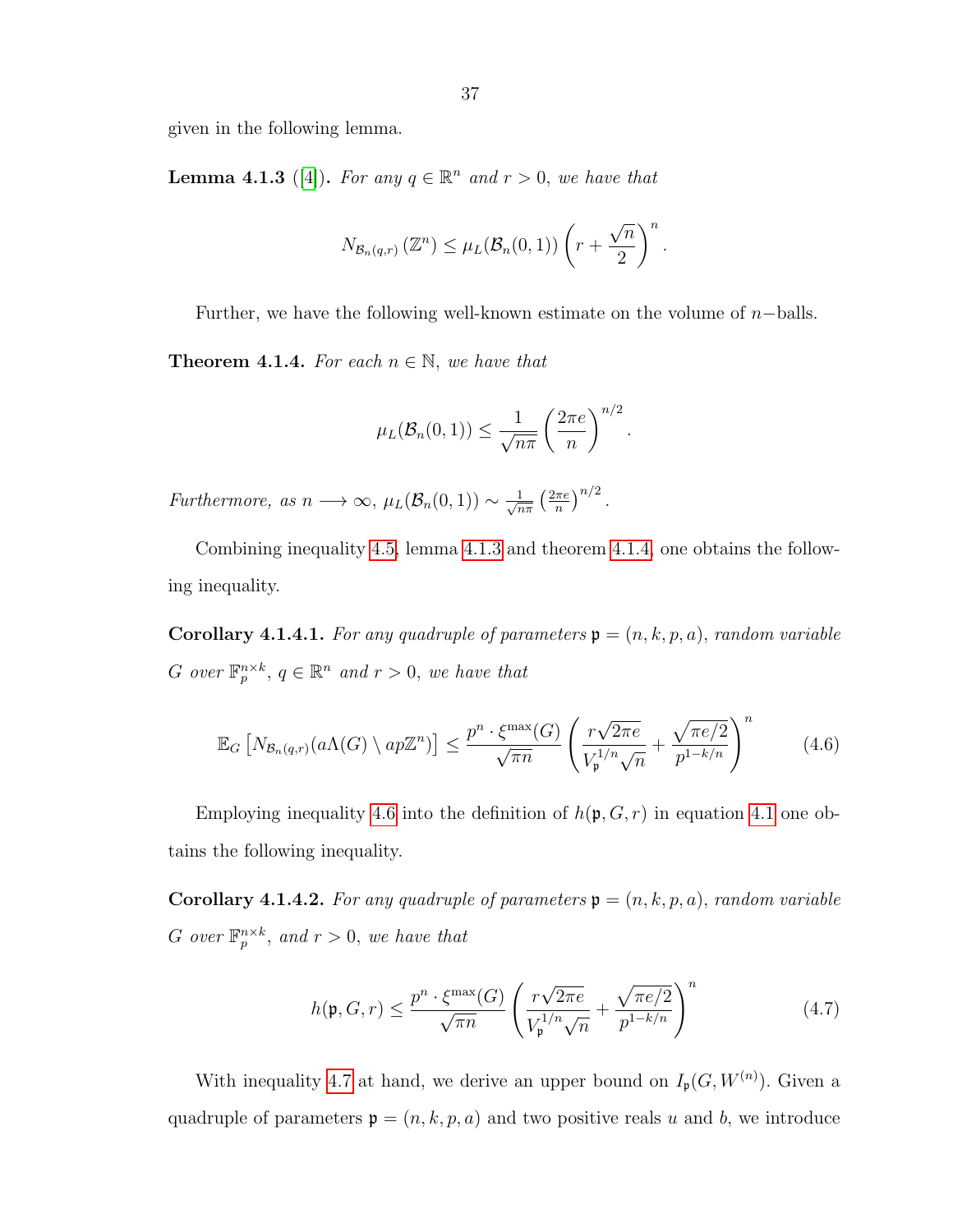the following shorthands:

$$
\varepsilon_{\mathfrak{p}} := V_{\mathfrak{p}}^{2/n} / (2 \pi e \sigma_{w,n}^2) - 1
$$
  
\n
$$
L_{\mathfrak{p}} := \Pr\left( \|W^{(n)}\| > \sqrt{n \sigma_{w,n}^2 (1 + \varepsilon_{\mathfrak{p}})} \right)
$$
  
\n
$$
C_{\mathfrak{p}} := \left[ \sqrt{n \sigma_{w,n}^2}, \sqrt{n \sigma_{w,n}^2 (1 + \varepsilon_{\mathfrak{p}})} \right]
$$
  
\n
$$
E_{\text{sp}}(u) := 1_{[1,\infty)}(u) \cdot \frac{u - 1 - \log u}{2}
$$
  
\n
$$
v_{\mathfrak{p}}^{\text{NN}}(u, b) := E_{\text{sp}}\left(\frac{u^2}{n \sigma_{w,n}^2}\right) - \frac{n - 1}{n} \log \left(\frac{u}{\sqrt{n \sigma_{w,n}^2 (1 + b)}} + \frac{\sqrt{\pi e/2}}{p^{1 - k/n}}\right)
$$
  
\n
$$
K_{\mathfrak{p}} := \left(\frac{\sqrt{\pi e/2}}{p^{1 - k/n}}\right)^n + n \left(\left(\frac{1}{\sqrt{1 + \varepsilon_{\mathfrak{p}}}} + \frac{\sqrt{\pi e/2}}{p^{1 - k/n}}\right)^n + e^{-n \cdot \inf_{u \in C_{\mathfrak{p}}} v_{\mathfrak{p}}^{\text{NN}}(u, \varepsilon_{\mathfrak{p}})}\right)
$$

<span id="page-37-1"></span>**Lemma 4.1.5.** Let  $\mathfrak{p} = (n, k, p, a)$  be a quadruple of parameters such that  $\varepsilon_{\mathfrak{p}} > 0$ , and G be any random variable over  $\mathbb{F}_p^{n \times k}$ . Then,

$$
I_{\mathfrak{p}}\left(G, W^{(n)}\right) < \frac{\ell p^n \cdot \xi^{\max}(G)}{\sqrt{\pi n}} K_{\mathfrak{p}} + \left(1 - \frac{\ell p^n \cdot \xi^{\max}(G)}{\sqrt{\pi n}} \left(1 + \frac{\sqrt{\pi e/2}}{p^{1-k/n}}\right)^n\right) L_{\mathfrak{p}}
$$

Proof. See Appendix [B.](#page-58-0)

### <span id="page-37-0"></span>4.2 Loeliger-Good Sequences

In view of lemma [4.1.5,](#page-37-1) we make the following definition.

**Definition 4.2.1.** For any sequence  $\mathfrak{S} = {\mathfrak{p}_n = (n, k_n, p_n, a_n)}_{n \in \mathbb{Z}_{>1}}$ , an  $\mathfrak{S}\text{-}Lolieger$ good sequence is a sequence  $\{G_n\}_{n\in\mathbb{Z}_{\geq 1}}$  where, for each n,  $G_n$  is a random variable over  $\mathbb{F}_{p_n}^{n \times k_n}$  and such that there is a sequence  $\{\ell_n\}_{n \in \mathbb{Z}_{>1}} \subset [1,\infty)$  making

$$
\liminf_{n \to \infty} \frac{\ell_n p_n^n \cdot \xi^{\max}(G_n)}{\sqrt{\pi n}} \left( 1 + \frac{\sqrt{\pi e/2}}{p_n^{1 - k_n/n}} \right)^n > 1 \tag{4.8}
$$

 $\Box$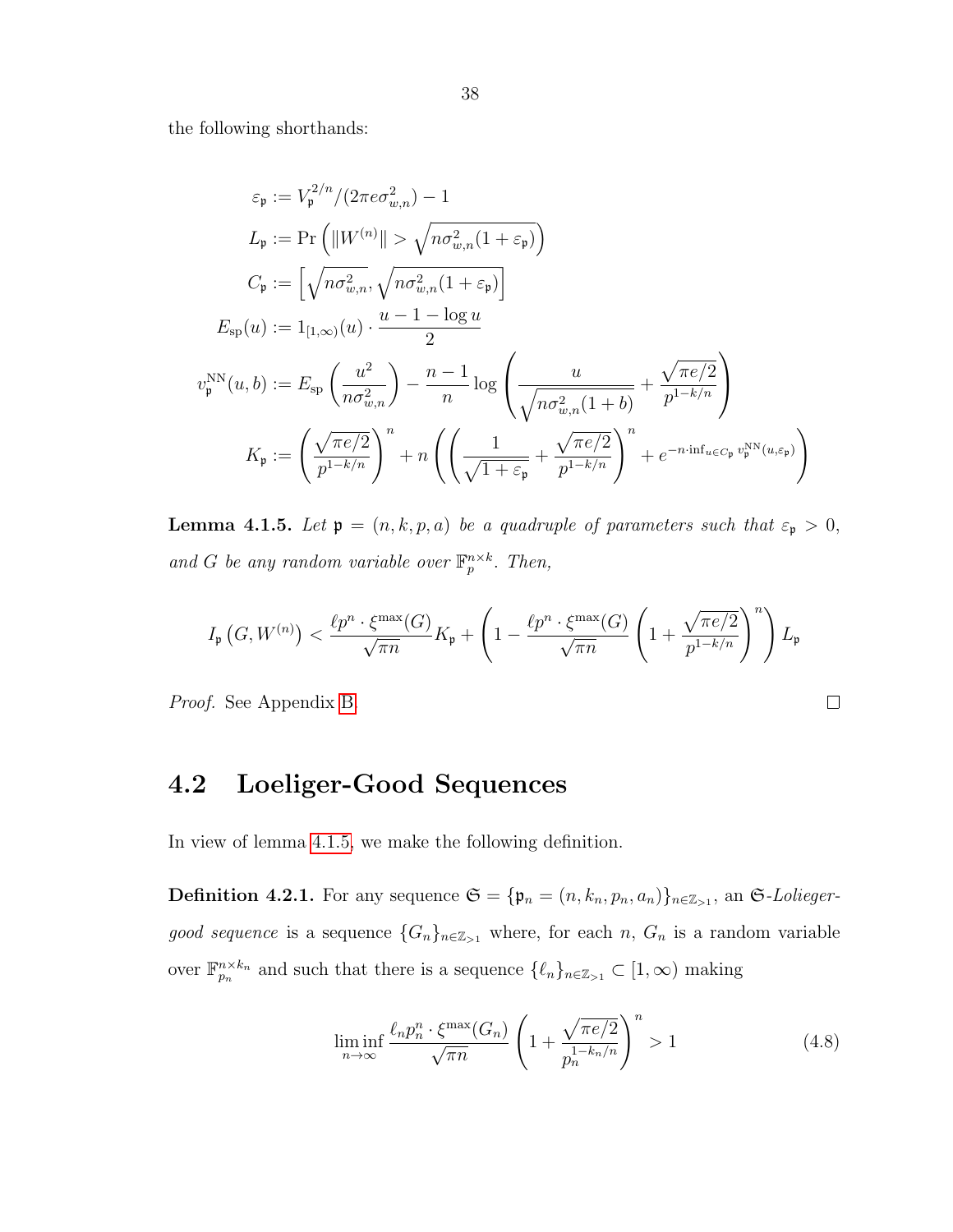and

$$
\lim_{n \to \infty} \frac{1}{n} \log \left( \ell_n p_n^n \cdot \xi^{\max}(G_n) \right) \le 0 \tag{4.9}
$$

,

**Remark 9.** If  $\{G_n\}_{n\in\mathbb{Z}_{>1}}$  is  $\mathfrak{S}\text{-}Lolieger\text{-}good$ , and if  $K_{\mathfrak{p}_n} \leq e^{-n(\alpha+o(1))}$  as  $n \longrightarrow \infty$  for some constant  $\alpha > 0$ , then we also have that  $I_{\mathfrak{p}_n}(G_n, W^{(n)}) \leq e^{-n(\alpha + o(1))}$  as  $n \longrightarrow \infty$ .

#### <span id="page-38-0"></span>4.3 Error Exponent

Powerful in deriving error exponents is the following version of the Chernoff bound.

<span id="page-38-1"></span>**Lemma 4.3.1** (Chernoff Bound, proposition 13.1.3 in [\[5\]](#page-55-5)). For any  $r > 0$ ,

$$
\Pr\left(\|W^{(n)}\| > r\right) \le \exp\left(-nE_{\text{sp}}\left(\frac{r^2}{n\sigma_{w,n}^2}\right)\right).
$$

Recall that the unexpurgated Poltyrev exponent is given by

$$
E_P^{\text{un}}(b) = \begin{cases} E_{\text{sp}}(b) & \text{if } 1 \le b < 2 \\ \frac{1}{2} \log \frac{eb}{4} & \text{if } 2 \le b. \end{cases}
$$

and the Volume-to-Noise Ratio (VNR) of a lattice  $\Lambda \subset \mathbb{R}^n$  is defined by  $\gamma_\Lambda(\sigma) :=$  $\mu_L({\cal V}(\Lambda))^{2/n}/\sigma^2.$ 

One might be able to make

$$
A_{\mathfrak{p}}^{\text{NN}}(G_n, W^{(n)}) \le \exp\left(-n \left(E_P^{\text{un}}\left(\frac{\gamma_{a\Lambda(G_n)}(\sigma_{w,n})}{2\pi e}\right) + o(1)\right)\right),
$$

as  $n \longrightarrow \infty$ , via bounding Pr( $||W^{(n)}|| > a_n p_n/2$ ) using the Chernoff bound, and  $I_{\mathfrak{p}_n}(G_n, W^{(n)})$  as in lemma [4.1.5.](#page-37-1) Theorems [4.4.1](#page-39-1) and [7.1.1](#page-50-2) discuss this.

A relation between  $\inf_{u \in C_p} v_p^{\text{NN}}(u, \varepsilon_p)$  and Poltyrev's unexpurgated error exponent is given in the following lemma.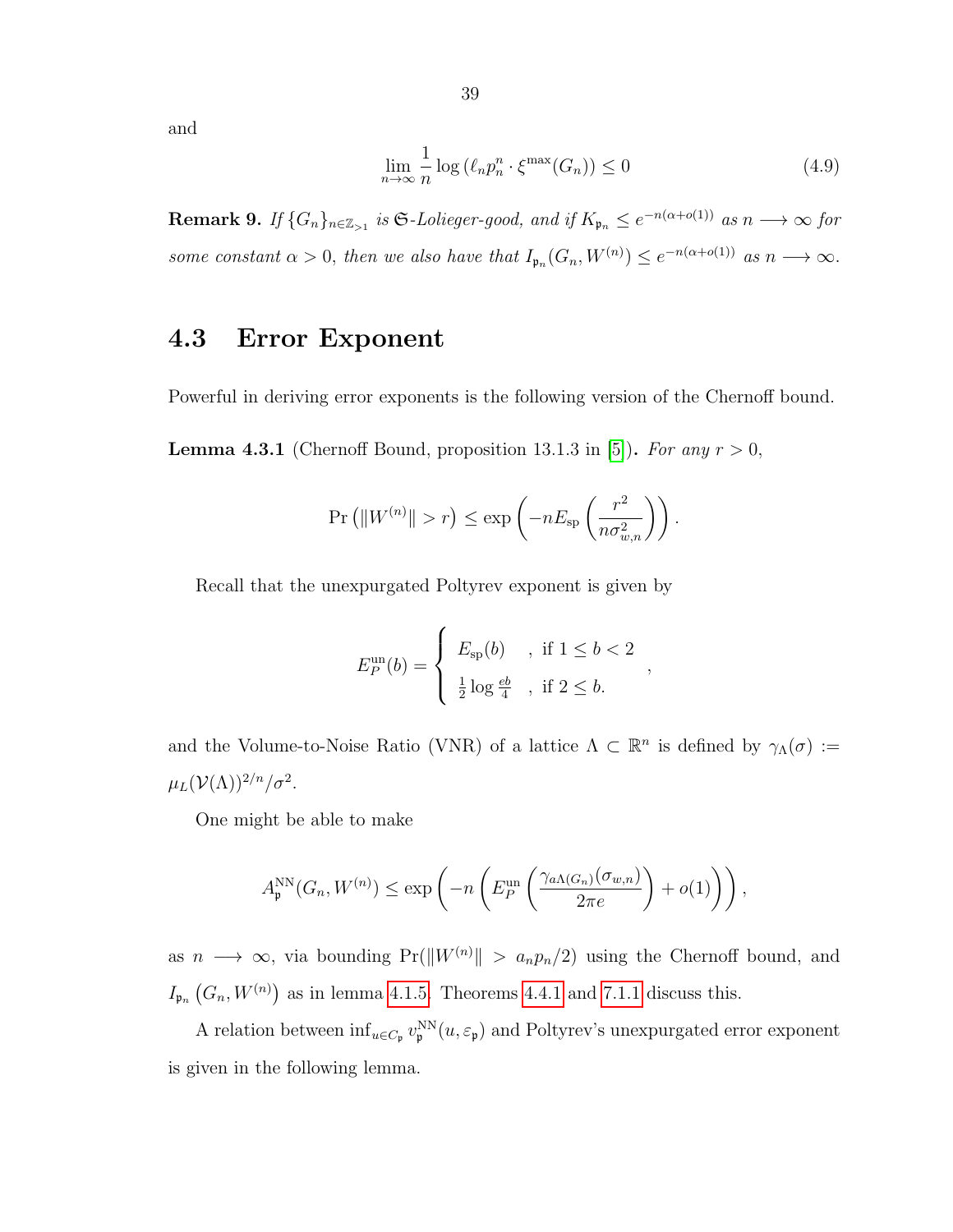<span id="page-39-2"></span>**Lemma 4.3.2.** Let  $\{\mathfrak{p}_n = (n, k_n, p_n, a_n)\}_{n \in \mathbb{Z}_{>1}}$  be a sequence of quadruples of parameters, and  $b > 0$ . For each integer  $n > 1$ , set  $C_n := \left[\sqrt{n\sigma_{w,n}^2}, \sqrt{n\sigma_{w,n}^2(1+b)}\right]$ . If  $\lim_{n\to\infty} p_n^{1-k_n/n} = \infty$ , then

$$
\lim_{n \to \infty} \inf_{u \in C_n} v_{\mathfrak{p}_n}^{\mathcal{N}}(u, b) = E_P^{\mathbf{un}}(1 + b).
$$

Proof. See Appendix [C.](#page-60-0)

#### <span id="page-39-0"></span>4.4 AWGN-Goodness

The following theorem shows that primes of size at least comparable to the square root of the block length make lattice decoding reliable.

<span id="page-39-1"></span>**Theorem 4.4.1.** Let  $\mathfrak{S} = {\mathfrak{p}_n = (n, k_n, p_n, a_n)}_{n \in \mathbb{Z}_{>1}}$  be a sequence of quadruples of parameters such that the sequence  $\{\varepsilon_{\mathfrak{p}_n}\}_{n\in\mathbb{Z}_{>1}}$  is constant and strictly positive, and denote this common value by  $\varepsilon$ . Let  $\{G_n\}_{n\in\mathbb{Z}_{>1}}$  be an  $\mathfrak{S}\text{-}Loeliger\text{-}good sequence, and$ let  $\delta > 1$ . Assume that, for each n,

$$
p_n > \left(\frac{2\delta n}{\pi e(1+\varepsilon)}\right)^{n/(2k_n)},
$$

and that  $\lim_{n\to\infty} p_n^{1-k_n/n} = \infty$ . Then, as  $n \longrightarrow \infty$ ,

<span id="page-39-3"></span>
$$
A_{\mathfrak{p}_n}^{\rm NN}(G_n, W^{(n)}) \le e^{-n(\min(E_{\rm sp}(\delta), E_P^{\rm un}(1+\varepsilon)) + o(1))} \tag{4.10}
$$

*Proof.* Set  $\beta := \min(E_{sp}(\delta), E_P^{\text{un}}(1+\varepsilon))$ . Then, equation [4.3](#page-33-0) and lemma [4.1.5](#page-37-1) yield that, as  $n \longrightarrow \infty$ ,

$$
A_{\mathfrak{p}_n}^{\rm NN}(G_n, W^{(n)}) \leq \Pr(||W^{(n)}|| > a_n p_n/2) + e^{-n \cdot o(1)} K_{\mathfrak{p}_n},
$$

 $\Box$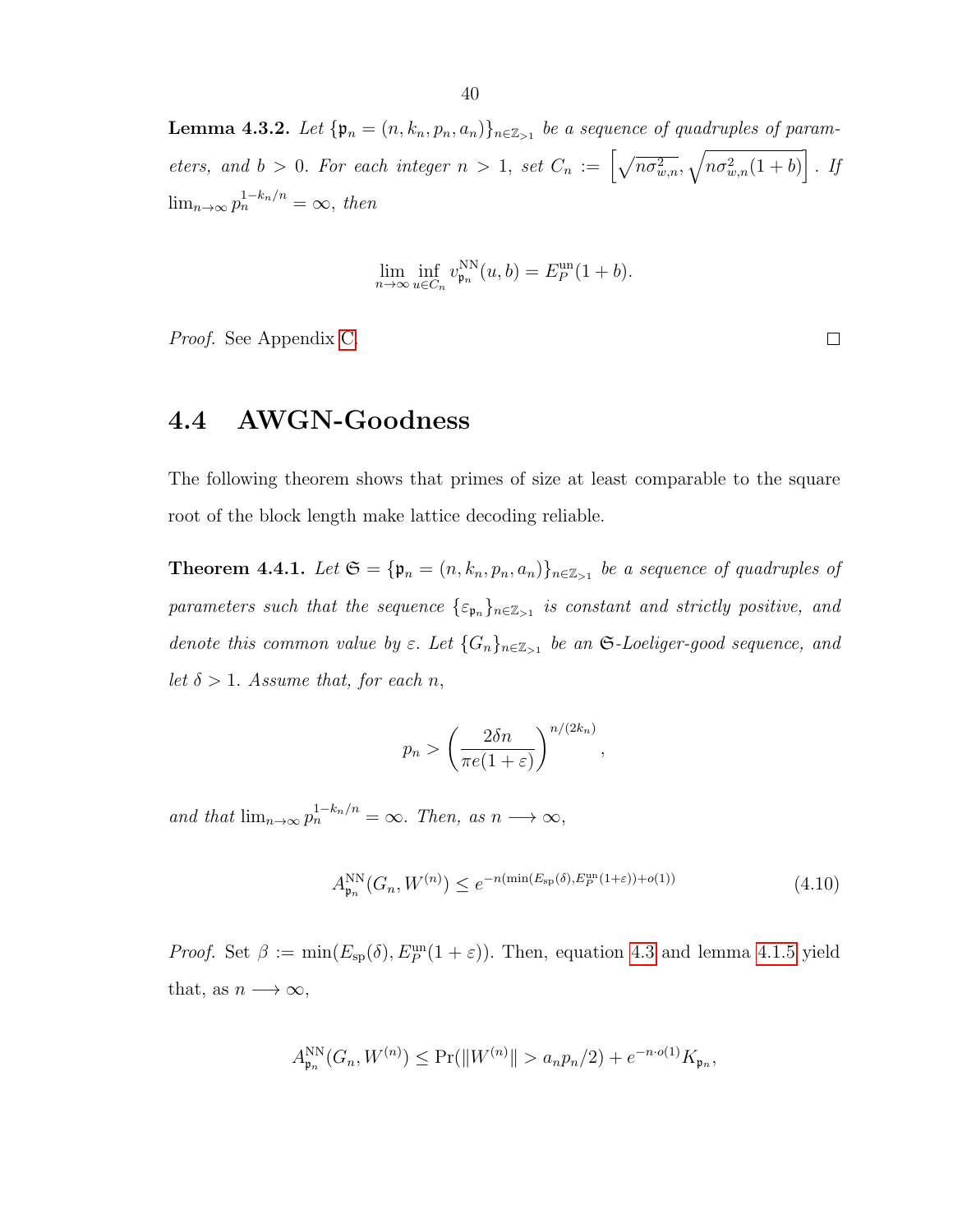where

$$
K_{\mathfrak{p}_n} = \left(\frac{\sqrt{\pi e/2}}{p_n^{1-k_n/n}}\right)^n + n \left(\left(\frac{1}{\sqrt{1+\varepsilon}} + \frac{\sqrt{\pi e/2}}{p_n^{1-k_n/n}}\right)^n + e^{-n \cdot \inf_{u \in C_{\mathfrak{p}_n}} v_{\mathfrak{p}_n}^{\text{NN}}(u,\varepsilon)}\right).
$$

Now, the limit  $\lim_{n\to\infty} p_n^{1-k_n/n} = \infty$  implies that  $\left(\frac{\sqrt{n}}{n}\right)^{1-k_n/n}$  $\pi e/2$  $p_n^{1-k_n/n}$  $\setminus^n$  $\langle e^{-\beta n} \rangle$  for n large enough, and, as  $n \longrightarrow \infty$ ,

$$
\log\left(\frac{1}{\sqrt{1+\varepsilon}} + \frac{\sqrt{\pi e/2}}{p_n^{1-k_n/n}}\right)^{-1} - \frac{\log n}{n} = \frac{1}{2}\log(1+\varepsilon) + o(1)
$$

Further, since, for any  $b > 0, \frac{1}{2}$  $\frac{1}{2}\log(1+b) > E_P^{\text{un}}(1+b)$ , we have that  $\frac{1}{2}\log(1+\varepsilon) > \beta$ . Also, lemma [4.3.2](#page-39-2) implies that  $\inf_{u \in C_{\mathfrak{p}_n}} v_{\mathfrak{p}_n}^{NN}(u,\varepsilon) = E_P^{\text{un}}(1+\varepsilon) + o(1)$  as  $n \longrightarrow \infty$ . Hence,  $K_{\mathfrak{p}_n} \leq e^{-n(\beta + o(1))}$  as  $n \longrightarrow \infty$ .

Finally, for each  $n$ , we have that

$$
a_np_n = V_{\mathfrak{p}_n}^{1/n} p_n^{k_n/n} = p_n^{k_n/n} \sqrt{2\pi e \sigma_{w,n}^2(1+\varepsilon)} > 2\sqrt{\delta n \sigma_{w,n}^2},
$$

so the Chernoff bound yields

$$
Pr(||W^{(n)}|| > a_n p_n/2) < e^{-nE_{sp}(\delta)} \le e^{-n\beta},
$$

and inequality [4.10](#page-39-3) follows.

Note that  $E_{sp}$  maps  $[1, \infty)$  bijectively into  $[0, \infty)$ . Hence, we may define a function  $E_T : [1, \infty) \longrightarrow [1, \infty)$  such that  $E_T(b) = E_{\text{sp}}^{-1}(E_P^{\text{un}}(b))$ . Note that  $E_T(b) = b$  for  $b \in$ [1, 2], and  $E_T(b) \le b$  in general. Then, if  $\delta$  in theorem [4.4.1](#page-39-1) is chosen as  $\delta = E_T(1+\varepsilon)$ , we get that  $B_{\mathfrak{p}_n}^{\text{NN}}(W^{(n)}) \leq e^{-n(E_P^{\text{un}}(1+\varepsilon)+o(1))}$ .

 $\Box$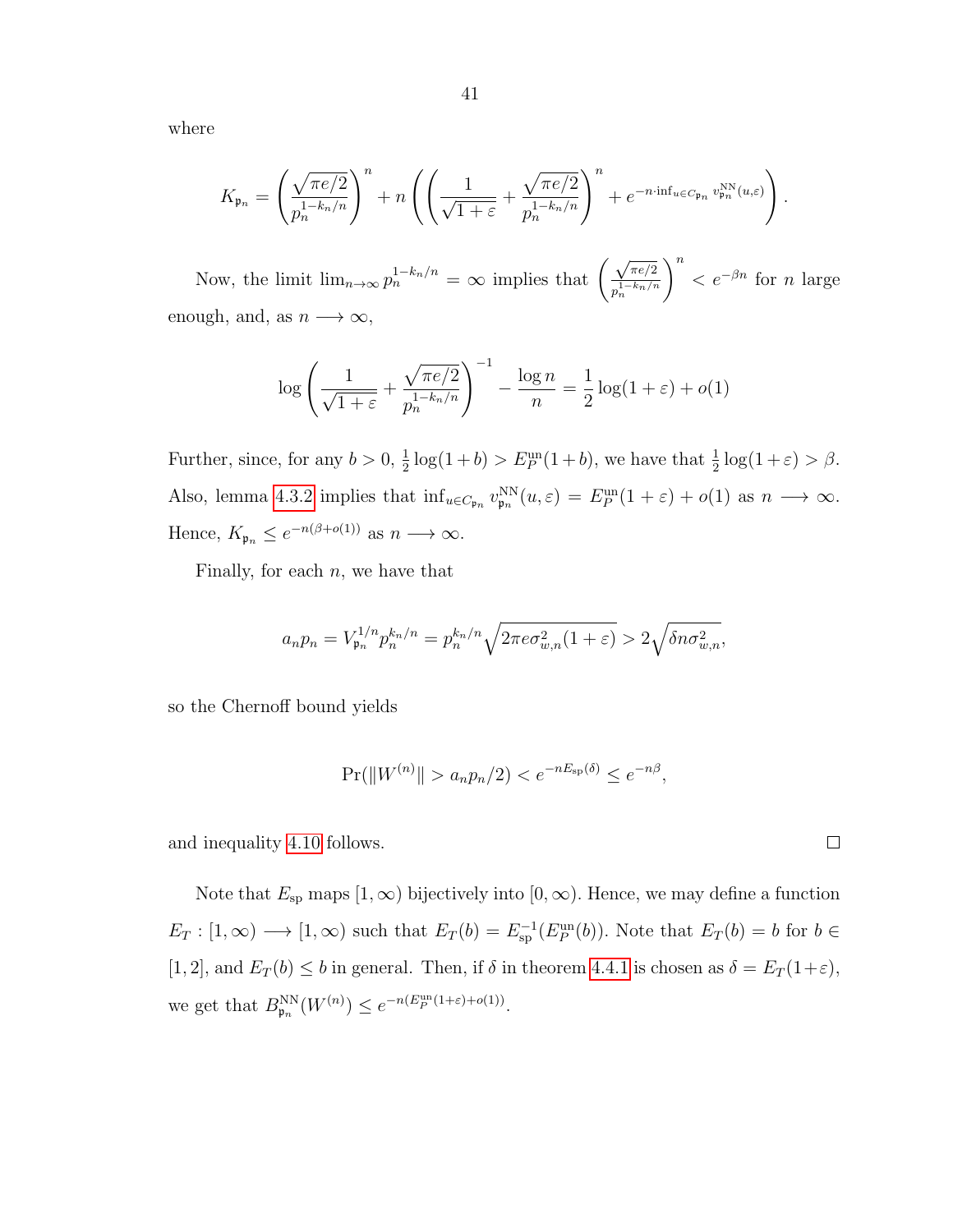### <span id="page-41-0"></span>Chapter 5

### Flatness

Ling and Belfiore define the flatness factor  $\epsilon_{\Lambda}: \mathbb{R}_{>0} \longrightarrow [0, \infty)$  of a lattice  $\Lambda \subset \mathbb{R}^n$  in [\[3\]](#page-55-1) and derive the expression

<span id="page-41-2"></span>
$$
\epsilon_{\Lambda}(\sigma) = \frac{\mu_L(\mathcal{V}(\Lambda))}{(2\pi\sigma^2)^{n/2}} \Theta_{\Lambda} \left(\frac{1}{2\pi\sigma^2}\right) - 1 \tag{5.1}
$$

It is desirable, for lattice Gaussian coding, to have this flatness factor be small. Proposition [5.1.1](#page-42-1) will give an estimate on the average size of the flatness factor, and theorem [5.3.2](#page-44-0) will give conditions under which this estimate is small.

### <span id="page-41-1"></span>5.1 Upper Bound on Flatness Factor

For any  $\tau > 0$ , quadruple of parameters  $\mathfrak{p} = (n, k, p, a)$  and random variable G over  $\mathbb{F}_p^{n\times k}$ , define

$$
A_{\mathfrak{p}}^{\mathrm{Fl}}(G, W^{(n)}, \tau) := p^{k} \xi^{\max}(G) \cdot \Theta_{\mathbb{Z}^{n}}(a^{2} \tau) + p^{k} (\xi^{(0)}(G) - \xi^{\max}(G)) \cdot \Theta_{\mathbb{Z}^{n}}(a^{2} p^{2} \tau) \tag{5.2}
$$

and

<span id="page-41-3"></span>
$$
B_{\mathfrak{p}}^{\mathrm{Fl}}(G, W^{(n)}, \tau) := V_{\mathfrak{p}} \tau^{n/2} A_{\mathfrak{p}}^{\mathrm{Fl}}(U_{\mathfrak{p}}, W^{(n)}, \tau) - 1 \tag{5.3}
$$

The second application of the averaging argument is via considering a Gaussian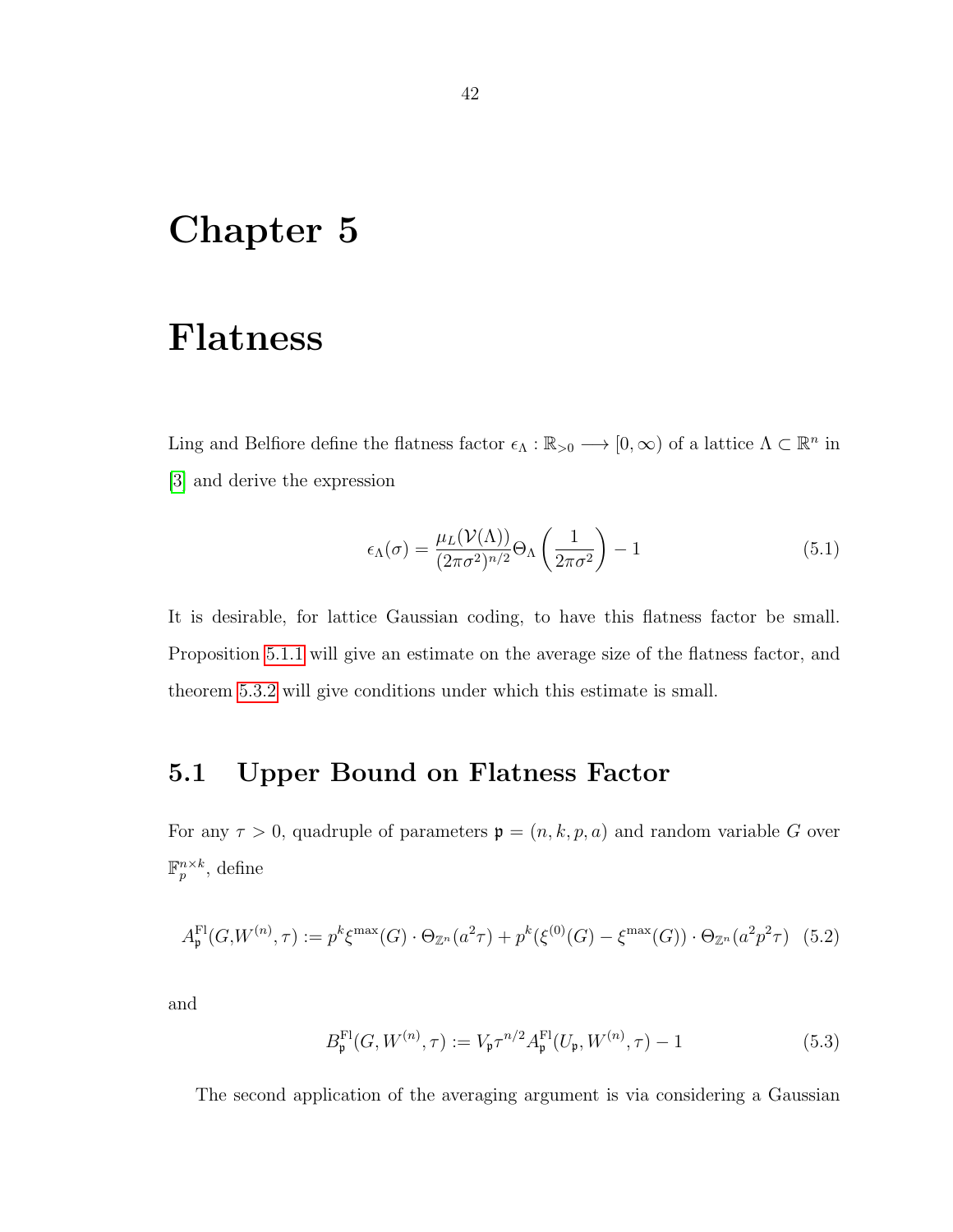<span id="page-42-1"></span>function.

**Proposition 5.1.1.** For any quadruple of parameters  $\mathbf{p} = (n, k, p, a)$ , random variable G over  $\mathbb{F}_p^{n \times k}$ , and  $\tau > 0$ , we have that

<span id="page-42-2"></span>
$$
\mathbb{E}_G\left[\Theta_{a\Lambda(G)}(\tau)\right] \le A_{\mathfrak{p}}^{\mathrm{Fl}}(G, W^{(n)}, \tau) \tag{5.4}
$$

Furthermore, if  $Pr(G \in M_{\mathfrak{p}}) > 0$ , then

<span id="page-42-3"></span>
$$
\mathbb{E}_G \left[ \epsilon_{a\Lambda(G)} \left( \frac{1}{\sqrt{2\pi\tau}} \right) \middle| G \in M_{\mathfrak{p}} \right] \le \frac{B_{\mathfrak{p}}^{\mathrm{Fl}}(G, W^{(n)}, \tau)}{\mathrm{Pr}(G \in M_{\mathfrak{p}})} \tag{5.5}
$$

*Proof.* Define  $s : \mathbb{R}^n \longrightarrow [0, \infty]$  by  $s(\lambda) = e^{-\pi \tau ||a\lambda||^2}$ . Then,  $\sum_{\lambda \in \Lambda(G)} s(\lambda) = \Theta_{a\Lambda(G)}(\tau)$ , and inequality [5.4](#page-42-2) follows immediately from the averaging argument (proposition [3.2.3\)](#page-29-1).

Inequality [5.5](#page-42-3) follows from [5.4](#page-42-2) in view of equations [5.1](#page-41-2) and [5.3](#page-41-3) since  $\mu_L(\mathcal{V}(a\Lambda(G)))$  =  $V_{\mathfrak{p}}$  when  $G \in M_{\mathfrak{p}}$ .  $\Box$ 

The theta series functional equation for the integer lattice (see equation [2.3\)](#page-18-1) implies that we may rewrite

$$
A_{\mathfrak{p}}^{\mathrm{Fl}}(G, W^{(n)}, \tau) = V_{\mathfrak{p}}^{-1} p^n \tau^{-n/2} \xi^{\max}(G) \cdot \Theta_{\mathbb{Z}^n} \left(\frac{1}{a^2 \tau}\right) + p^k(\xi^{(0)}(G) - \xi^{\max}(G)) \cdot \Theta_{\mathbb{Z}^n}(a^2 p^2 \tau)
$$
\n(5.6)

Then,

<span id="page-42-4"></span>
$$
B_{\mathfrak{p}}^{\mathrm{Fl}}(G, W^{(n)}, \tau) = p^n \xi^{\max}(G) \cdot \Theta_{\mathbb{Z}^n} \left(\frac{1}{a^2 \tau}\right) - 1 + V_{\mathfrak{p}} \tau^{n/2} p^k(\xi^{(0)}(G) - \xi^{\max}(G)) \cdot \Theta_{\mathbb{Z}^n}(a^2 p^2 \tau)
$$
\n(5.7)

#### <span id="page-42-0"></span>5.2 Flatness-Good Sequences

In view of equation [5.7,](#page-42-4) we introduce the following definition.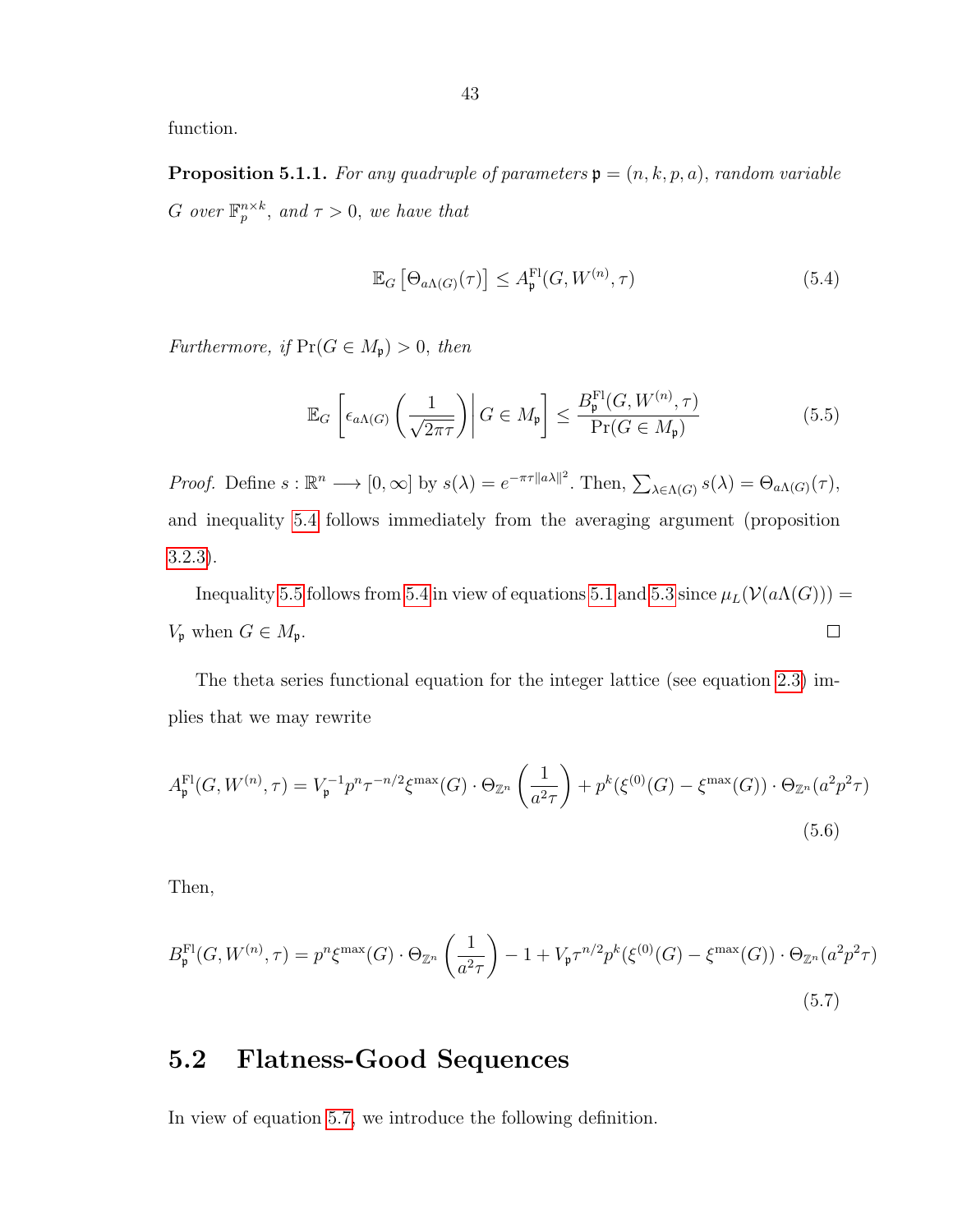**Definition 5.2.1.** For any sequence  $\mathfrak{S} = {\mathfrak{p}_n = (n, k_n, p_n, a_n)}_{n \in \mathbb{Z}_{>1}}$ , an  $\mathfrak{S}\text{-}flatness$ good sequence is a sequence  $\{G_n\}_{n\in\mathbb{Z}_{>1}}$  where, for each n,  $G_n$  is a random variable over  $\mathbb{F}_{p_n}^{n \times k_n}$  such that  $\liminf_{n \to \infty} \Pr(G_n \in M_{\mathfrak{p}_n}) > 0$ ,

<span id="page-43-2"></span>
$$
\limsup_{n \to \infty} p_n^n \xi^{\max}(G_n) \le 1
$$
\n(5.8)

and, for any  $\beta > 1$ ,

<span id="page-43-3"></span>
$$
\lim_{n \to \infty} \frac{p_n^{k_n}(\xi^{(0)}(G_n) - \xi^{\max}(G_n))}{\beta^n} = 0
$$
\n(5.9)

Remark 10. The flatness factor associated with a flatness-good sequence vanishes, as the blocklength grows without bound, provided that the theta series in equation [5.7](#page-42-4) are asymptotically 1.

#### <span id="page-43-0"></span>5.3 Vanishing Flatness Factor

The following lemma gives a necessary and sufficient condition under which the integer lattice theta series achieves its minimum possible value asymptotically. First, for any positive integer n and  $\tau > 0$ , note that

$$
\Theta_{\mathbb{Z}^n}(\tau) = \left(\theta(0, i\tau)\right)^n,
$$

where  $\theta(0, i\tau) := \sum_{z \in \mathbb{Z}} e^{-\pi \tau z^2}$  is the Jacobi theta function.

<span id="page-43-1"></span>**Lemma 5.3.1.** For any sequence  $\{c_n\}_{n\in\mathbb{N}} \subset \mathbb{R}_{>0}$ , we have that  $\lim_{n\to\infty} \Theta_{\mathbb{Z}^n}(c_n) = 1$ if and only if  $n = o(e^{\pi c_n})$  as  $n \longrightarrow \infty$ .

*Proof.* First, note that, for every  $n$ ,

$$
1 + \frac{2}{e^{\pi c_n}} < \theta(0, ic_n) = 1 + 2 \sum_{z=1}^{\infty} e^{-\pi c_n z^2} < 1 + 2 \sum_{z=1}^{\infty} e^{-\pi c_n z} = 1 + \frac{2}{e^{\pi c_n} - 1}.
$$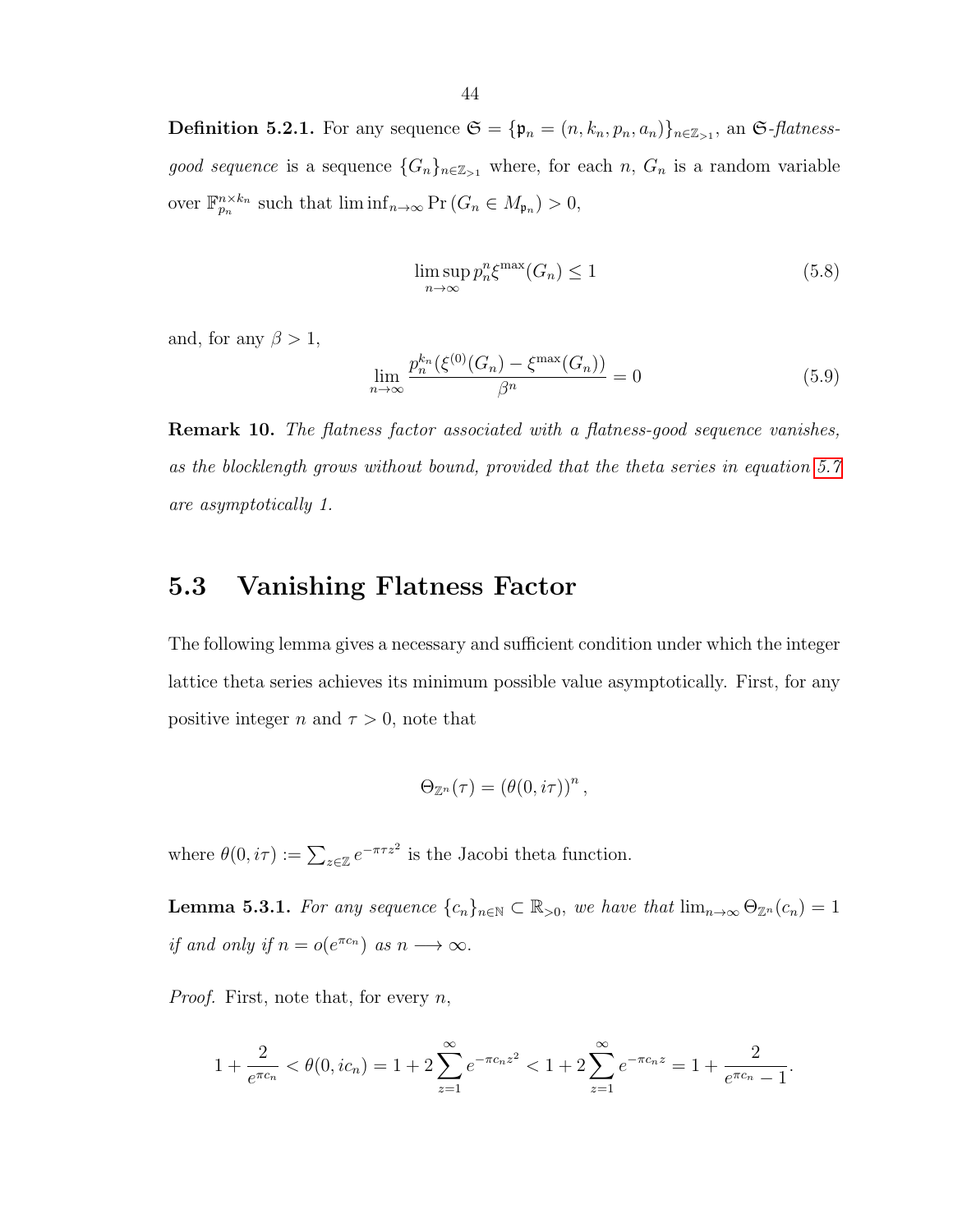Now, assume that  $n = o(e^{\pi c_n})$  as  $n \longrightarrow \infty$ . Then,  $\lim_{n \to \infty} \frac{n}{e^{\pi c_n}}$  $\frac{n}{e^{\pi c_n}-1} = 0$ , and for all large  $\boldsymbol{n}$ 

$$
1 < (\theta(0, ic_n))^n < \left( \left( 1 + \frac{2}{e^{\pi c_n} - 1} \right)^{(e^{\pi c_n} - 1)/2} \right)^{2n/(e^{\pi c_n} - 1)} < e^{2n/(e^{\pi c_n} - 1)}.
$$

Hence,  $\lim_{n\to\infty} (\theta(0, ic_n))^n = 1$ .

For the converse, assume that  $\lim_{n\to\infty} (\theta(0, ic_n))^n = 1$ . Then,

$$
\lim_{n \to \infty} \left( \left( 1 + \frac{2}{e^{\pi c_n}} \right)^{e^{\pi c_n}/2} \right)^{2n/e^{\pi c_n}} = 1.
$$

Thus,  $\lim_{n\to\infty} c_n = \infty$ . Hence, for all large *n*,

$$
2^{2n/e^{\pi c_n}} < \left( \left( 1 + \frac{2}{e^{\pi c_n}} \right)^{e^{\pi c_n}/2} \right)^{2n/e^{\pi c_n}}
$$

,

implying that  $n = o(e^{\pi c_n})$ .

The main theorem of this chapter gives sufficient conditions under which the flatness factor vanishes.

<span id="page-44-0"></span>**Theorem 5.3.2.** Let  $\tau_1 > \cdots > \tau_{\ell} > 0$ , let  $\mathfrak{S} = {\mathfrak{p}_n = (n, k_n, p_n, a_n)}_{n \in \mathbb{Z}_{>1}}$  be a sequence of quadruples of parameters, and let  $\{G_n\}_{n\in\mathbb{Z}_{>1}}$  be a  $\mathfrak{S}\text{-flatness-good sequence.}$ For each  $j \in \{1, \dots, \ell\}$ , and  $n \in \mathbb{Z}_{>1}$ , let  $f_j(n)$  and  $g_j(n)$  be given by

<span id="page-44-1"></span>
$$
a_n = \sqrt{\frac{\pi}{\tau_j \log(n/f_j(n))}} \quad \text{and} \quad p_n = \left(\frac{\log(n/g_j(n))}{\pi V_{p_n}^{2/n} \tau_j}\right)^{n/(2k_n)} \tag{5.10}
$$

If  $\limsup_{n\to\infty} \tau_1 V_{\mathfrak{p}_n}^{2/n} < 1$ , and if

 $\lim_{n\to\infty} \max_j \left( \max(f_j(n), g_j(n)) \right) = 0,$ 

then  $\max_j \lim_{n \to \infty} B_{\mathfrak{p}_n}^{\mathbb{F}1}(G_n, W^{(n)}, \tau_j) = 0.$ 

 $\Box$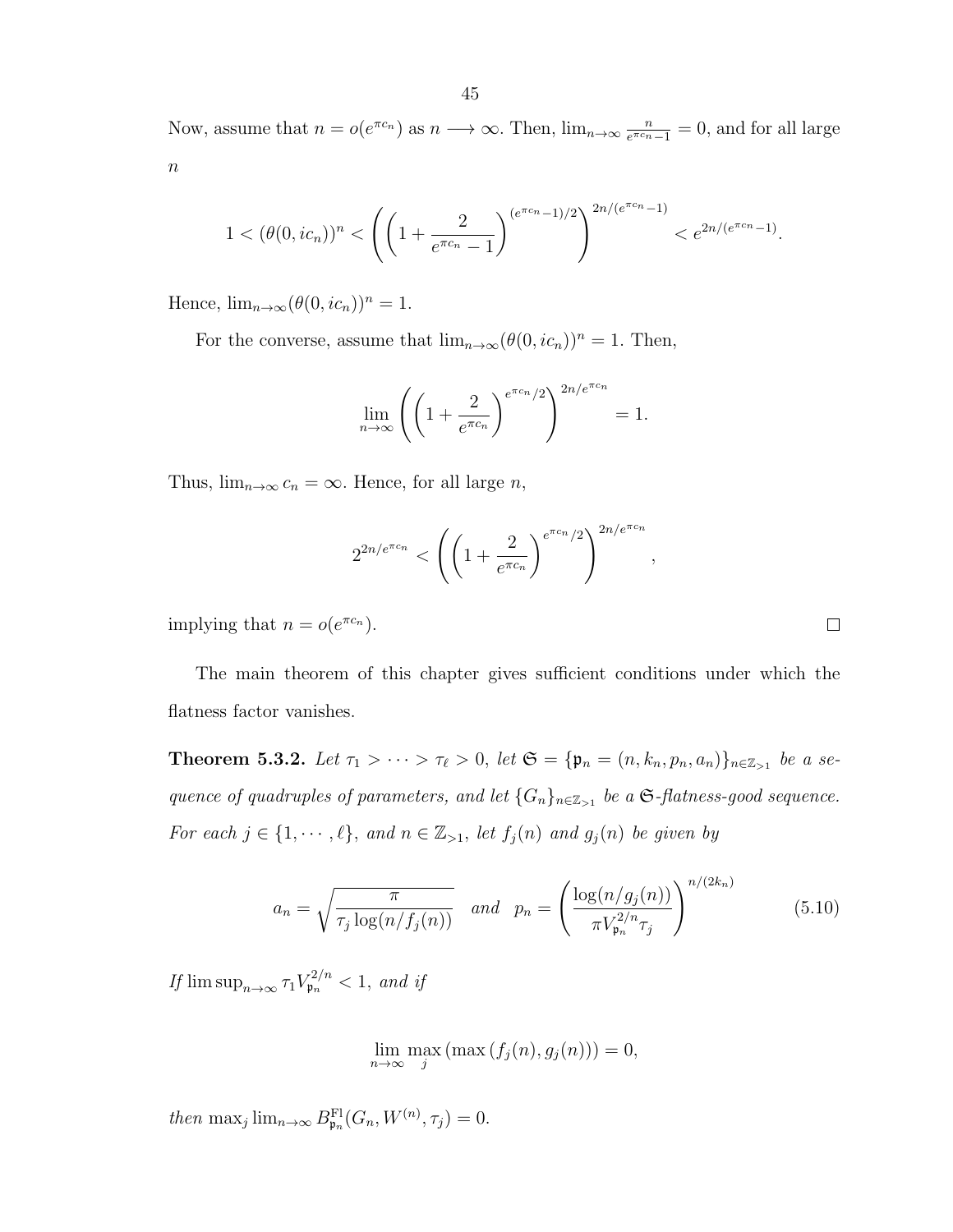*Proof.* For each j, the conditions given on  $f_j$  and  $g_j$  imply that  $n = o(e^{\pi/(a_n^2 \tau_j)})$ and  $n = o(e^{\pi a_n^2 p_n^2 \tau_j})$ , respectively, so, by lemma [5.3.1,](#page-43-1)  $\lim_{n\to\infty} \Theta_{\mathbb{Z}^n} \left( \frac{1}{a^2} \right)$  $= 1 =$  $a^2\tau_j$  $\lim_{n\to\infty} \Theta_{\mathbb{Z}^n} (a^2 p^2 \tau_j)$ . Thus, for each j, equations [5.7,](#page-42-4) [5.8](#page-43-2) and [5.9](#page-43-3) yield the limit  $\lim_{n\to\infty} B_{\mathfrak{p}_n}^{\mathrm{Fl}}(G_n, W^{(n)}, \tau_j) = 0$ , and the desired result follows.  $\Box$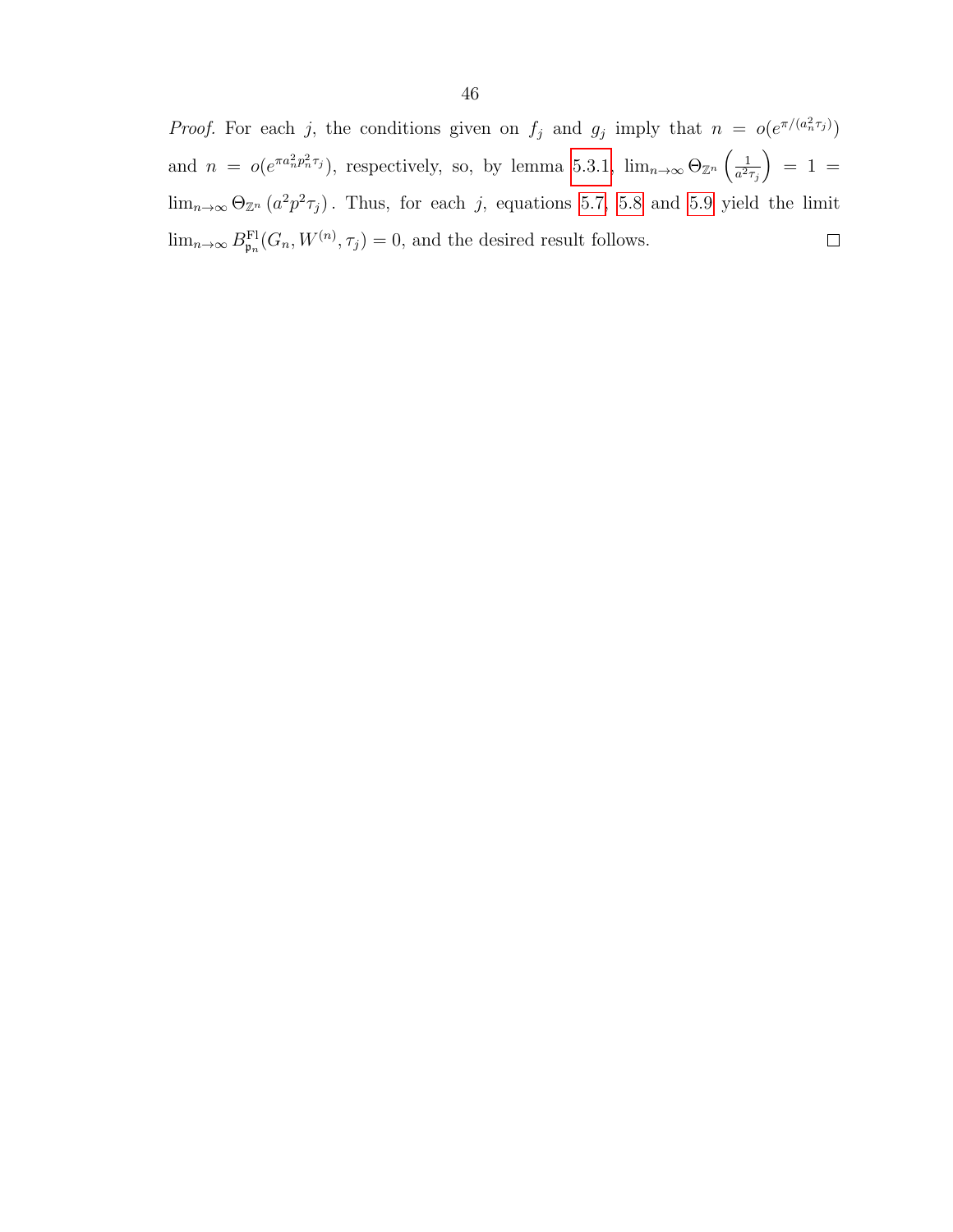### <span id="page-46-0"></span>Chapter 6

# Good Sequences of Random Variables

We show that, whenever  $p_n k_n, p_n^{n-k_n} \longrightarrow \infty$ , the sequence  $\{\Lambda_{(n,k_n,p_n,a_n)}\}_{n \in \mathbb{Z}_{>1}}$  is both flatness-good and Loeliger-good.

### <span id="page-46-1"></span>6.1 Flatness-Good Implies Loeliger-Good

**Proposition 6.1.1.** For any sequence of quadruples of parameters  $\mathfrak{S} = {\mathfrak{p}_n =$  $(n, k_n, p_n, a_n)$ <sub>n∈ $\mathbb{Z}_{\geq 1}$  such that  $\lim_{n\to\infty} p_n k_n = \infty$ , an G-flatness-good sequence is also</sub> S-Lolieger-good.

*Proof.* Let  $\{G_n\}_{n\in\mathbb{Z}_{>1}}$  be an G-flatness-good sequence. Then, in particular,

$$
\liminf_{n \to \infty} \Pr\left(G_n \in M_{\mathfrak{p}_n}\right) > 0 \tag{6.1}
$$

and

<span id="page-46-2"></span>
$$
\limsup_{n \to \infty} p_n^n \xi^{\max}(G_n) \le 1 \tag{6.2}
$$

If  $d = \liminf_{n \to \infty} Pr(G_n \in M_{\mathfrak{p}_n})$ , then, as  $\xi^{\max}(G_n) \geq (1 - \xi^{(0)}(G_n))/(p_n^n - 1)$  and  $\xi^{(0)}(G_n) \leq 1/p_n^{k_n} + (1-d)$ , we get that, for all large n (e.g., all  $n \geq n_0$  where  $n_0$  is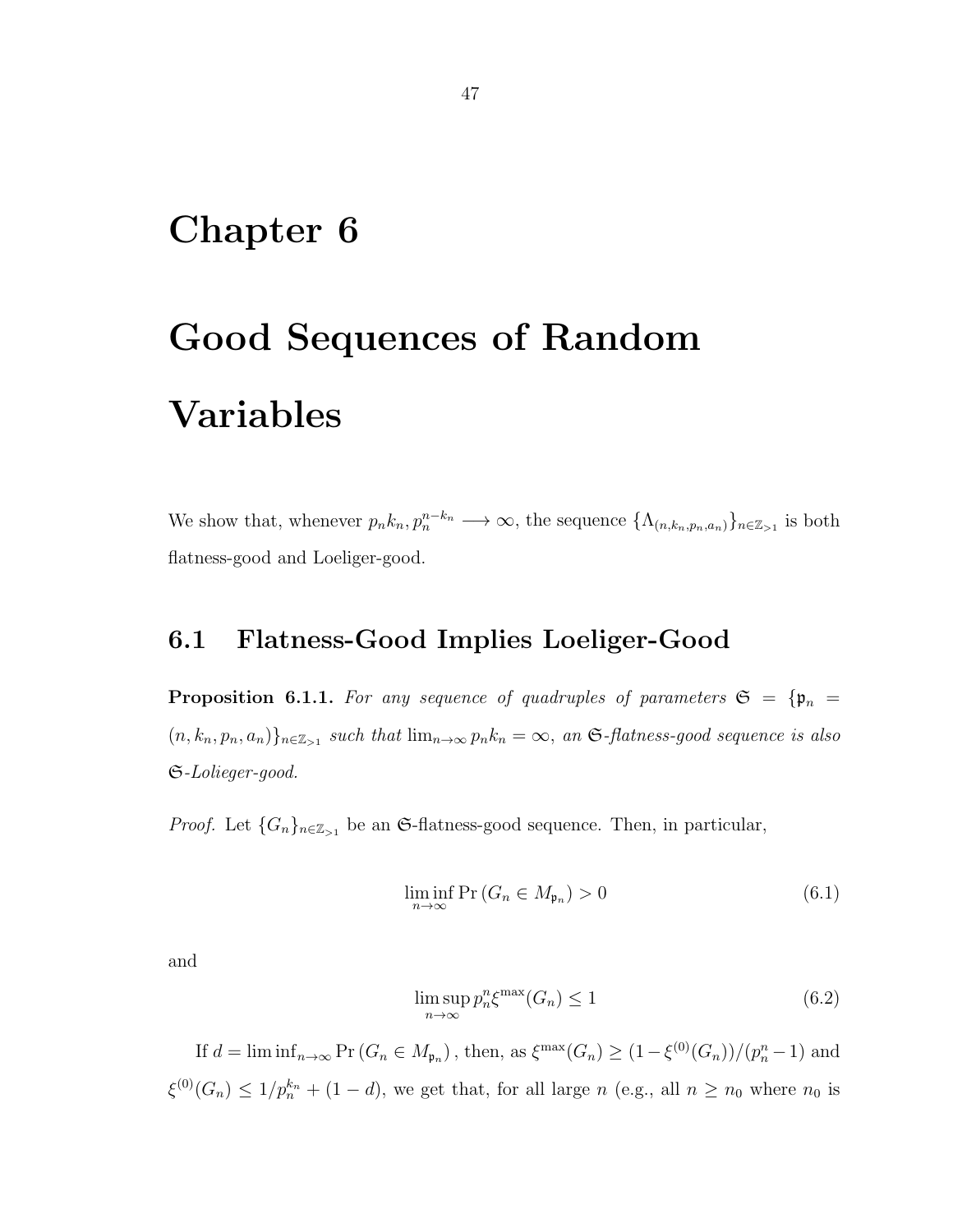such that  $1/p_{n_0}^{k_{n_0}} \leq d/2$ 

$$
p_n^n \xi^{\max}(G_n) \left(1 + \frac{\sqrt{\pi e/2}}{p_n^{1-k_n/n}}\right)^n > d/2
$$

Also, inequality [6.2](#page-46-2) implies that

<span id="page-47-2"></span>
$$
\limsup_{n \to \infty} \frac{1}{n} \log \left( (4/d) \sqrt{n\pi} p_n^n \cdot \xi^{\max}(G_n) \right) \le 0.
$$

√ Hence, with  $\ell_n = (4/d)$  $\overline{n\pi}$ , we see that  $\{G_n\}_{n\in\mathbb{Z}_{>1}}$  is G-Lolieger-good.  $\Box$ 

### <span id="page-47-0"></span>6.2 The sequence  $\Lambda_{\mathfrak{p}_n}$  is Flatness-Good

Note that, for any quadruple of parameters  $\mathfrak{p} = (n, k, p, a)$ ,

$$
\xi_{\mathfrak{p}} = \sum_{j=0}^{k} \Pr(U_{\mathfrak{p}}' u_{\mathfrak{p}} = 0 \mid \text{rank}(U_{\mathfrak{p}}') = j) \Pr(\text{rank}(U_{\mathfrak{p}}') = j) = \sum_{j=0}^{k} \frac{1}{p^{j}} \Pr(\text{rank}(U_{\mathfrak{p}}') = j)
$$
\n(6.3)

We next analyze the term  $Pr(\text{rank}(U'_{\mathfrak{p}}) = j)$ . The following is a well-known fact.

<span id="page-47-1"></span>**Lemma 6.2.1.** Fix a quadruple of parameters  $\mathbf{p} = (n, k, p, a)$ . Then,  $Pr(rank(U_p) =$  $(0) = 1/p^{nk}$ , and, for any integer  $1 \leq j \leq k$ ,

$$
\Pr(\text{rank}(U'_{\mathfrak{p}}) = j) = \frac{1}{p^{nk}} \cdot \frac{(p^n - 1) \cdots (p^n - p^{j-1}) \cdot (p^k - 1) \cdots (p^{k-(j-1)} - 1)}{(p-1) \cdots (p^j - 1)}
$$

$$
= \frac{1}{p^{(n-j)(k-j)}} \cdot \frac{\left(\frac{1}{p}; \frac{1}{p}\right)_n \left(\frac{1}{p}; \frac{1}{p}\right)_k}{\left(\frac{1}{p}; \frac{1}{p}\right)_j \left(\frac{1}{p}; \frac{1}{p}\right)_{n-j}}.
$$

Using lemma [6.2.1,](#page-47-1) one may prove the following bounds on  $Pr(rank(U_p) = j)$ .

<span id="page-47-3"></span>**Lemma 6.2.2.** For any quadruple of parameters  $\mathfrak{p} = (n, k, p, a)$ , and any  $1 \leq j \leq$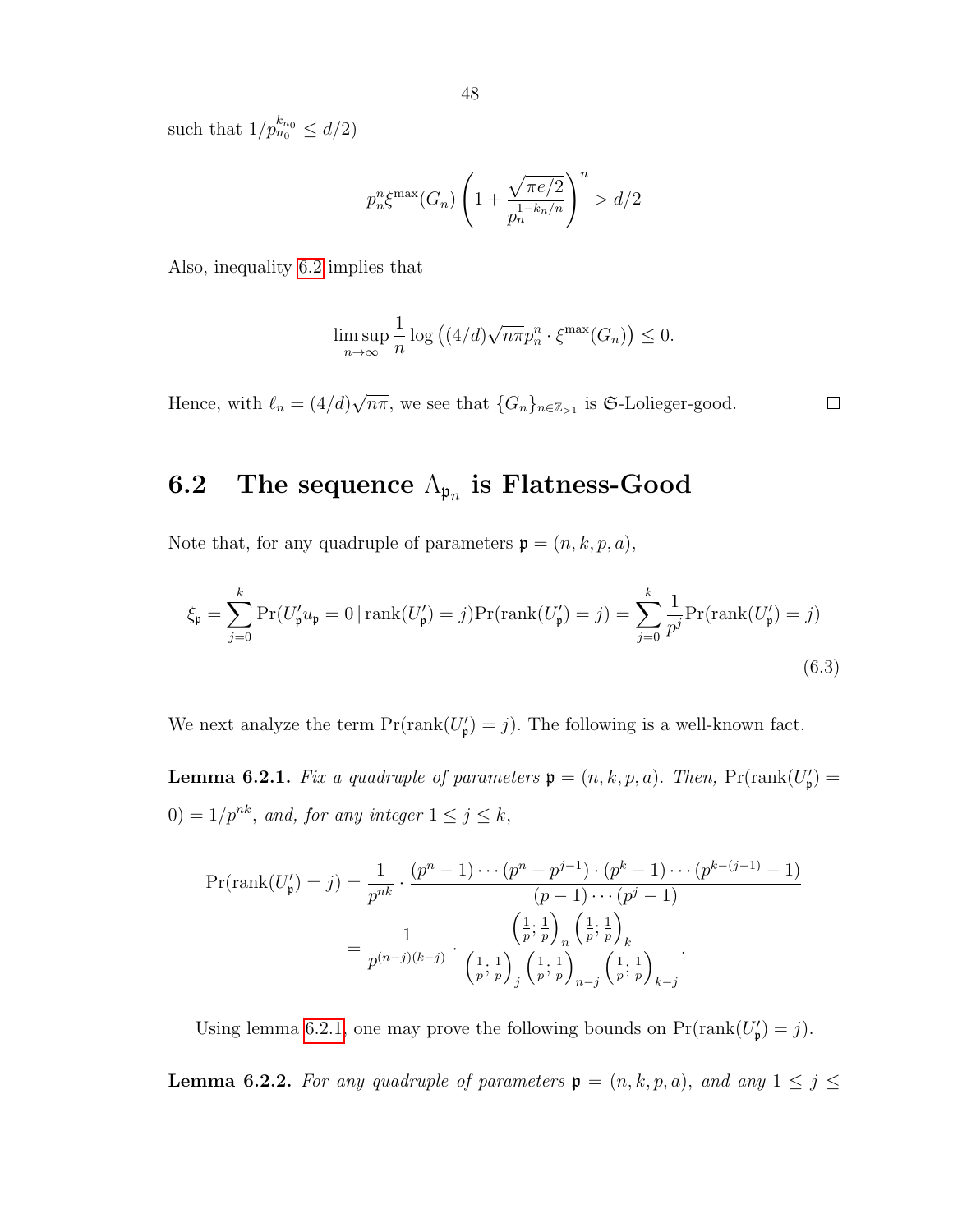$k-1$ , we have that

<span id="page-48-0"></span>
$$
\Pr(\text{rank}(U'_{\mathfrak{p}}) = j) < \frac{1}{p^{(n-k+1)(k-j)}\phi(1/2)}\tag{6.4}
$$

Also,  $Pr(\text{rank}(U'_{p}) = k) > 1 - p^{k-n}$ .

*Proof.* Note that, for any  $m < \ell$ ,  $\phi(1/2) \leq \left(\frac{1}{n}\right)$  $\frac{1}{p},\frac{1}{p}$  $\frac{1}{p}$  $\frac{1}{\ell} < \left(\frac{1}{p}\right)$  $\frac{1}{p},\frac{1}{p}$  $\frac{1}{p}\bigg)$ . Thus, for any  $1 \leq j \leq m$  $k-1,$ 

$$
\frac{\left(\frac{1}{p},\frac{1}{p}\right)_n \left(\frac{1}{p},\frac{1}{p}\right)_k}{\left(\frac{1}{p},\frac{1}{p}\right)_j \left(\frac{1}{p},\frac{1}{p}\right)_{n-j} \left(\frac{1}{p},\frac{1}{p}\right)_{k-j}} < \frac{1}{\phi(1/2)}.
$$

Then, lemma [6.2.1](#page-47-1) yields [6.4.](#page-48-0)

For each  $1 \leq j \leq k$ , let  $\mathfrak{p}_j = (n, j, p, a)$ , and note that  $\mathfrak{p}_k = \mathfrak{p}$  and  $\delta_j :=$  $\Pr(\text{rank}(U'_{\mathfrak{p}_j}) = j) = \frac{\left(\frac{1}{p};\frac{1}{p}\right)_n}{\left(\frac{1}{p};\frac{1}{p}\right)_{n-j}}$ . We will show that  $\delta_k > 1 - p^{k-n}$ . First, note that  $2 \leq p$  implies that  $\frac{2}{p} - \frac{1}{p^{n-j+1}} < 1$ , so

$$
1 - \frac{2}{p^{n-j}} + \frac{1}{p^{2(n-j)}} > 1 - \frac{1}{p^{n-j-1}},
$$

or,  $(1-p^{j-n})^2 > (1-p^{j+1-n})$  for any j. Thus, for any  $1 \le j \le k-1$ , if we have that  $\delta_j > 1 - p^{j-n}$ , we would also have

$$
\delta_{j+1} = (1 - p^{j-n})\delta_j > (1 - p^{j-n})^2 > (1 - p^{j+1-n}).
$$

As  $\delta_1 = 1 - p^{-n} > 1 - p^{1-n}$ , we see that  $\delta_k > (1 - p^{k-n})$ , as desired.  $\Box$ 

**Lemma 6.2.3.** Let  $\{\mathfrak{p}_n = (n, k_n, p_n, a_n)\}_{n \in \mathbb{Z}_{>1}}$  be a sequence of quadruples of param*eters.* If  $\lim_{n\to\infty} p_n^{n-k_n} = \infty = \lim_{n\to\infty} p_n k_n$ , then

$$
\lim_{n \to \infty} \xi^{(0)}(U_{\mathfrak{p}_n}) p_n^{k_n} = \lim_{n \to \infty} \xi^{(0)}(U'_{\mathfrak{p}_n}) p_n^{k_n} = 1,
$$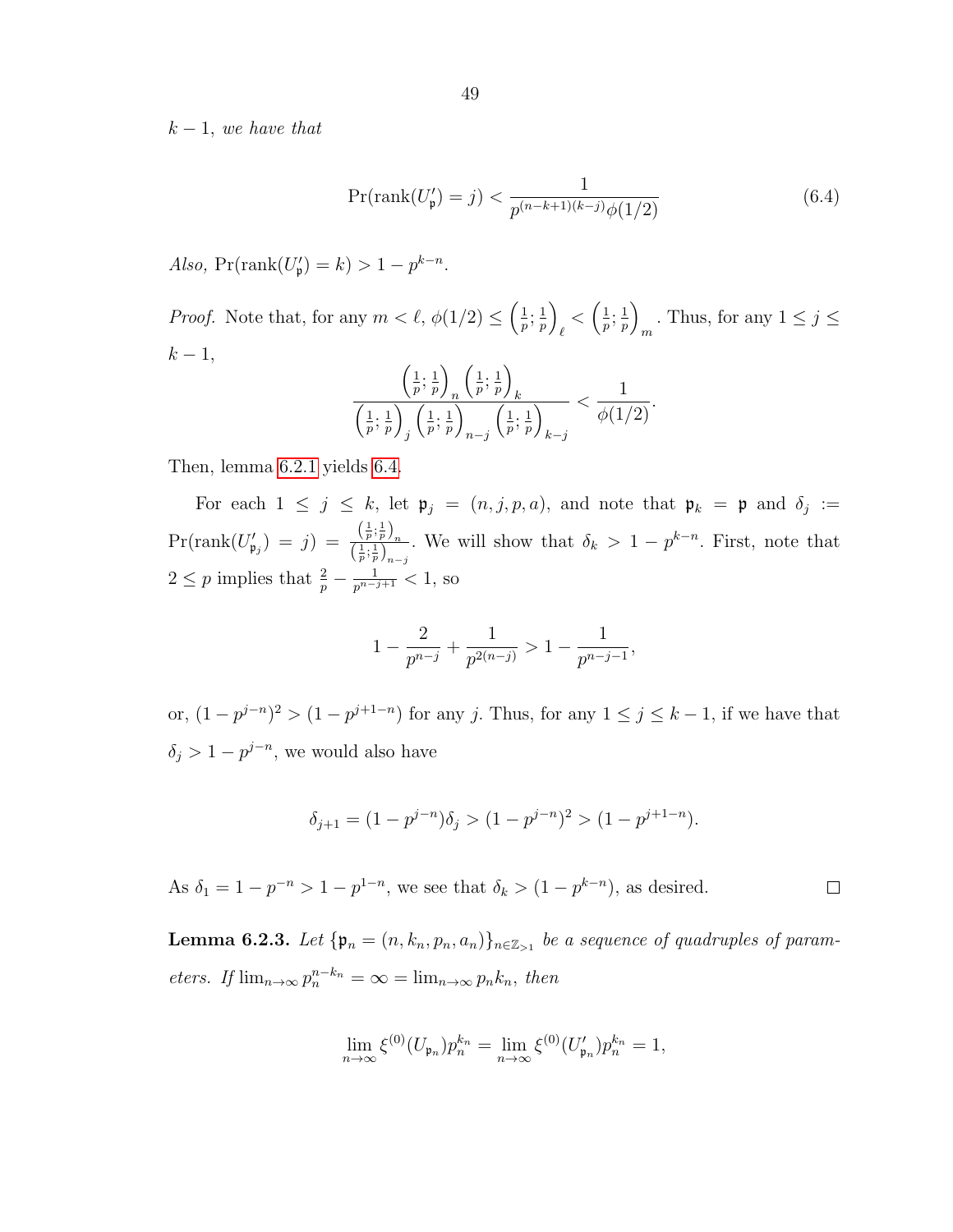and

$$
\lim_{n \to \infty} \xi^{\max}(U_{\mathfrak{p}_n}) p_n^n = \lim_{n \to \infty} \xi^{\max}(U'_{\mathfrak{p}_n}) p_n^n = 1.
$$

*Proof.* For each *n*, we have that  $\frac{1}{p_n^{k_n}} \leq \xi_{\mathfrak{p}_n}$  and, by equation [6.3](#page-47-2) and inequality [6.4,](#page-48-0)

$$
\xi_{\mathfrak{p}_n} < \frac{1}{p_n^{nk_n}} + \frac{1}{p_n^{k_n}} \left( 1 + \frac{1}{\phi(1/2)} \sum_{j=1}^{k_n-1} \frac{1}{\left( p_n^{(n-k_n)} \right)^{k_n-j}} \right) \\
&< \frac{1}{p_n^{nk_n}} + \frac{1}{p_n^{k_n}} \left( 1 + \frac{1}{\phi(1/2)} \sum_{j=1}^{\infty} \frac{1}{\left( p_n^{(n-k_n)} \right)^j} \right) \\
&= \frac{1}{p_n^{nk_n}} + \frac{1}{p_n^{k_n}} \left( 1 + \frac{1}{\phi(1/2)(p_n^{n-k_n} - 1)} \right),
$$

so we get that  $\lim_{n\to\infty} \xi^{(0)}(U'_{\mathfrak{p}_n})p_n^{k_n} = 1$  (recall that  $\xi^{(0)}(U'_{\mathfrak{p}_n}) = \xi_{\mathfrak{p}_n}$  by definition). From  $\xi_{\mathfrak{p}_n}^{\max}(U'_{\mathfrak{p}_n}) = (1 - \xi_{\mathfrak{p}_n})/(p_n^n - 1)$  we get  $\lim_{n \to \infty} \xi^{\max}(U'_{\mathfrak{p}_n}) p_n^n = 1$ . The other two equalities follow from these two since the second part of lemma [6.2.2](#page-47-3) implies that

$$
\frac{1}{p_n^{k_n}} \leq \xi^{(0)}(U_{\mathfrak{p}_n}) \leq \frac{\xi^{(0)}(U'_{\mathfrak{p}_n})}{1-p_n^{k_n-n}}
$$

and

$$
\frac{1 - \xi^{(0)}(U_{\mathfrak{p}_n})}{p_n^n - 1} \le \xi^{\max}(U_{\mathfrak{p}_n}) \le \frac{\xi^{\max}(U'_{\mathfrak{p}_n})}{1 - p_n^{k_n - n}}.
$$

The following result is an immediate consequence.

Corollary 6.2.3.1. For any sequence of quadruples of parameters  $\mathfrak{S} = {\mathfrak{p}_n} =$  $(n, k_n, p_n, a_n)$ <sub>n∈Z>1</sub> such that  $\lim_{n\to\infty} p_n^{n-k_n} = \infty$ , the sequence  $\{G_n := \Lambda_{\mathfrak{p}_n}\}_{n\in\mathbb{Z}_{>1}}$ is S-flatness-good.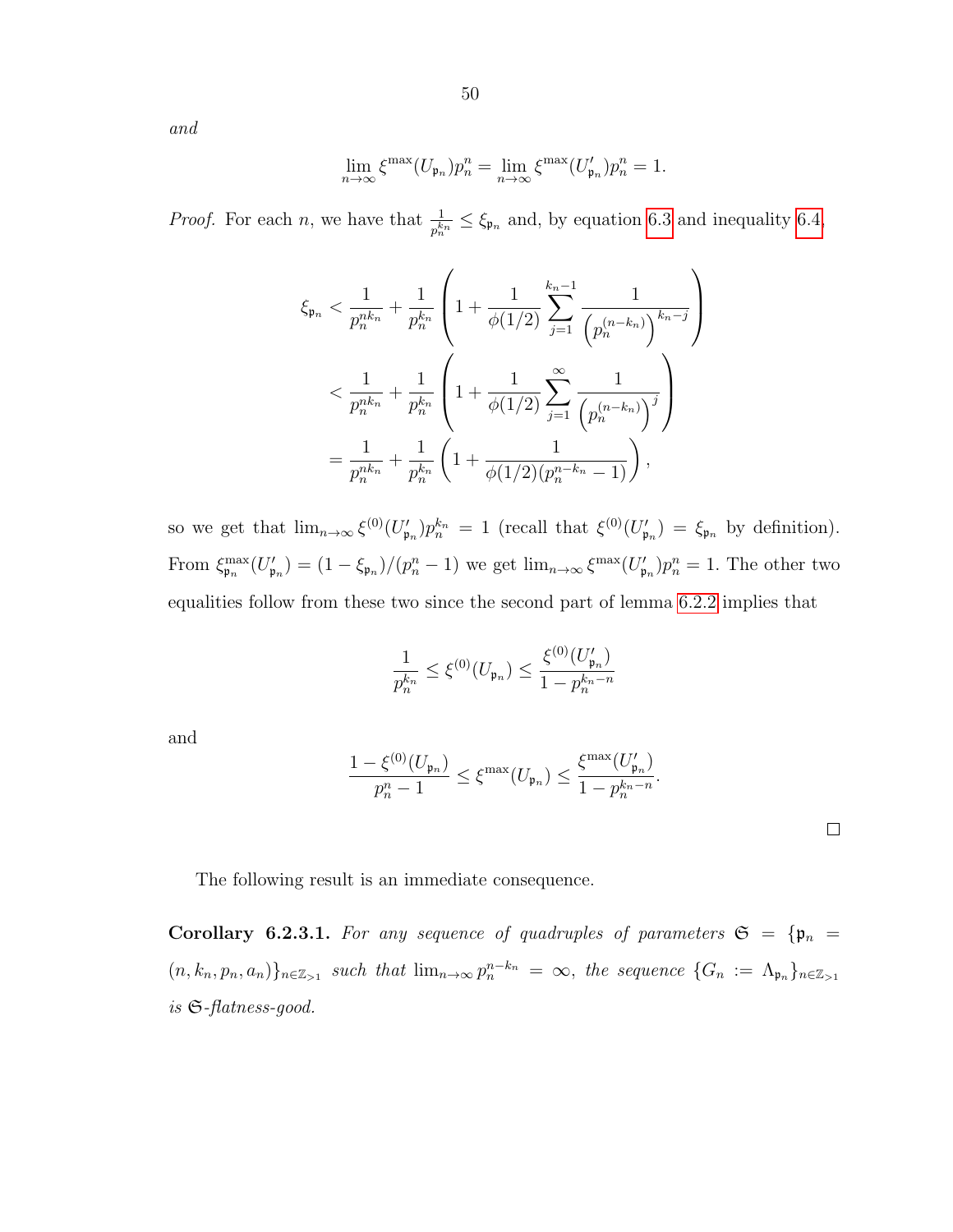### <span id="page-50-0"></span>Chapter 7

### Lattice Gaussian Coding

In this chapter, a wide range of quadruples of parameters are shown to yield reliable and capacity achieving coding.

#### <span id="page-50-1"></span>7.1 Compatibility of Flatness and AWGN-Goodness

The usefulness of the results of theorems [4.4.1](#page-39-1) and [5.3.2](#page-44-0) hinges on the compatibility of the their premises. In this section, we show that the premises are compatible, i.e., that there exists a wide range of quadruples of parameters satisfying the premises in these theorems simultaneously.

We assume, for the remaining of the discussion, that  $\sigma_{w,n}$  is constant in n, and set  $\sigma_w = \sigma_{w,n}$ .

<span id="page-50-2"></span>**Theorem 7.1.1.** Let  $\tau_1 > \cdots > \tau_\ell > 0$  be such that  $2\pi e \sigma_w^2 \tau_1 < 1$ , and fix  $b \in$  $(2\pi e\sigma_w^2, 1/\tau_1)$ . Then, for any sequence  ${\{\mathfrak{p}_n = (n, k_n, p_n, a_n)\}}_{n \in \mathbb{Z}_{>1}}$  of quadruples of parameters with

<span id="page-50-3"></span>
$$
p_n > \max\left(\left(\frac{2}{\pi e}n\right)^{n/(2k_n)}, \left(\frac{1}{\pi}\log n\right)^{n/(2(n-k_n))}\right)
$$
\n(7.1)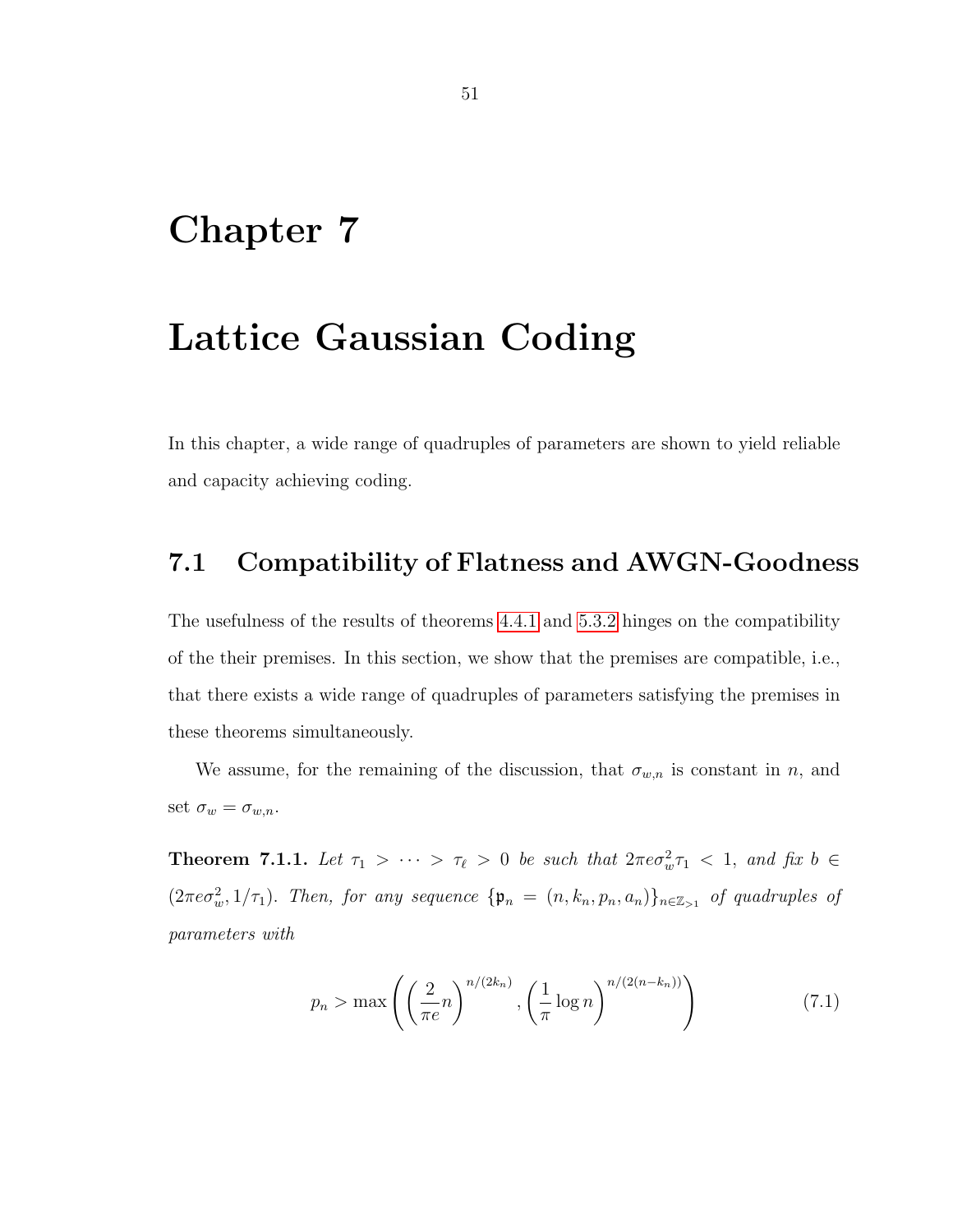and  $\{V_{\mathfrak{p}_n}^{2/n}\}_{n\in\mathbb{Z}_{>1}} \subset (2\pi e \sigma_w^2, b],$  we have that, with  $f_j$  and  $g_j$  as in [\(5.10\)](#page-44-1),

$$
\lim_{n \to \infty} \max_j \left( \max(f_j(n), g_j(n)) \right) = 0.
$$

*Proof.* Note that the double sequence (in n and in j)  $\tau_j V_{\mathfrak{p}_n}^{2/n}$  $\sum_{p_n}^{\infty}$  is bounded away from 0; indeed,  $\inf_{n,j} \tau_j V_{\mathfrak{p}_n}^{2/n} \geq 2\pi e \sigma_w^2 \tau_\ell > 0.$ 

Set  $\delta' = 2/(\pi e)$ . Since  $p_n > (\delta' n)^{n/(2k_n)}$ ,  $g_j(n) < ne^{-\tau_j V_{pn}^{2/n} \delta' n}$  so  $g_j(n) = o(1)$ . Moreover, since  $p_n > \left(\frac{1}{\pi}\right)$  $\frac{1}{\pi} \log n \big)^{n/(2(n-k_n))}$  and  $\tau_j V_{\mathfrak{p}_n}^{2/n} < \tau_1 b$ , writing  $a_n = V_{\mathfrak{p}_n}^{1/n}$  $\mathfrak{p}_n^{1/n}/p_n^{1-k_n/n}$ we see that

$$
f_j(n) = n e^{-\pi p_n^{2(1-k_n/n)}/(\tau_j V_n^{2/n})} < n^{1-1/(\tau_1 b)}
$$

 $\Box$ 

so also  $f_j(n) = o(1)$ .

**Remark 11.** Note that, if  $p_n > \left(\frac{1}{\pi}\right)$  $\frac{1}{\pi} \log n \big)^{n/(2(n-k_n))}$ , then  $\lim_{n \to \infty} p_n^{1-k_n/n} = \infty$ .

#### <span id="page-51-0"></span>7.2 Capacity-Achieving Lattice Gaussian Codes

In [\[3\]](#page-55-1), Ling and Belfiore introduce lattice Gaussian coding, and elegantly use the flatness factor to prove that this coding scheme can achieve the capacity of the AWGN channel.

Let  $\sigma_s > 0$ ,  $c \in \mathbb{R}^n$  and  $\Lambda$  be a lattice in  $\mathbb{R}^n$ . Recall that we defined  $f_{\sigma_s,c}$ :  $\mathbb{R}^n \longrightarrow (0,\infty)$  by  $f_{\sigma_s,c}(y) = e^{-\|y-c\|^2/(2\sigma_s^2)} / (2\pi\sigma_s^2)^{n/2}$ , and  $f_{\sigma_s,c}(\Lambda) = \sum_{\lambda \in \Lambda} f_{\sigma_s,c}(\lambda)$ for short. A lattice Gaussian random variable (over  $\Lambda$  with a shift vector c and parameter  $\sigma_s$ ) is defined via its probability mass function  $D_{\Lambda,\sigma_s,c} : \Lambda \longrightarrow (0,1)$ , given by  $D_{\Lambda,\sigma_s,c}(\lambda) = f_{\sigma_s,c}(\lambda) / f_{\sigma_s,c}(\Lambda)$ .

If a signal X is drawn according to  $D_{\Lambda,\sigma_s,c}$ , with  $\epsilon_\Lambda(\sigma_s) < 1$ , is used in an AWGN channel  $Y = X + Z$ , where the noise Z has variance  $\sigma_z^2$ . Ling and Belfiore show that the probability of error under MAP decoding  $P_e^{\text{LG}}(\Lambda, \sigma_s, c; \sigma_z)$  can be upper bounded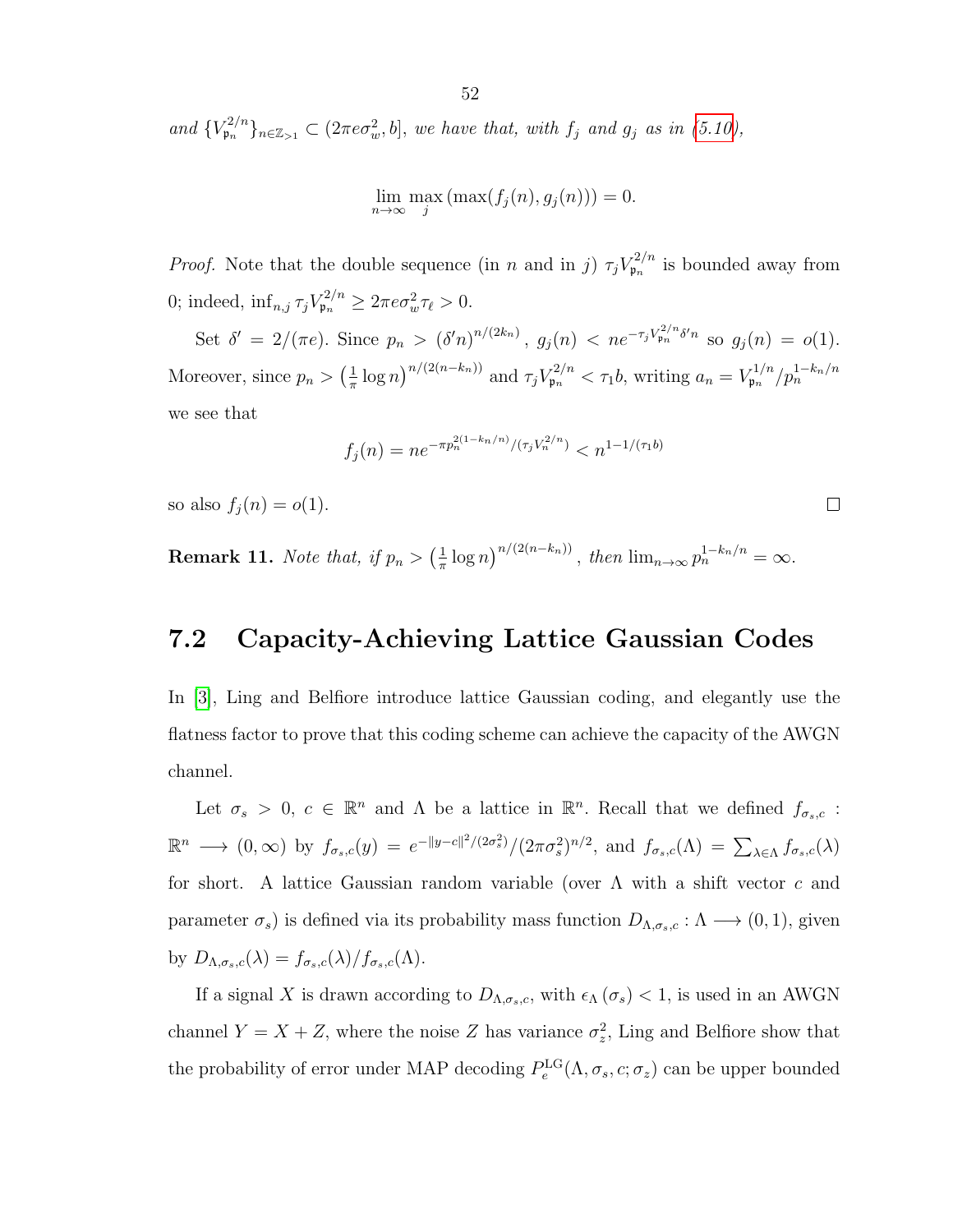$$
P_e^{\text{LG}}(\Lambda, \sigma_s, c; \sigma_z) \leq \frac{1 + \epsilon_{\Lambda}(\widetilde{\sigma})}{1 - \epsilon_{\Lambda}(\sigma_s)} \cdot \Pr((\widetilde{\sigma}/\sigma_s)Z \notin \mathcal{V}(\Lambda)),
$$

where  $\tilde{\sigma} = \sigma_s^2 / \sqrt{\sigma_s^2 + \sigma_z^2}$ . In the remaining of the paper, we set  $\sigma_w = (\tilde{\sigma}/\sigma_s)\sigma_z$ . Further, with  $P=\frac{1}{n}$  $\frac{1}{n}\mathbb{E}[\|X-c\|^2]$ , the entropy  $\mathbb{H}(X)$  satisfies

$$
\mathbb{H}(X) = \log \left( (2\pi\sigma_s^2)^{n/2} f_{\sigma_s,c}(\Lambda) \right) + \frac{n}{2} \cdot \frac{P}{\sigma_s^2}
$$
  
\n
$$
\geq \log \left( \frac{\left(1 - \epsilon_\Lambda(\sigma_s)\right) (2\pi\sigma_s^2)^{n/2}}{\mu_L(\mathcal{V}(\Lambda))} \right) + \frac{n}{2} \cdot \frac{P}{\sigma_s^2}
$$

So, with  $\mu(\mathcal{V}(\Lambda))^{2/n} = 2\pi e \sigma_w^2(1+\varepsilon)$  and  $\varepsilon > 0$ , the maximum achievable rate  $R_{\text{max}}^{\text{LG}}(\Lambda, \sigma_s, c; \sigma_z)$  satisfies

$$
R_{\max}^{\text{LG}}(\Lambda, \sigma_s, c; \sigma_z) \ge \frac{1}{n} \mathbb{H}(X) \ge \frac{1}{2} \log \left( \frac{\left(1 - \epsilon_{\Lambda} \left(\sigma_s\right)\right)^{2/n}}{\left(1 + \varepsilon\right) e^{1 - P/\sigma_s^2}} \right) + \frac{1}{2} \log \left(1 + \frac{\sigma_s^2}{\sigma_z^2}\right).
$$

Fix a  $t \in (0, \pi)$ . Suppose that, for each  $n \in \mathbb{Z}_{>1}$ ,  $\Lambda^{(n)}$  is a lattice in  $\mathbb{R}^n$  such that  $\epsilon_{\Lambda^{(n)}}\left(\sigma_s/\sqrt{\frac{\pi}{\pi-t}}\right)$  < 1, and  $c_n \in \mathbb{R}^n$  is any shift vector. For each n, let  $X^{(n)}$  be a random variable distributed according to  $D_{\Lambda^{(n)},\sigma_s,c_n}$ , and set  $P_n = \frac{1}{n}$  $\frac{1}{n} \mathbb{E}[\|X^{(n)} - c_n\|^2].$ Ling and Belfiore show that  $\lim_{n\to\infty}\frac{P_n}{\sigma_s}$  $\frac{P_n}{\sigma_s} = 1$ . In such a case, with  $\text{SNR}_n = P_n / \sigma_z^2$ , one has that for any  $\varepsilon' > \frac{1}{2}$  $\frac{1}{2}\log(1+\varepsilon),$ 

$$
R_{\max}^{\text{LG}}(\Lambda^{(n)}, \sigma_s, c; \sigma_z) \ge \frac{1}{2}\log(1 + \text{SNR}_n) - \varepsilon'
$$

if  $n$  is large enough.

The following theorem quantifies the primes needed for Ling and Belfiore's construction.

**Theorem 7.2.1.** Assume that  $\sigma_s^2/\sigma_z^2 > e$ . Let  $\{c_n\}_{n\in\mathbb{Z}_{>1}}$  be any sequence of shift vectors  $c_n \in \mathbb{R}^n$ ,  $\eta \in (0, \frac{1}{2})$  $\frac{1}{2} \log \sigma_s^2 / (e \sigma_z^2)$ ) and  $\gamma \in (2\pi e, 2\pi e^{1+2\eta})$ . Then, there exists a

as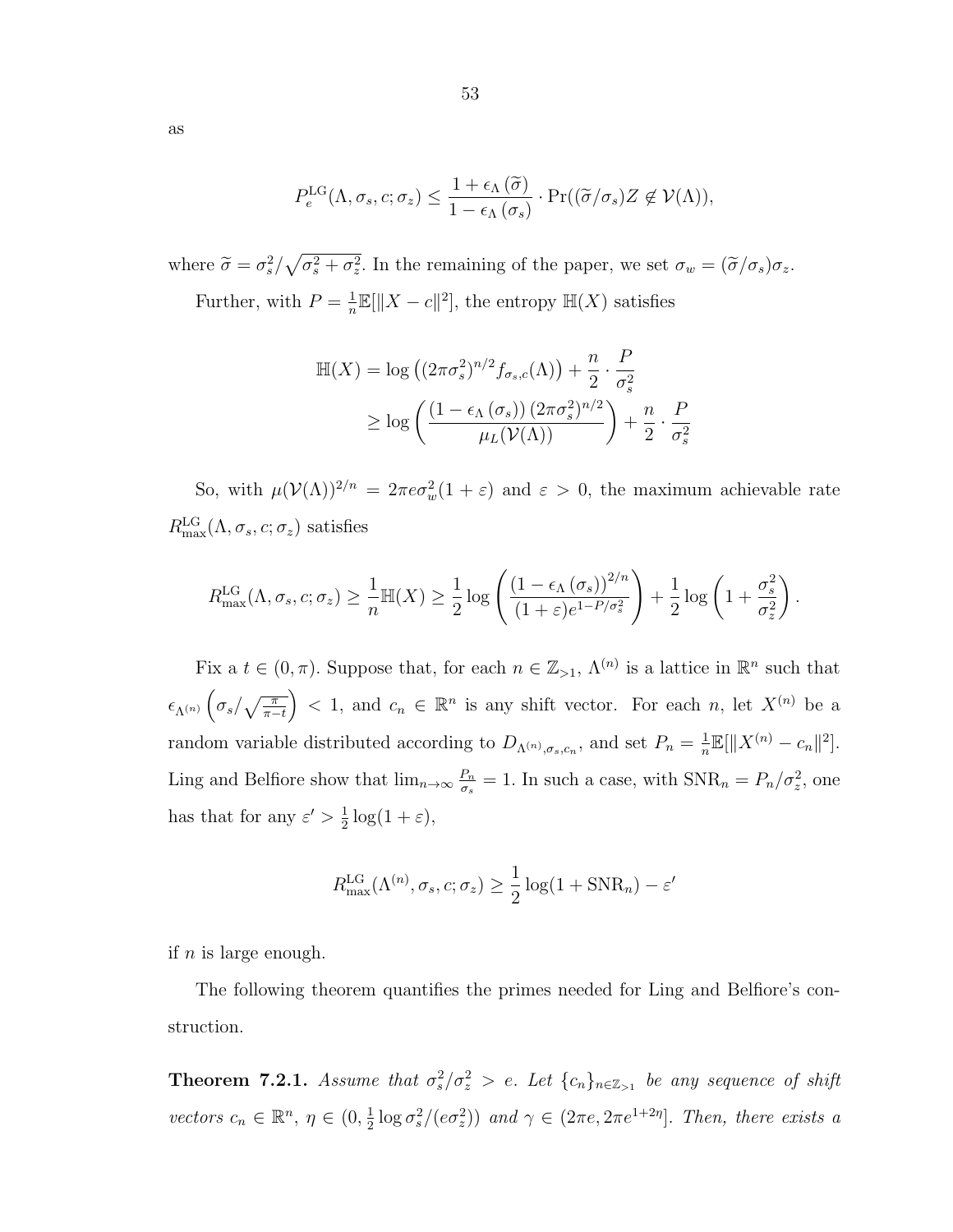sequence  $\{\ell_n\}_{n\in\mathbb{Z}_{>1}} \subset \mathbb{R}_{>0}$  satisfying  $\lim_{n\to\infty} \ell_n = 0$  such that any sequence  $\{p_n\}_{n\in\mathbb{Z}_{>1}}$ of primes satisfying

$$
p_n > \left(\frac{2}{\pi e}n\right)^{\frac{1}{2}(1+\ell_n)}
$$

can be extended into a sequence of quadruples of parameters  ${\mathfrak{p}}_n = (n, k_n, p_n, a_n)$ <sub> $n \in \mathbb{Z}_{\geq 1}$ </sub> satisfying both  $\gamma_{\Lambda_{\mathfrak{p}_n}}(\sigma_w) = \gamma$  for every n and

$$
\Pr\left\{P_e^{\text{LG}}(\Lambda_{\mathfrak{p}_n}, \sigma_s, c_n; \sigma_z) \le e^{-n(E_P^{\text{un}}(\gamma/(2\pi e)) + h(n))},\right\}
$$
\n
$$
R_{\text{max}}^{\text{LG}}(\Lambda_{\mathfrak{p}_n}, \sigma_s, c_n; \sigma_z) > \frac{1}{2}\log\left(1 + \text{SNR}_n\right) - \eta\right\} \longrightarrow 1
$$

as  $n \longrightarrow \infty$ , where  $h(n) = o(1)$ .

*Proof.* Set  $\delta' = 2/(\pi e)$ . First, equating the two terms in the right hand side of [7.1](#page-50-3) yields  $k_n^* := n \log \left(\frac{2n}{\pi e}\right) / \log \left(\frac{2n}{\pi^2 e}\right)$  $\frac{2n}{\pi^2 e} \log n$  and that both terms are equal to

$$
\left(\delta' n\right)^{\frac{1}{2}\left(1+\frac{\log\left(\frac{1}{\pi}\log n\right)}{\log\delta'n}\right)}.
$$

Thus, setting  $\ell_n := n/[k_n^*] - 1$ , we see that  $\ell_n \longrightarrow 0$  and any prime satisfying  $p_n > (\delta' n)^{\frac{1}{2}(1+\ell_n)}$  will also satisfy inequality [7.1](#page-50-3) with  $k_n := \lfloor k_n^* \rfloor$ .

Now, set  $\tau_1 = 1/(2\pi\tilde{\sigma}^2)$ ,  $\tau_2 = 1/(2(\pi - t)\sigma_s^2)$  and  $\tau_3 = 1/(2\pi\sigma_s^2)$ , where t is small enough so that  $\tau_1 > \tau_2 > \tau_3 > 0$ . Note that  $2\pi e \sigma_w^2 \tau_1 < 1$  is equivalent to  $\sigma_s^2/\sigma_z^2 > e$ . For each *n*, choose  $a_n$  so that  $\gamma_{\Lambda_{\mathfrak{p}_n}}(\sigma_w) = \gamma$ . Then,  $\limsup_{n \to \infty} \tau_1 V_{\mathfrak{p}_n}^{2/n} \leq e^{1+2\eta} \sigma_z^2 / \sigma_s^2$ 1. Then, theorem [7.1.1](#page-50-2) yields that theorems [4.4.1](#page-39-1) and [5.3.2](#page-44-0) apply, and, in view of propositions [4.1.1](#page-33-1) and [5.1.1,](#page-42-1) Markov's inequality yields the desired result. $\Box$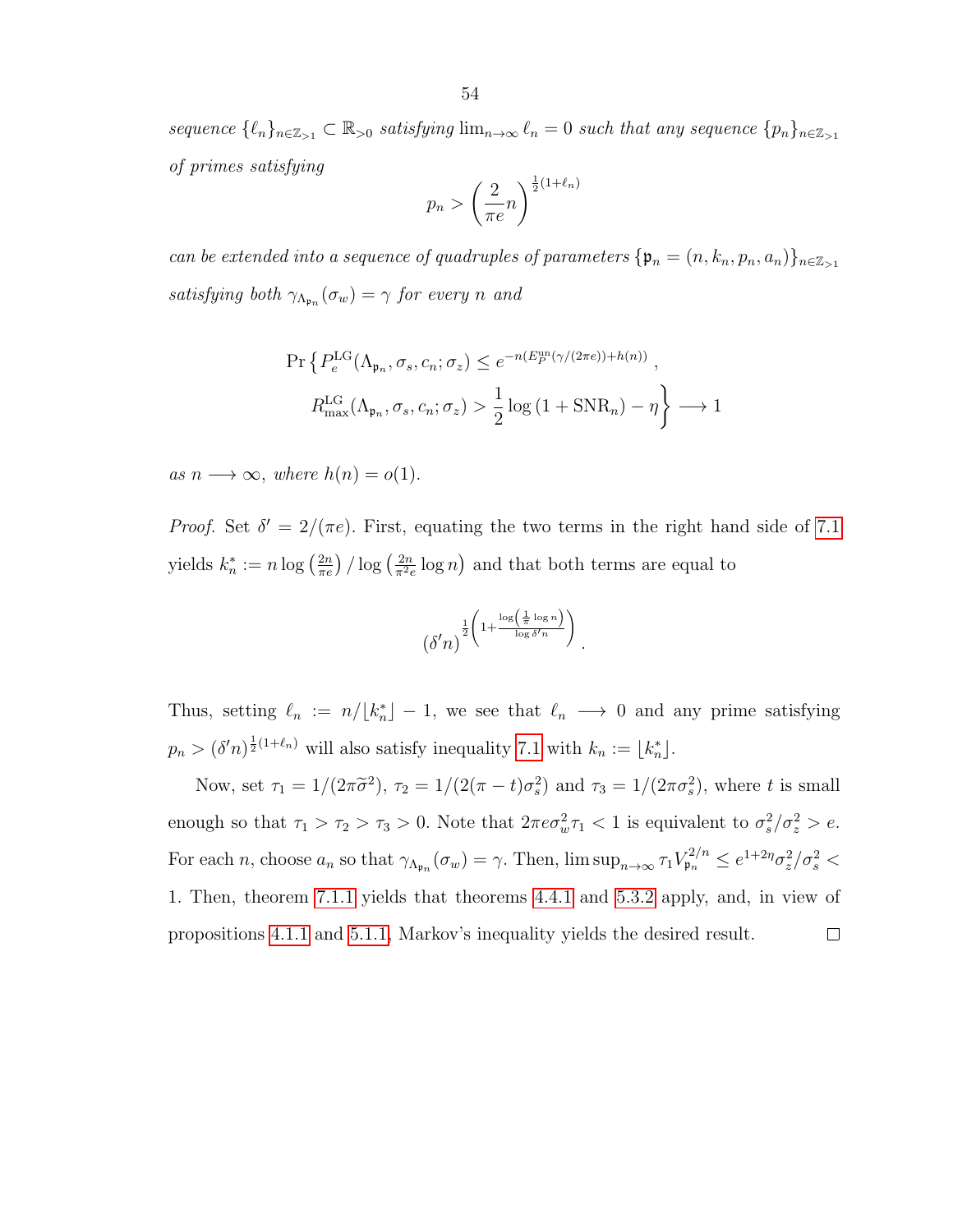### <span id="page-54-0"></span>Chapter 8

## Conclusion

We give a new averaging argument that transforms lattice sums into simpler ones rather than into integrals, thereby saving the explicitness of the construction parameters. This averaging argument enables the proof that capacity-achieving lattice Gaussian codes exist for which the size of the primes is comparable with the squared root of the block-length. Future work includes investigation on whether the condition  $SNR > e$  can be removed via this approach, whether expurgation affects the size of the parameters, and the optimal complexity trade-off between  $p_n$  and  $k_n$ .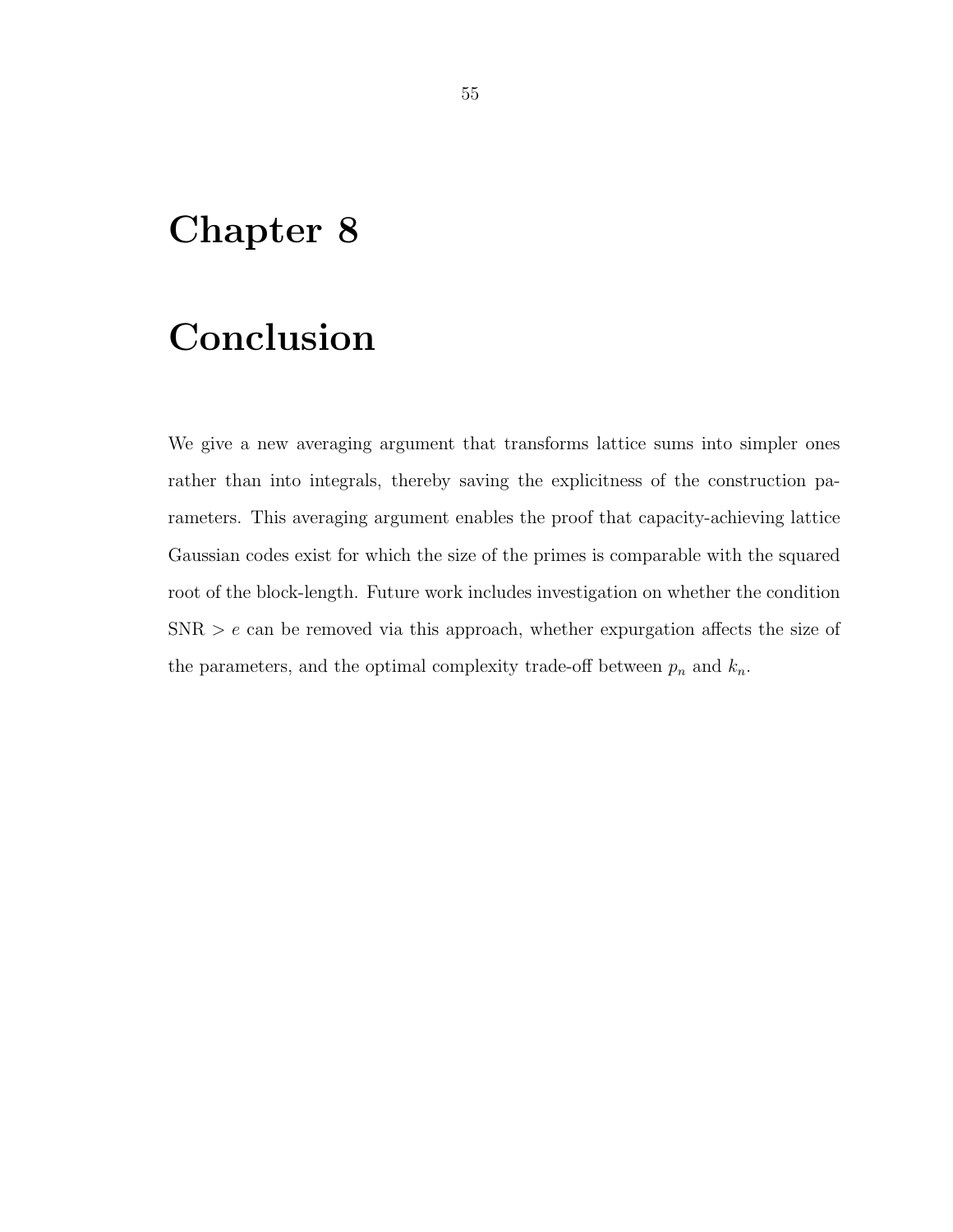### <span id="page-55-2"></span>Bibliography

- <span id="page-55-0"></span>[1] H. Loeliger, "Averaging bounds for lattices and linear codes", IEEE Transaction on Information Theory, vol. 43, no. 6, pp. 1767-11773, 1997.
- <span id="page-55-3"></span>[2] U. Erez and R. Zamir, "Achieving  $\frac{1}{2}$ 2  $log(1 + SNR)$  on the AWGN channel with lattice encoding and decoding," IEEE Transaction on Information Theory, vol. 50, no. 10, pp. 2293–2314, 2004.
- <span id="page-55-1"></span>[3] C. Ling and J. Belfiore, "Achieving AWGN channel capacity with lattice gaussian coding," IEEE Transaction on Information Theory, vol. 60, no. 10, pp. 5918–5929, 2014.
- <span id="page-55-4"></span>[4] O. Ordentlich and U. Erez, "A simple proof for the existence of "good" pairs of nested lattices," IEEE 27th Convention of Electrical & Electronics Engineers in Israel (IEEEI), 2012.
- <span id="page-55-5"></span>[5] R. Zamir, Lattice Coding for Signals and Networks, Cambridge University Press, 2014.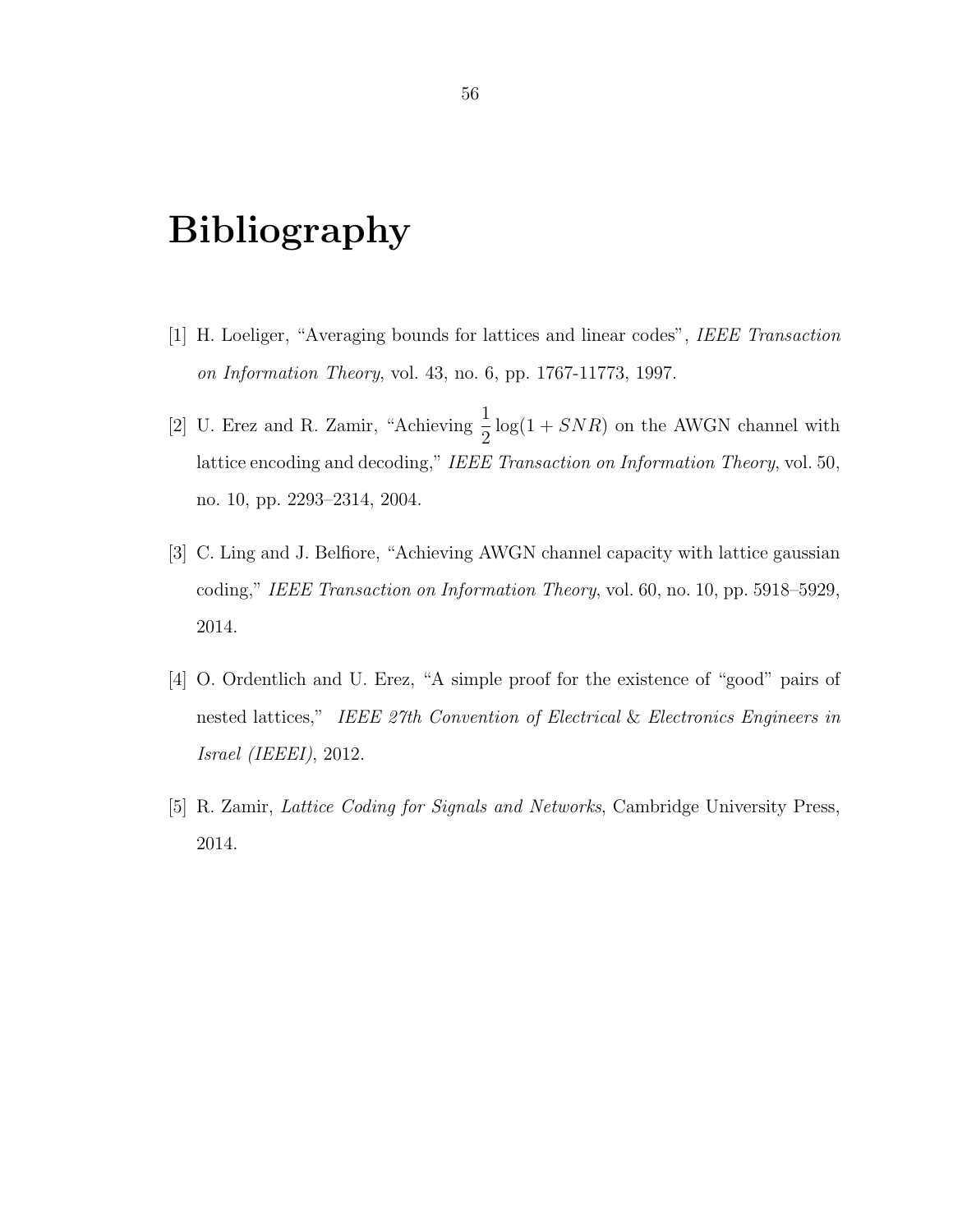### APPENDICES

# <span id="page-56-0"></span>A Measure Theory Considerations

Tonelli's theorem assures that the various interchanges of integrals made in this work are justified.

**Theorem A.0.2** (Tonelli). Let  $(X, \Sigma_1, \mu)$  and  $(Y, \Sigma_2, \nu)$  be  $\sigma$ -finite measure spaces, and  $f: X \times Y \longrightarrow [0, \infty]$  be measurable. Then,

$$
\int_X \int_Y f(x, y) \, d\nu \, d\mu = \int_Y \int_X f(x, y) \, d\mu \, d\nu = \int_{X \times Y} f(x, y) \, d\mu \times \nu.
$$

**Remark 12.** When  $\nu$  is the counting measure, the theorem yields that  $\int_X \sum_{y \in Y} f(x, y) d\mu =$  $\sum_{y \in Y} \int_X f(x, y) d\mu$ . If  $\mu$  is also the counting measure, then the theorem yields that  $\sum_{x\in X}\sum_{y\in Y}f(x,y)=\sum_{y\in Y}\sum_{x\in X}f(x,y)$ . Also, an extension yields that, when X =  $\prod_{i=1}^n X_i$  is countable and  $f: X \longrightarrow [0, \infty]$  is any function,  $\sum_{i=\pi(1)}^{\pi(n)} \sum_{x_i \in X_i} f(x_1, \dots, x_n) =$  $\sum_{x \in X} f(x)$  for any permutation  $\pi$  in the symmetric group  $S_n$ .

Denote the n-sphere by  $\mathbb{S}^{n-1}$ . For a fixed  $M \in \mathbb{F}_p^{n \times k}$ , discreteness of  $a\Lambda(M)$  implies that  $|\mathcal{B}(0, 2r) \cap a\Lambda(M)| < \infty$ . Thus, in particular,  $\max_{w \in \mathbb{S}^{n-1}} \{N_{\mathcal{B}(w,r)}(a\Lambda(M) \setminus ap\mathbb{Z}^n)\}\$ exists and is finite. Denote this maximum by  $\ell$ . Let  $f_M : r\mathbb{S}^{n-1} \longrightarrow \{0, \dots, \ell\}$  be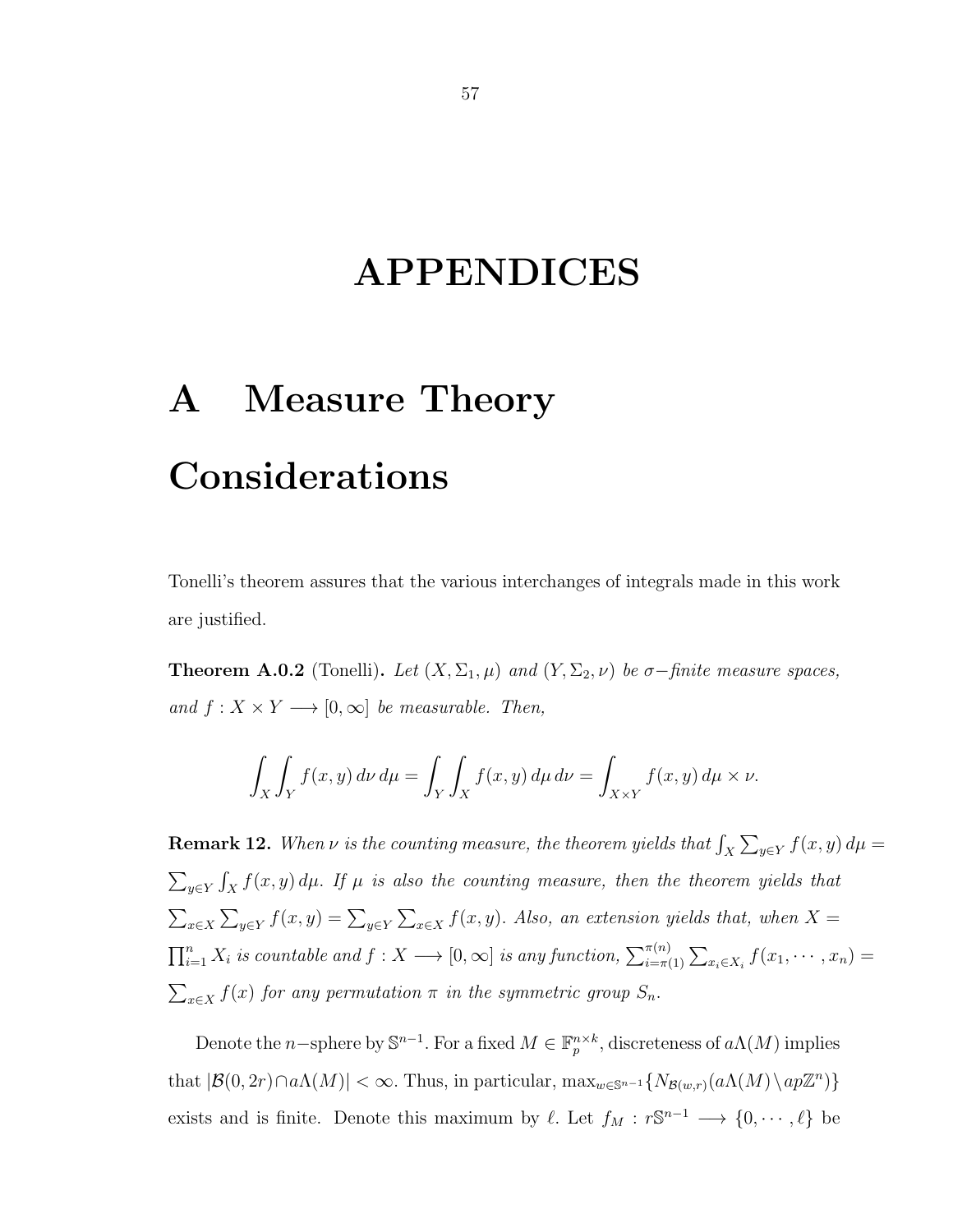defined by  $f_M(w) = N_{\mathcal{B}(w,r)}(a\Lambda(M) \setminus ap\mathbb{Z}^n)$ . By discreteness of  $a\Lambda(M)$ ,  $f_M^{-1}(\{j\})$ , for any  $0 \leq j \leq \ell$ , is a countable union of closed subsets of  $r\mathbb{S}^{n-1}$ . In particular, each  $f_M^{-1}(\{j\})$  is measurable. Thus, for any Borel-measurable set  $B \subset \mathbb{R}_{>0}$ , the set  $f_M^{-1}(B) = f^{-1}(B \cap \{0, \dots, \ell\}) = \bigcup_{j \in B_\ell} f_M^{-1}(\{j\}),$  where  $B_\ell = B \cap \{0, \dots, \ell\},$  is measurable. Hence,  $f_M$  is a well-defined random variable, and  $\mathbb{E}_{W^{(n)}}[f_M(W^{(n)})]$  is well-defined. Further, as, for any random variable G over  $\mathbb{F}_p^{n\times k}$ ,  $\mathbb{E}_G[f_G(W^{(n)})]=$  $\sum_{M\in\mathbb{F}_p^{n\times k}}\Pr(G = M)f_M(W^{(n)})$  is a finite sum,  $\mathbb{E}_{W^{(n)}}[\mathbb{E}_{G}[f_G(W^{(n)})]]$  is also welldefined, and, by non-negativity of each  $f_M(W^{(n)})$ , we may interchange the order of expectations.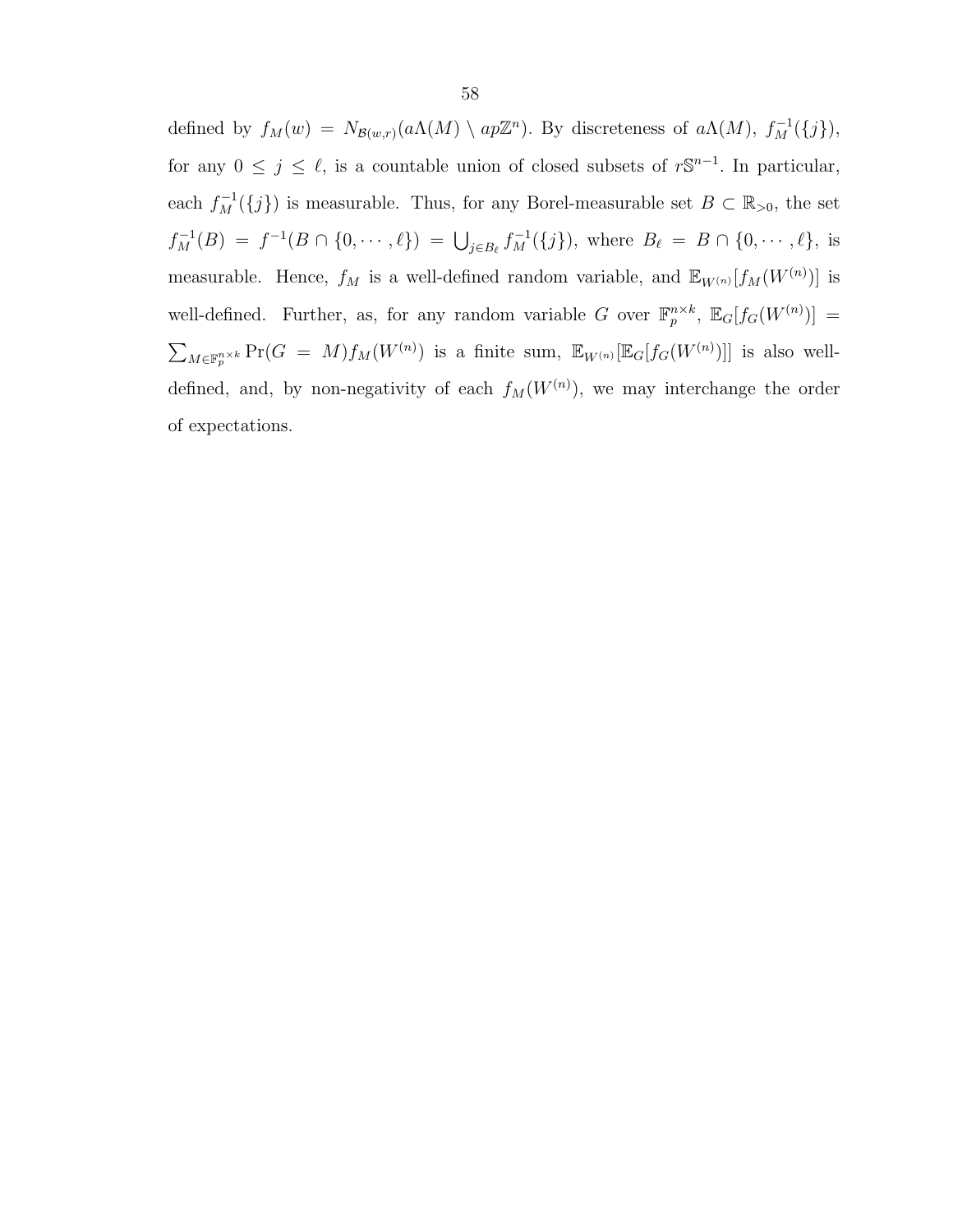# <span id="page-58-0"></span>B Proof of Lemma [4.1.5:](#page-37-1) Upper Bound on  $I_{\mathfrak{p}}(G, W^{(n)})$

*Proof (of Lemma [4.1.5\)](#page-37-1).* First, for any  $\rho > 0$ , inequality [4.7](#page-36-3) reads

$$
h(\mathfrak{p}, G, \rho) \le \frac{p^n \cdot \xi^{\max}(G)}{\sqrt{\pi n}} \left( \frac{\rho}{\sqrt{n \sigma_{w,n}^2 (1 + \varepsilon_{\mathfrak{p}})}} + \frac{\sqrt{\pi e/2}}{p^{1 - k/n}} \right)^n \tag{B.1}
$$

For readability, we will drop the subscript on  $\varepsilon_{\mathfrak{p}}$ . Then, for any  $\ell \geq 1$ ,

$$
I_{\mathfrak{p}}(G, W^{(n)}) < \frac{\ell p^n \cdot \xi^{\max}(G)}{\sqrt{\pi n}} \int_0^{\sqrt{n \sigma_{w,n}^2(1+\varepsilon)}} f_{\|W^{(n)}\|}(r) \cdot \left(\frac{r}{\sqrt{n \sigma_{w,n}^2(1+\varepsilon)}} + \frac{\sqrt{\pi e/2}}{p^{1-k/n}}\right)^n dr
$$
  
+ 
$$
\Pr\left(\|W^{(n)}\| > \sqrt{n \sigma_{w,n}^2(1+\varepsilon)}\right).
$$

Now, integration by parts yields that, since  $\frac{\partial}{\partial r}(-\Pr(||W^{(n)}|| > r)) = f_{\Vert W^{(n)} \Vert}(r, n),$ 

$$
\int_{0}^{\sqrt{n\sigma_{w,n}^{2}(1+\varepsilon)}} f_{\|W^{(n)}\|}(r) \left(\frac{r}{\sqrt{n\sigma_{w,n}^{2}(1+\varepsilon)}} + \frac{\sqrt{\pi e/2}}{p^{1-k/n}}\right)^{n} dr
$$
\n
$$
= -\Pr\left(\|W^{(n)}\| > \sqrt{n\sigma_{w,n}^{2}(1+\varepsilon)}\right) \left(1 + \frac{\sqrt{\pi e/2}}{p^{1-k/n}}\right)^{n} + \left(\frac{\sqrt{\pi e/2}}{p^{1-k/n}}\right)^{n}
$$
\n
$$
+ \sqrt{\frac{n}{\sigma_{w,n}^{2}(1+\varepsilon)}} J_{0,\sqrt{n\sigma_{w,n}^{2}(1+\varepsilon)}},
$$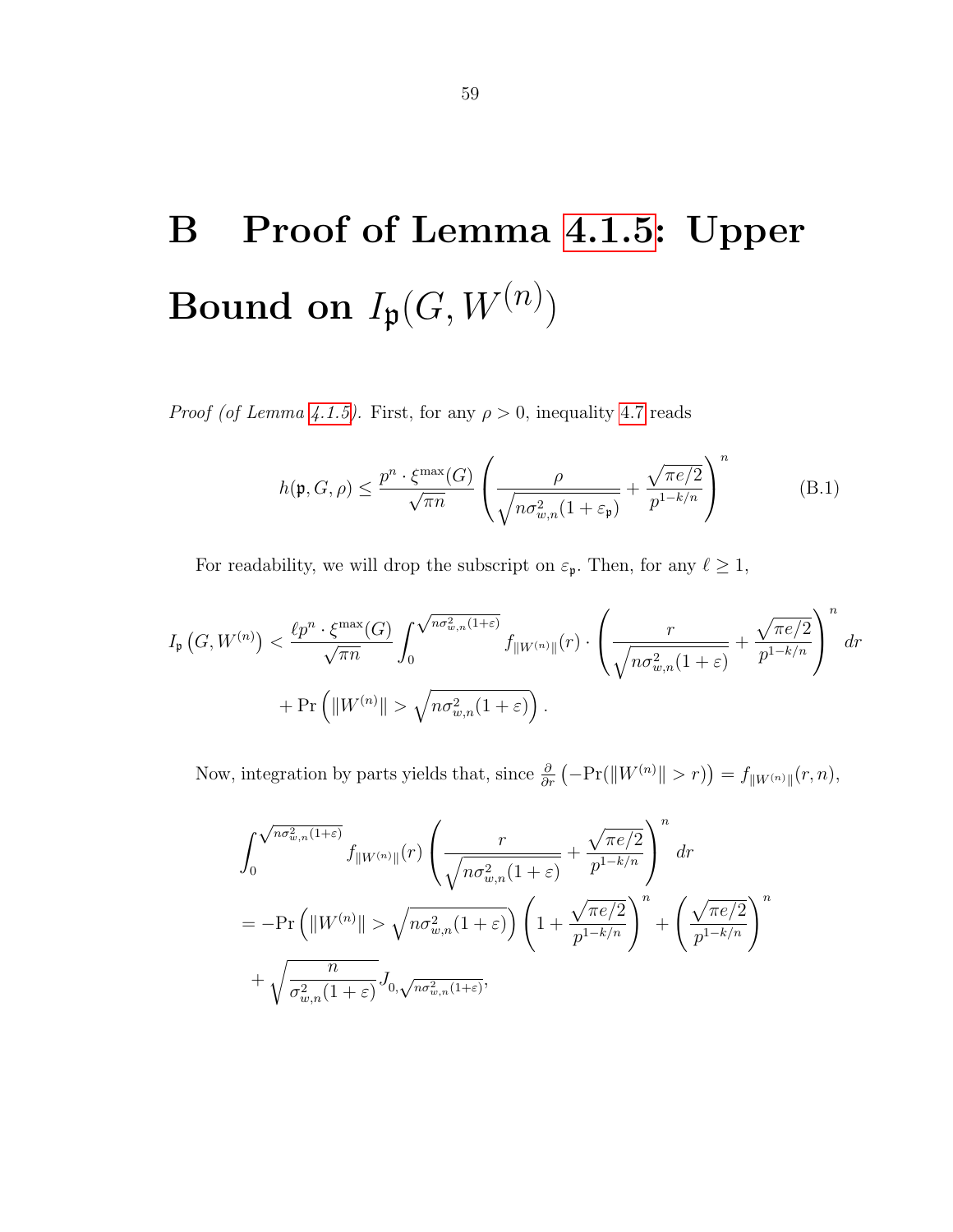where

$$
J_{\alpha,\alpha'} := \int_{\alpha}^{\alpha'} \Pr(||W^{(n)}|| > r) \cdot \left(\frac{r}{\sqrt{n\sigma_{w,n}^2(1+\varepsilon)}} + \frac{\sqrt{\pi e/2}}{p^{1-k/n}}\right)^{n-1} dr
$$

Now, note that

$$
J_{0,\sqrt{n\sigma_{w,n}^2}} \leq \sqrt{n\sigma_{w,n}^2} \left( \frac{1}{\sqrt{1+\varepsilon}} + \frac{\sqrt{\pi e/2}}{p^{1-k/n}} \right)^{n-1},
$$

and, by lemma [4.3.1,](#page-38-1)

$$
J_{\sqrt{n\sigma_{w,n}^2, \sqrt{n\sigma_{w,n}^2(1+\varepsilon)}}} \leq \int_{\sqrt{n\sigma_{w,n}^2}}^{\sqrt{n\sigma_{w,n}^2(1+\varepsilon)}} e^{-nE_{\text{sp}}\left(\frac{r^2}{n\sigma_{w,n}^2}\right)} \cdot \left(\frac{r}{\sqrt{n\sigma_{w,n}^2(1+\varepsilon)}} + \frac{\sqrt{\pi e/2}}{p^{1-k/n}}\right)^{n-1} dr
$$
  

$$
= \int_{\sqrt{n\sigma_{w,n}^2}}^{\sqrt{n\sigma_{w,n}^2(1+\varepsilon)}} e^{-n \cdot v_{\text{p}}^{\text{NN}}(r,\varepsilon)} dr
$$
  

$$
\leq \sqrt{n\sigma_{w,n}^2(1+\varepsilon)} e^{-n \cdot \inf_{u \in C_{\text{p}}} v_{\text{p}}^{\text{NN}}(u,\varepsilon)}.
$$

Hence, we get that

$$
I_{\mathfrak{p}}\left(G, W^{(n)}\right) < \frac{\ell p^n \cdot \xi^{\max}(G)}{\sqrt{\pi n}} K_{\mathfrak{p}} + \left(1 - \frac{\ell p^n \cdot \xi^{\max}(G)}{\sqrt{\pi n}} \left(1 + \frac{\sqrt{\pi e/2}}{p^{1-k/n}}\right)^n\right) L_{\mathfrak{p}}.
$$

| ___ |  |
|-----|--|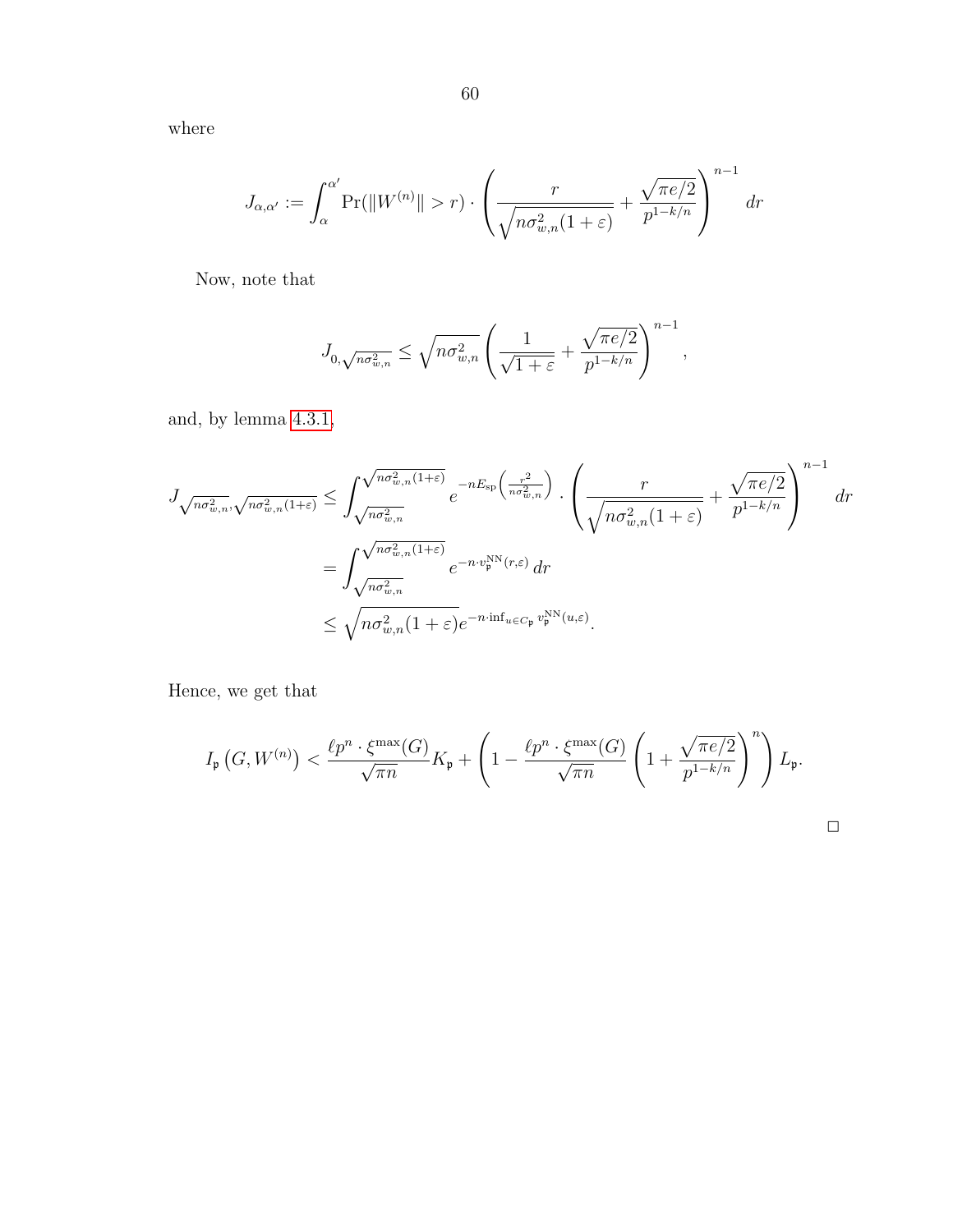# <span id="page-60-0"></span>C Proof of Lemma [4.3.2:](#page-39-2) Poltyrev Error Exponent

Before proving lemma [4.3.2,](#page-39-2) note that, for any  $b > 0$ , the function  $v_{\mathfrak{p}}^{NN}(\cdot, b)$  is strictly convex over  $[0, \infty)$ . Indeed, for any  $u \in \mathbb{R}_{\geq 0}$ ,

$$
\frac{\partial^2}{\partial u^2} v_{\mathfrak{p}}^{\text{NN}}(u, b) = \frac{1}{n \sigma_{w,n}^2} + \frac{1}{u^2} + \frac{(n-1)/n}{\left(u + \frac{\sqrt{n \sigma_{w,n}^2 n e/2}}{p^{1-k/n}}\right)^2} > 0.
$$

In particular,  $v_{\mathfrak{p}}^{NN}(\cdot, b)$  has a unique minimum over any bounded closed subinterval of  $[0, \infty)$ .

*Proof (of Lemma [4.3.2\)](#page-39-2).* For each *n*, define  $f_{n,b} : \mathbb{R}_{\geq 0} \longrightarrow \mathbb{R}$  by

$$
f_{n,b}(y) = \frac{\partial}{\partial u} v_{\mathfrak{p}_n}^{\text{NN}}(u,b) \bigg|_{u=y} = \frac{y}{n\sigma_{w,n}^2} - \frac{1}{y} - \frac{(n-1)/n}{y + \frac{\sqrt{\pi e n \sigma_{w,n}^2 (1+b)/2}}{p_n^{1-k_n/n}}}
$$

and denote  $u_n := \operatorname{argmin}_{u \in C_n} v_{\mathfrak{p}_n}^{\text{NN}}(u, b)$ . Note that, for each  $n$ ,

$$
f_{n,b}\left(\sqrt{n\sigma_{w,n}^2(1+b)}\right) = \frac{1}{\sqrt{n\sigma_{w,n}^2(1+b)}} \left(b - \frac{(n-1)/n}{1 + \frac{\sqrt{\pi e/2}}{p_n^{1-k_n/n}}}\right) \tag{C.1}
$$

<span id="page-60-2"></span><span id="page-60-1"></span>
$$
f_{n,b}\left(\sqrt{2n\sigma_{w,n}^2}\right) = \frac{1}{\sqrt{2n\sigma_{w,n}^2}} \left(1 - \frac{(n-1)/n}{1 + \frac{\sqrt{\pi e(1+b)}}{2p_n^{1-k_n/n}}}\right) > 0
$$
 (C.2)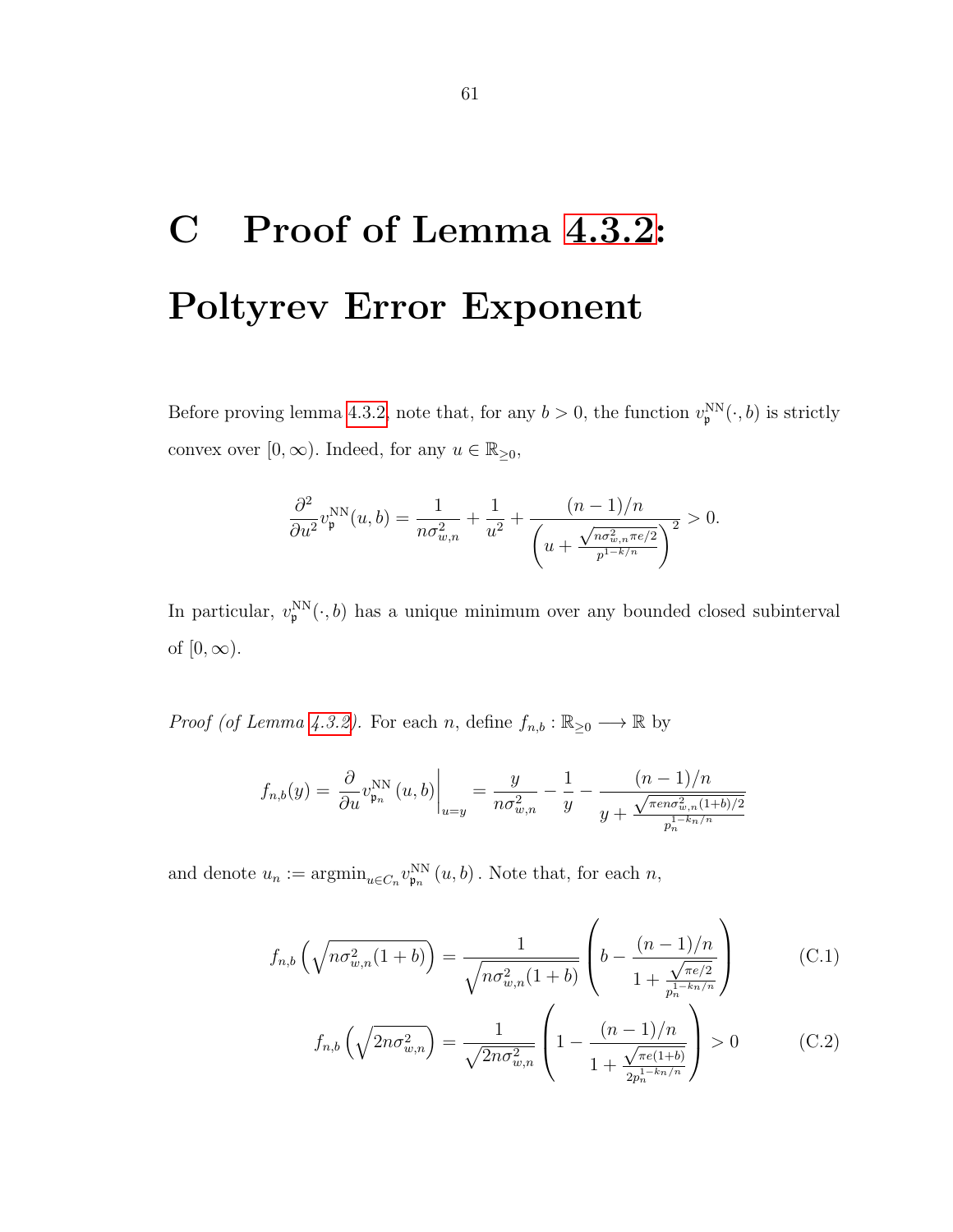If  $b < 1$ , then equation [C.](#page-60-1)1 implies that  $u_n = \sqrt{n \sigma_{w,n}^2(1+b)}$  for all large n. As

$$
v_{\mathfrak{p}_n}^{\text{NN}}\left(\sqrt{n\sigma_{w,n}^2(1+b)},b\right) = E_{\text{sp}}(1+b) - \frac{n-1}{n}\log\left(1+\frac{\sqrt{\pi e/2}}{p_n^{1-k_n/n}}\right)
$$

we see that  $\inf_{u \in C_n} v_{\mathfrak{p}_n}^{NN}(u, b) = E_P^{\text{un}}(1+b) + o(1)$  in this case.

Now, assume that  $b \geq 1$ . Then, for each  $n, \sqrt{2n\sigma_{w,n}^2} \in C_n$ , so inequality [C.2](#page-60-2) implies that  $\delta_n := \frac{u_n}{\sqrt{2n\sigma_{w,n}^2}} < 1$ . On the other hand, the sequence  $\{\alpha_n := 1 - 1/\min(n, 1 + \alpha_n)\}$  $p_n^{1-k_n/n}/\sqrt{\pi e(1+b)})\}_{n\in\mathbb{Z}_{\geq 1}} \subset (0,1)$  satisfies  $\lim_{n\to\infty} \alpha_n = 1$  and  $\alpha_n < \delta_n$  for all large n; indeed, for all large n, we have that  $2\alpha_n > 1$ , so

$$
\alpha_n \sqrt{2n\sigma_{w,n}^2} f_{n,b} \left( \alpha_n \sqrt{2n\sigma_{w,n}^2} \right) = 2\alpha_n^2 - 1 - \frac{(n-1)/n}{1 + \frac{\sqrt{\pi e(1+b)}}{2\alpha_n p_n^{1-k_n/n}}} < 2\alpha_n^2 - 1 - \frac{(n-1)/n}{1 + \frac{\sqrt{\pi e(1+b)}}{p_n^{1-k_n/n}}}
$$

$$
= 2\alpha_n^2 - 1 - \left(1 - \frac{1}{n}\right) \left(1 - \frac{1}{\frac{p_n^{1-k_n/n}}{\sqrt{\pi e(1+b)}} + 1}\right) \le \alpha_n^2 - 1 < 0.
$$

Thus, we have that  $\lim_{n\to\infty} \delta_n = 1$ , and

$$
\lim_{n \to \infty} v_{\mathfrak{p}_n}^{\text{NN}}(\delta_n \sqrt{2n\sigma_{w,n}^2}) = \lim_{n \to \infty} E_{\text{sp}}(2\delta_n^2) - \frac{n-1}{n} \log \left( \frac{\delta_n \sqrt{2}}{\sqrt{1+b}} + \frac{\sqrt{\pi e/2}}{p_n^{1-k_n/n}} \right) = \frac{1}{2} \log \frac{e(1+b)}{4},
$$

so  $\inf_{u \in C_n} v_{\mathfrak{p}_n}^{\text{NN}}(u, b) = E_P^{\text{un}}(1 + b) + o(1)$  in this case too.